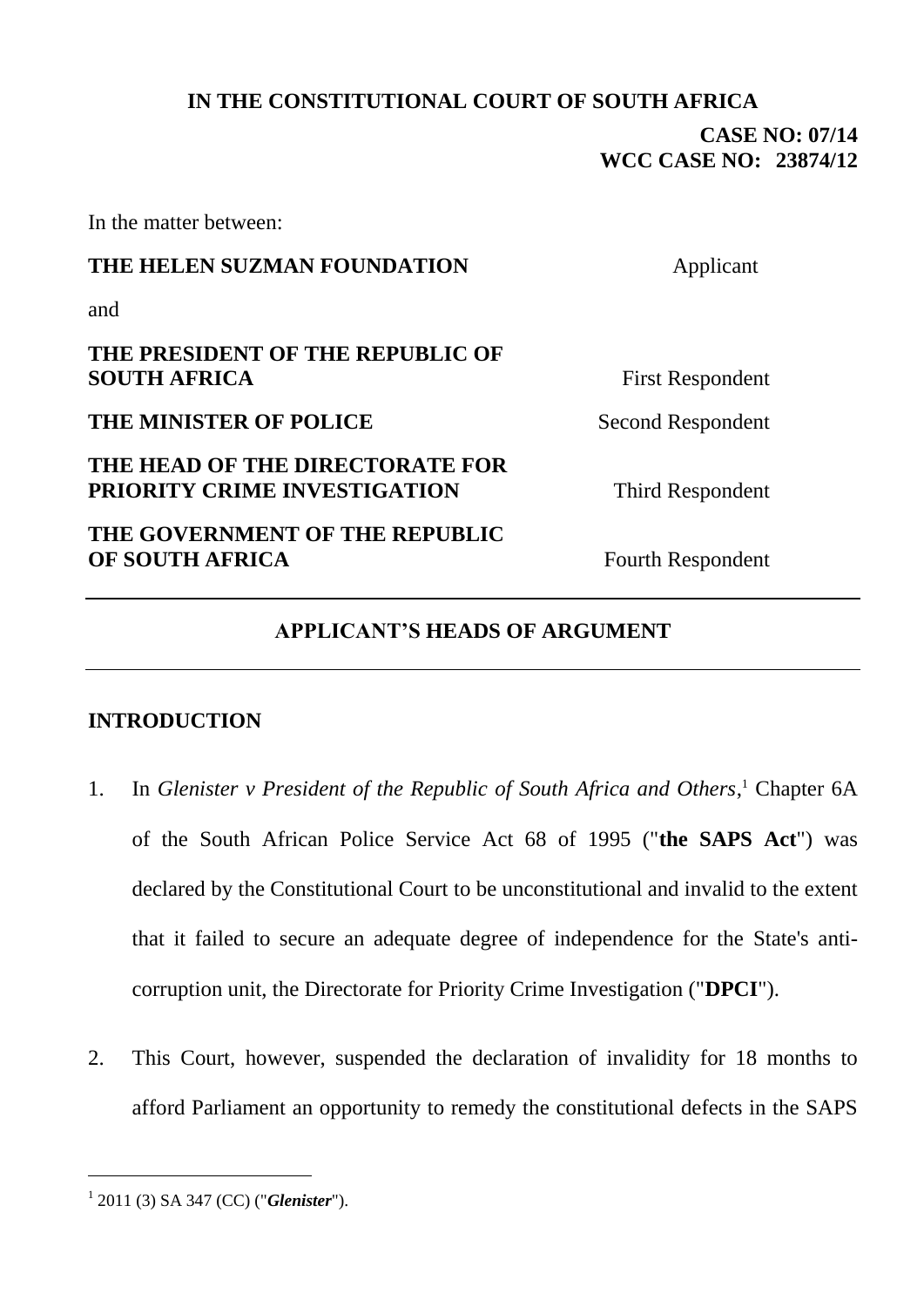Act.

- 3. In purported compliance with *Glenister*, Parliament enacted the South African Police Service Amendment Act, 2012 ("**the SAPS Amendment Act**"), which amended the SAPS Act.
- 4. However, the various provisions of the SAPS Act, as amended, did not remedy the constitutional defects identified by this Court in *Glenister*.
- 5. The applicant therefore challenged the constitutionality of the SAPS Act, as amended, in the Western Cape Division of the High Court, Cape Town ("**High Court**") (WCC Case No. 23874/12).
- 6. The applicant was largely successful in the High Court. On 13 December 2013, the High Court handed down a judgment ("**High Court Judgment**") providing reasons for an order of constitutional invalidity in which it declared sections 16, 17A, 17CA, 17D, 17DA and 17K(4) to (9) of the SAPS Act, as amended by the SAPS Amendment Act,<sup>2</sup> inconsistent with the Constitution and invalid to the extent that they failed to secure an adequate degree of independence for the DPCI ("**High Court Order**").
- 7. The applicant now approaches this Court:

7.1 in terms of Rule 16(4) of the Constitutional Court Rules, seeking confirmation of the High Court Order; and

<sup>2</sup> Hereinafter referred to as "**the SAPS Act**", unless the context indicates otherwise.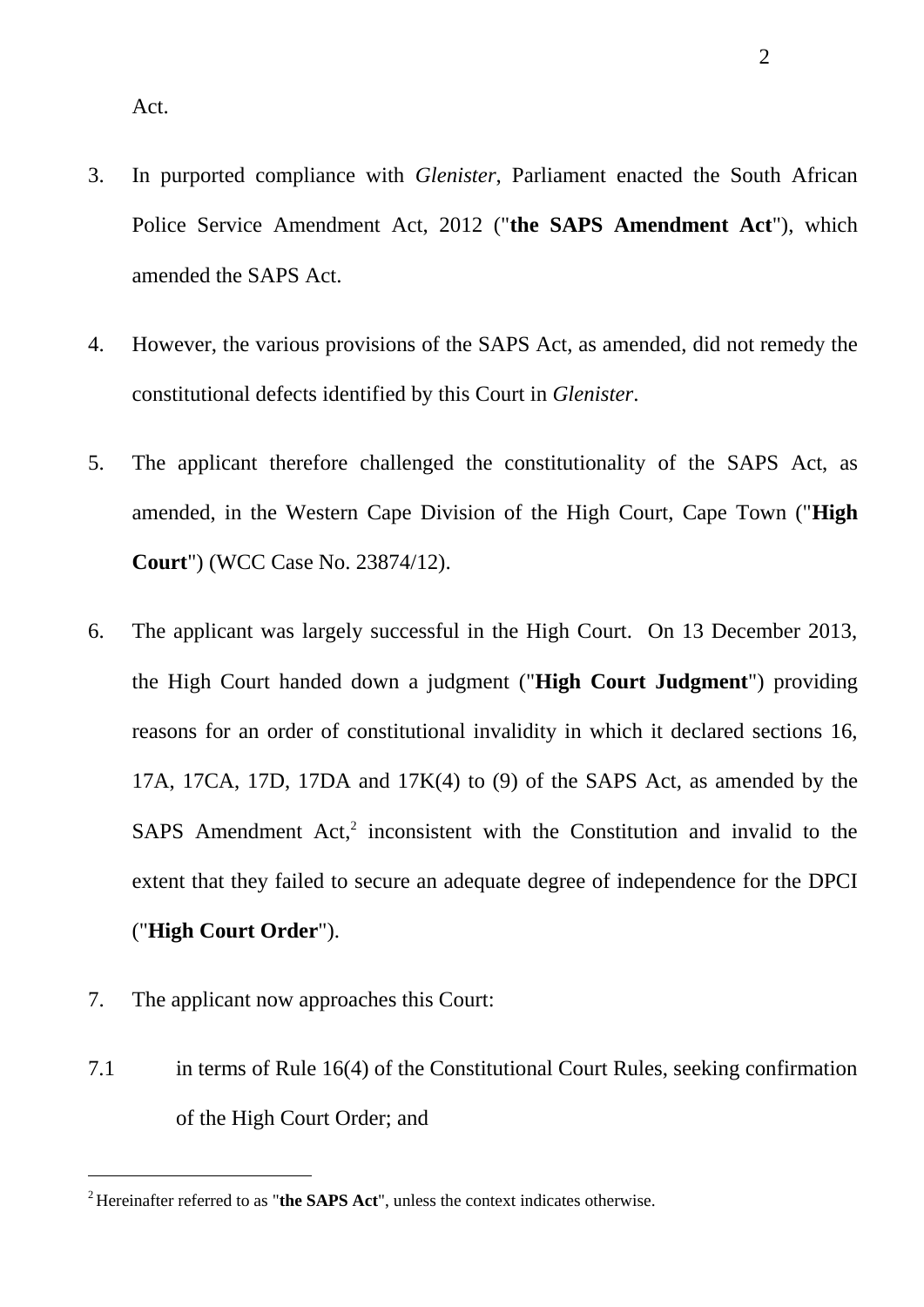7.2 in terms of Rule 19 of the Constitutional Court Rules, seeking leave to appeal against certain portions of the High Court Judgment and, in particular, the High Court's failure to declare unconstitutional and invalid sections 17E(8), 17(G), 17H, 17I and 17K(1) to (2B) of the SAPS Act ("**the impugned provisions**") to the extent that those sections also fail to secure an adequate degree of independence for the DPCI.

#### **STRUCTURE OF THESE SUBMISSIONS**

- 8. The respondents attempt, as they did in the High Court, to reargue issues which have already been ventilated and pronounced upon by this Court in *Glenister*. This betrays a fundamental misconception by the respondents of the crisp legal issues currently before this Court.
- 9. These submissions are structured as follows:

#### 9.1 **Preliminary points**:

- 9.1.1 the constitutional requirements of independence, as explicated in *Glenister,* and the proper characterisation of the present constitutional challenge; and
- 9.1.2 the recurring issue of the non-joinder of parliament;
- 9.2 **PART A**: Confirmation of the High Court's order of constitutional invalidity and the State's application for leave to appeal in terms of the following categories: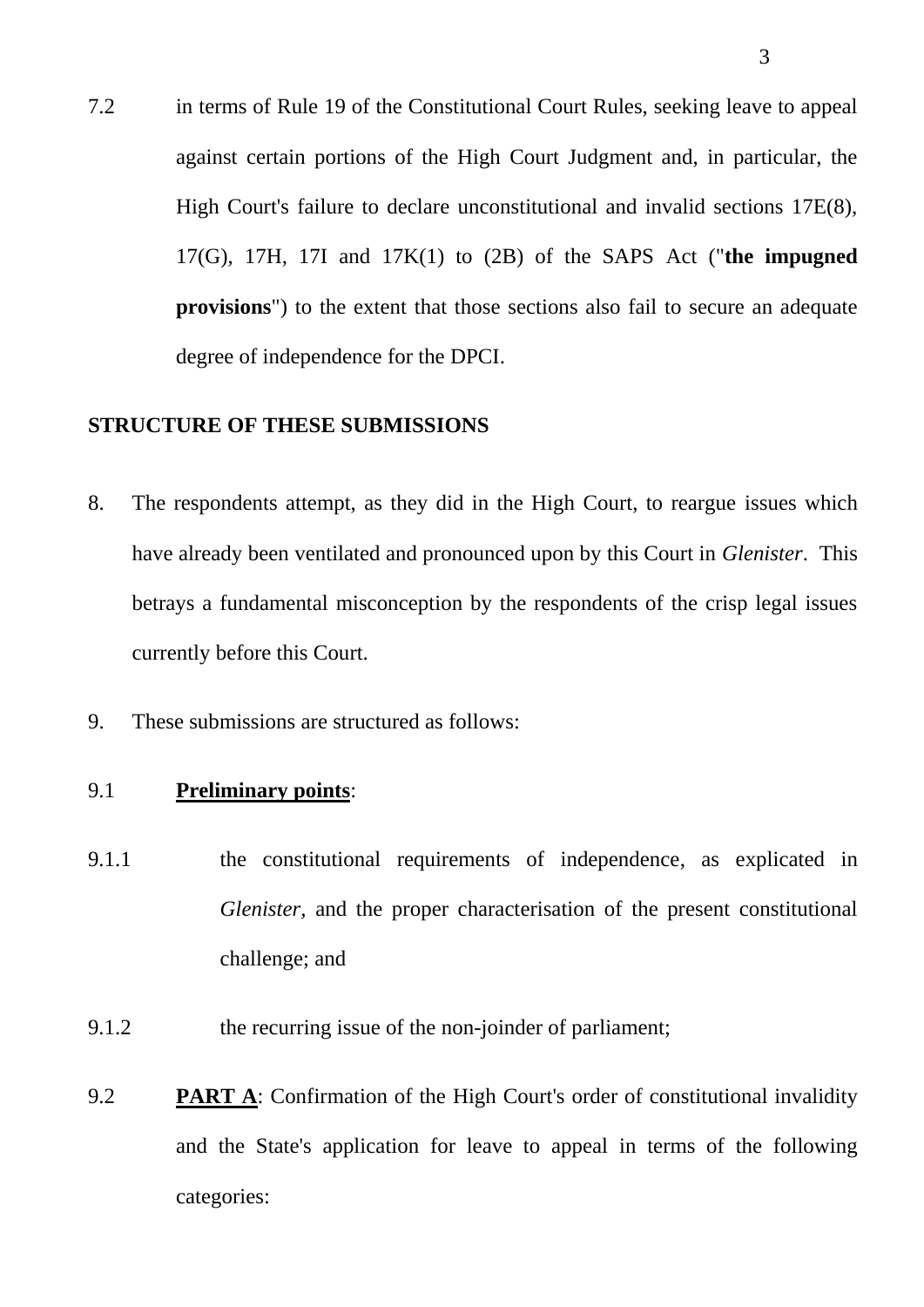- 9.2.1 Appointment of members of the DPCI;<sup>3</sup>
- 9.2.2 Extension of tenure of the Head of the DPCI;<sup>4</sup>
- 9.2.3 Suspension or removal of the Head of the DPCI;<sup>5</sup>
- 9.2.4 Jurisdiction of the DPCI, and political control of the DPCI by the National Executive, including the making of policy guidelines;<sup>6</sup> and
- 9.3 **PART B**: The application for leave to appeal:
- 9.3.1 financial control;<sup>7</sup>
- 9.3.2 integrity testing;<sup>8</sup>
- 9.3.3 conditions of service;<sup>9</sup> and
- 9.3.4 Co-ordination by Cabinet.<sup>10</sup>

# **WHAT IS REQUIRED BY THE CONSTITUTION AND THE AMBIT OF THE APPLICANT'S CHALLENGE**

10. In *Glenister*, the majority of the Constitutional Court considered and decided two questions. First, whether the Constitution imposes an obligation on the State to establish and maintain an independent body to combat corruption and organised crime. Second, whether the DPCI meets the level of independence, as required by

<sup>&</sup>lt;sup>3</sup> Section 17CA of the SAPS Act.

 $4$  Section 17CA(15) of the SAPS Act.

<sup>&</sup>lt;sup>5</sup> Section 17DA of the SAPS Act.

<sup>&</sup>lt;sup>6</sup> Section 16 of the SAPS Act. See also section 17D read with section 17K of the SAPS Act and section 17I of the SAPS Act.

<sup>7</sup> Sections 17H and 17K(1) to (2B) of the SAPS Act.

<sup>8</sup> Section 17E(8) of the SAPS Act.

<sup>&</sup>lt;sup>9</sup> Section 17G of the SAPS Act.

<sup>&</sup>lt;sup>10</sup> Section 17I of the SAPS Act.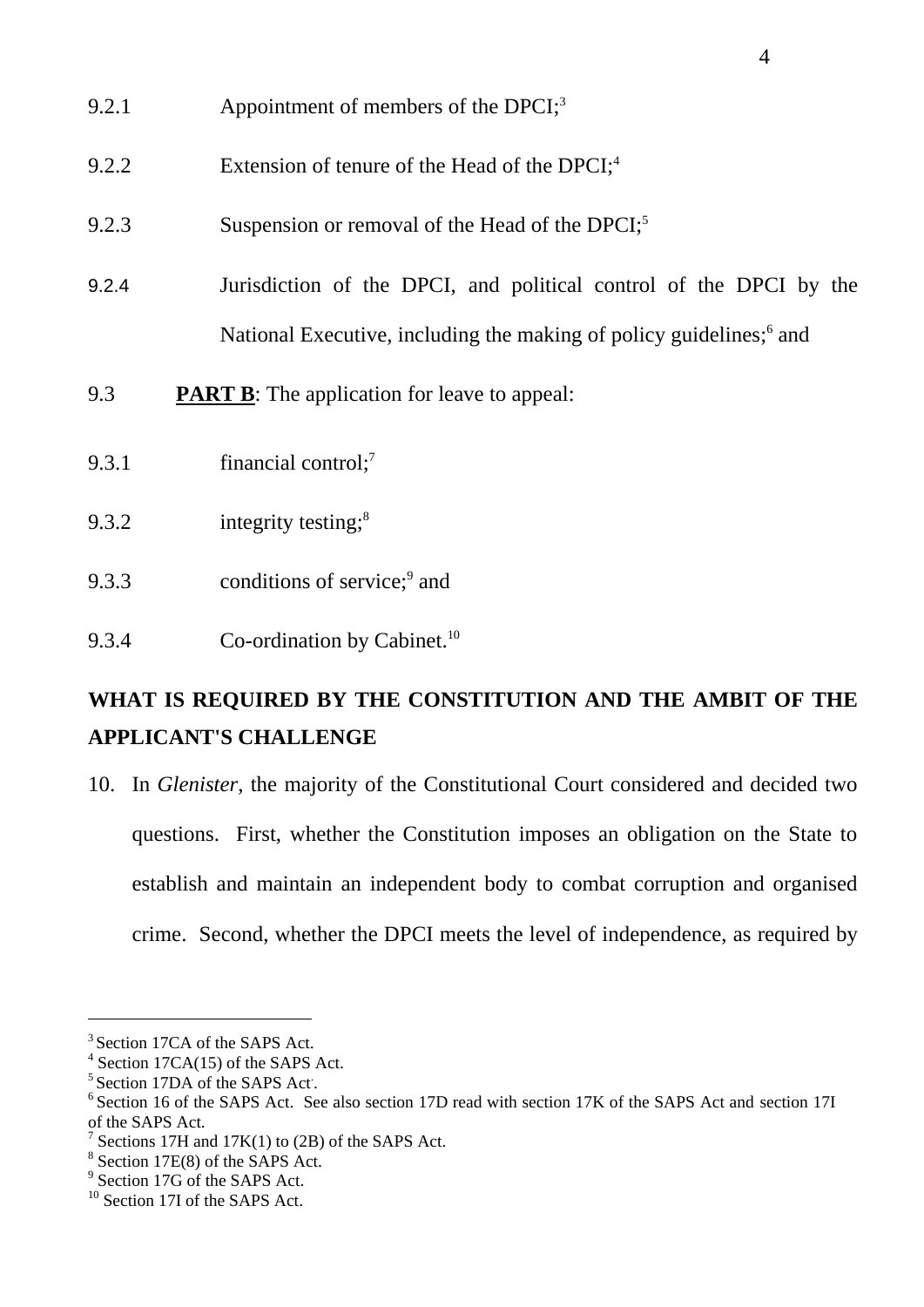the Constitution for such a body. $^{11}$ 

- 11. In relation to the first question, it was held that: **12**
- 11.1 The State has a duty to fight corruption by setting up concrete and effective mechanisms to prevent and root out corruption and cognate corrupt practices.
- 11.2 The statutory framework in place must ensure that the corruption fighting unit is sufficiently independent; and that it has adequate structural and operational autonomy, which is secured through institutional and legal mechanisms, to prevent undue political interference.
- 11.3 Whatever mechanisms are put in place must ensure both that the corruption fighting unit is in fact adequately independent and that it is also reasonably perceived by the public as being adequately independent.
- 12. Having outlined the standard required by the Constitution, the Court then considered the SAPS Act and whether particular provisions of the Act complied with this requirement. After examining the content of the SAPS Act, the Court summarised its key grounds for finding certain provisions of the SAPS Act unconstitutional as follows:

"*I have concluded that the absence of specially secured conditions of employment, the imposition of oversight by a committee of political Executives, and the subordination of the DPCI's power to investigate at the hands of members of the Executive, who control the DPCI's policy guidelines, are inimical to the degree of independence that is required. . . .*

<sup>&</sup>lt;sup>11</sup> *Glenister* supra note [1](#page-0-0) at para [163].

<sup>&</sup>lt;sup>12</sup> *Glenister* supra note [1](#page-0-0) at paras [175]-[207]. See also *Justice Alliance of South Africa v President of the Republic of South Africa and Others* 2011 (5) SA 388 (CC) ("*JASA*") at para [68].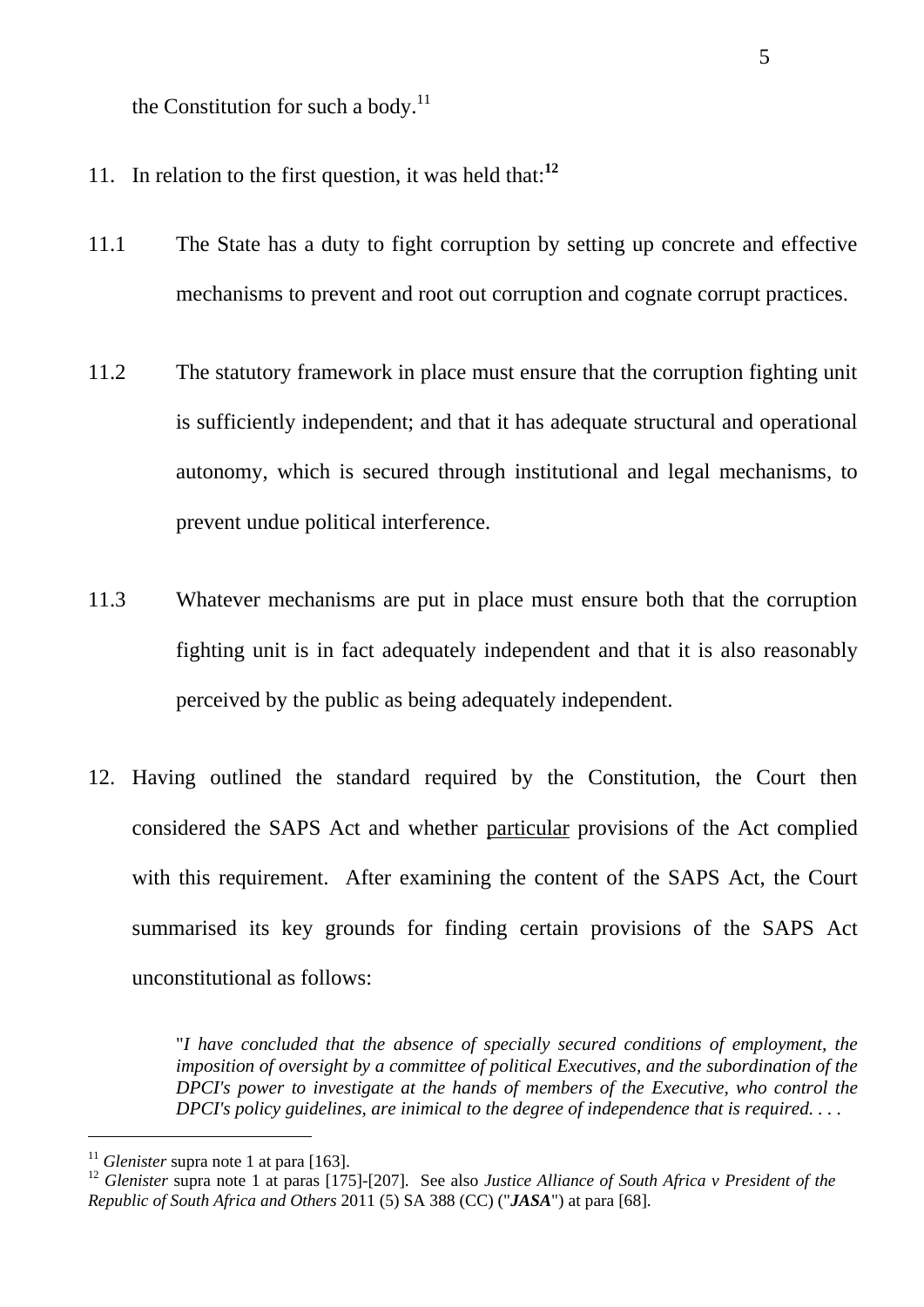*Regarding the entity's conditions of service, I have found that the lack of employment security, including the existence of renewable terms of office and of flexible grounds for dismissal that do not rest on objectively verifiable grounds like misconduct or ill-health, are incompatible with adequate independence. So too is the absence of statutorily secured remuneration levels. I have further found that the appointment of its members is not sufficiently shielded from political influence…Regarding oversight, I have concluded that the untrammelled power of the Ministerial Committee to determine policy guidelines in respect of the functioning of the DPCI, as well as for the selection of national priority offences, is incompatible with the necessary independence. . . . I have also found that the mechanisms to protect against interference are inadequate, in that Parliament's oversight function is undermined by the level of involvement of the Ministerial Committee, and in that the complaints system involving a retired judge regarding past incidents does not afford sufficient protection against future interference.*" 13

- 13. The respondents urge this Court to agree with their argument that the High Court misdirected itself, for various superficial and untenable reasons, in declaring sections 16, 17A, 17CA, 17D, 17DA and 17K(4) to (9) unconstitutional and invalid to the extent that these sections fail to secure an adequate degree of independence for the DPCI.
- 14. This, however, demonstrates a fundamental misunderstanding of the constitutional requirements of independence and of *Glenister*. The SAPS Act was declared unconstitutional because certain of its features were antithetical to the requirement of independence. These deficiencies were not remedied adequately, or at all, by Parliament via the SAPS Amendment Act and, therefore, it simply cannot be argued that the DPCI is adequately independent. It is to these deficiencies that the applicant's challenge is directed.
- 15. The respondents before this Court present a united front in their arguments in opposing confirmation of the High Court Order. This is surprising, not least because they adopted divergent and often contradictory positions in the High

<sup>13</sup> *Glenister* supra note [1](#page-0-0) at paras [248]-[250].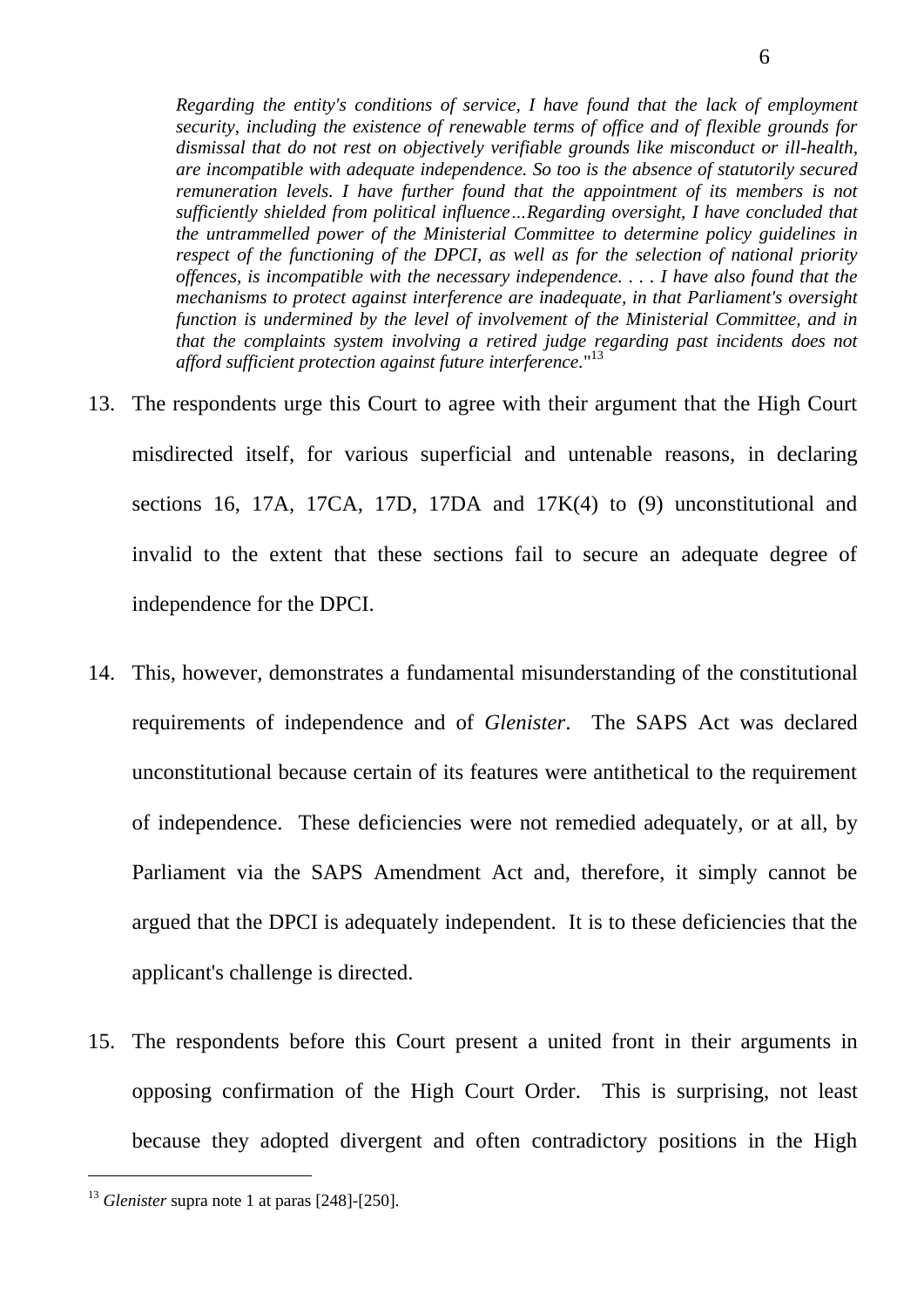Court. These contradictions are set out in more detail below.

## **NON-JOINDER OF PARLIAMENT**

- 16. The respondents jointly argue in this Court that Parliament ought to have been joined to these proceedings as a matter of necessity, and that the citation of the fourth respondent, the Government of the Republic of South Africa ("**the Government**"), neither notifies Parliament nor incorporates it in the proceedings.
- 17. This joining of hands is astounding: since in the High Court only the second respondent ("**the Minister**") pressed this line of argument. In fact, counsel for the Government expressly disagreed with the Minister's counsel, contending that since the parliamentary process was not being challenged, there was no need to join parliament, and that, to the extent that Parliament's participation was required, it was enveloped in the Government.
- 18. In any event, the respondents' newfound common enthusiasm for the argument is misguided. It is contradicted by the clear pronouncement by this Court in *Langeberg*, <sup>14</sup> that

"*the national sphere of government comprises at least Parliament, the President and the Cabinet all of which must exercise national legislative and executive authority within the functional areas*  to which the national sphere of government is limited. These state organs comprise the national *sphere of government and are within it.*"

19. The Government includes Parliament, and the involvement of the former thus includes the involvement of the latter.

<sup>14</sup> *Independent Electoral Commission v Langeberg Municipality* 2001 (3) SA 925 (CC) at para 25.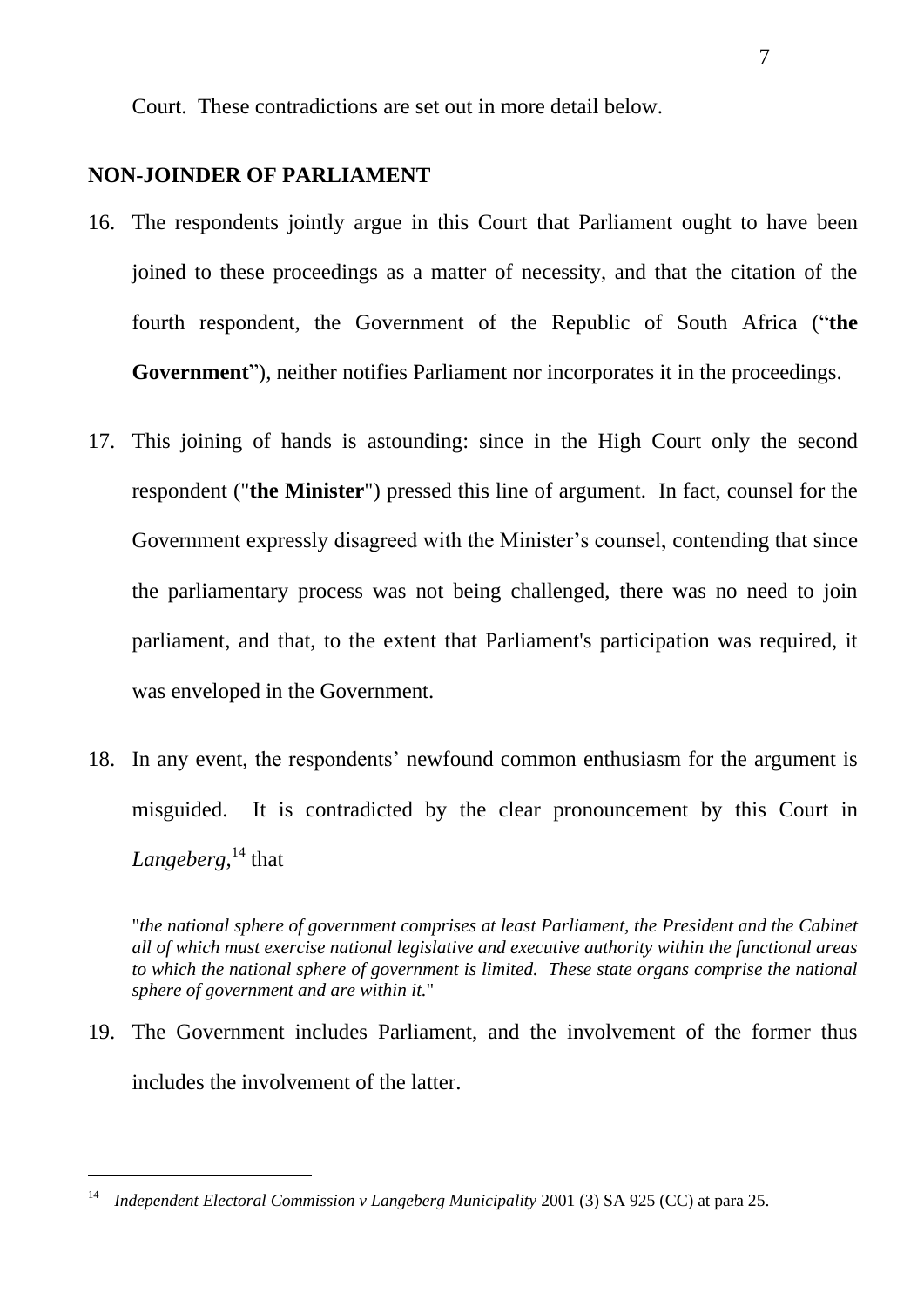- 20. More importantly, this debate misses clear authority that Parliament need not be joined in proceedings of this nature, discussed below.
- 21. In the High Court, the Minister relied on *Mabaso*, <sup>15</sup> where this Court held that, in a constitutional democracy, a court should not declare the acts of another arm of government unconstitutional without the latter having a proper opportunity to consider the constitutional challenge and to make representations.<sup>16</sup>
- 22. This argument finds its way into the present proceedings. It is, however, misplaced as *Mabaso* concerned only the failure to join a member of the executive responsible for the administration of the impugned statute, in that case the Minister of Justice. Notably, the Court in *Mabaso* did not take issue with the absence of Parliament from the proceedings, despite the fact that an Act of Parliament - its own "*work*", as the Minister terms it - was under challenge.
- 23. Rule 10A of the Uniform Rules of Court is consistent with the above position, and unambiguously provides as follows:

*"If in any proceedings before the court, the constitutional validity of a law is challenged, the party challenging the validity of the law shall join the provincial or national executive authorities responsible for the administration of the law in the proceedings."* (emphasis added)

24. The omission of the relevant legislative authority from Rule 10A is clear and, we submit, correct. The applicant has scrupulously adhered to Rule 10A, the correctness and constitutionality of which the Minister has not questioned.

<sup>15</sup> *Mabaso v Law Society, Northern Provinces and Another* 2005 (2) SA 117 (CC) ("*Mabaso*") at para 13.

<sup>&</sup>lt;sup>16</sup> The Minister's note at para 6 and the application for leave to appeal to this Court at para 66.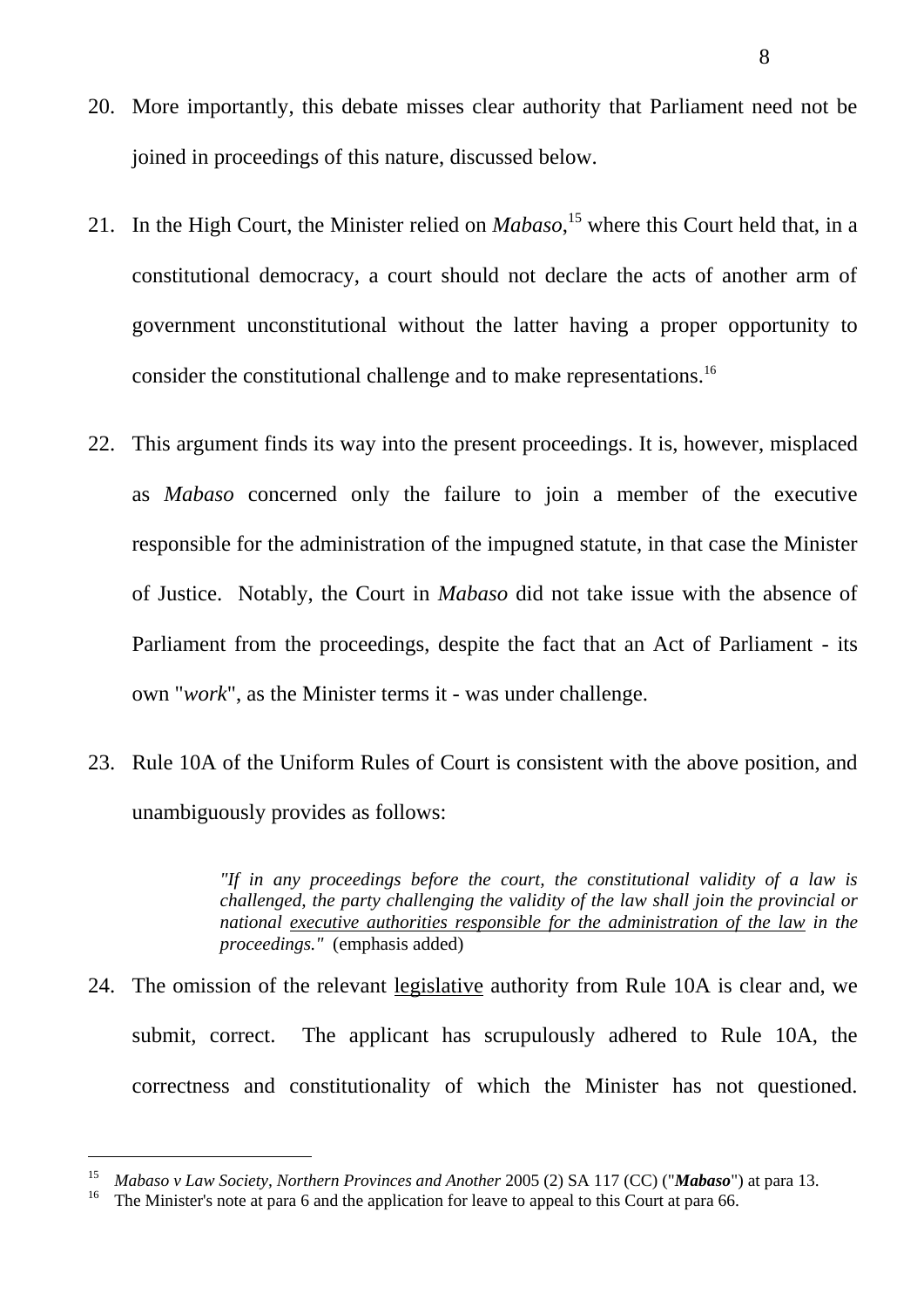Certainly, we submit, it cannot be expected of a litigant to read into Rule 10A any requirement that is neither expressed nor implied in its language.

- 25. Further, in the High Court, the Minister placed reliance on *Doctors for Life*<sup>17</sup> as well as the judgment of Ngcobo CJ in *Glenister*, as authority for the submission that Parliament must be joined whenever it has a direct and substantial interest in the outcome of a challenge. The reliance on *Doctors for Life* seems to have been abandoned in this Court but the respondents persist with their reliance on the minority judgment in *Glenister*. Their position is nevertheless misconceived.
- 26. Both *Doctors for Life* and the cited passages of *Glenister* concerned a constitutional challenge based only on the alleged failure of Parliament to facilitate public involvement in the legislative process. Clearly, Parliament has an interest in defending its own procedural conduct, over which its principal officers - the Speaker of the National Assembly and the Chairperson of the National Council of Provinces - have authority and responsibility. It is for that reason that those officers and only those officers are required to be cited when the procedural conduct of Parliament is impugned. There is a difference, however, between procedure and substance. The officers of Parliament are not responsible for substance, which is deliberated and adopted collectively by the Members of Parliament, yet is researched, initiated, introduced and - after adoption administered by the Executive.

<sup>&</sup>lt;sup>17</sup> Doctors for Life International v Speaker of the National Assembly and Others 2006 (6) SA 416 (CC) ("*Doctors for Life*").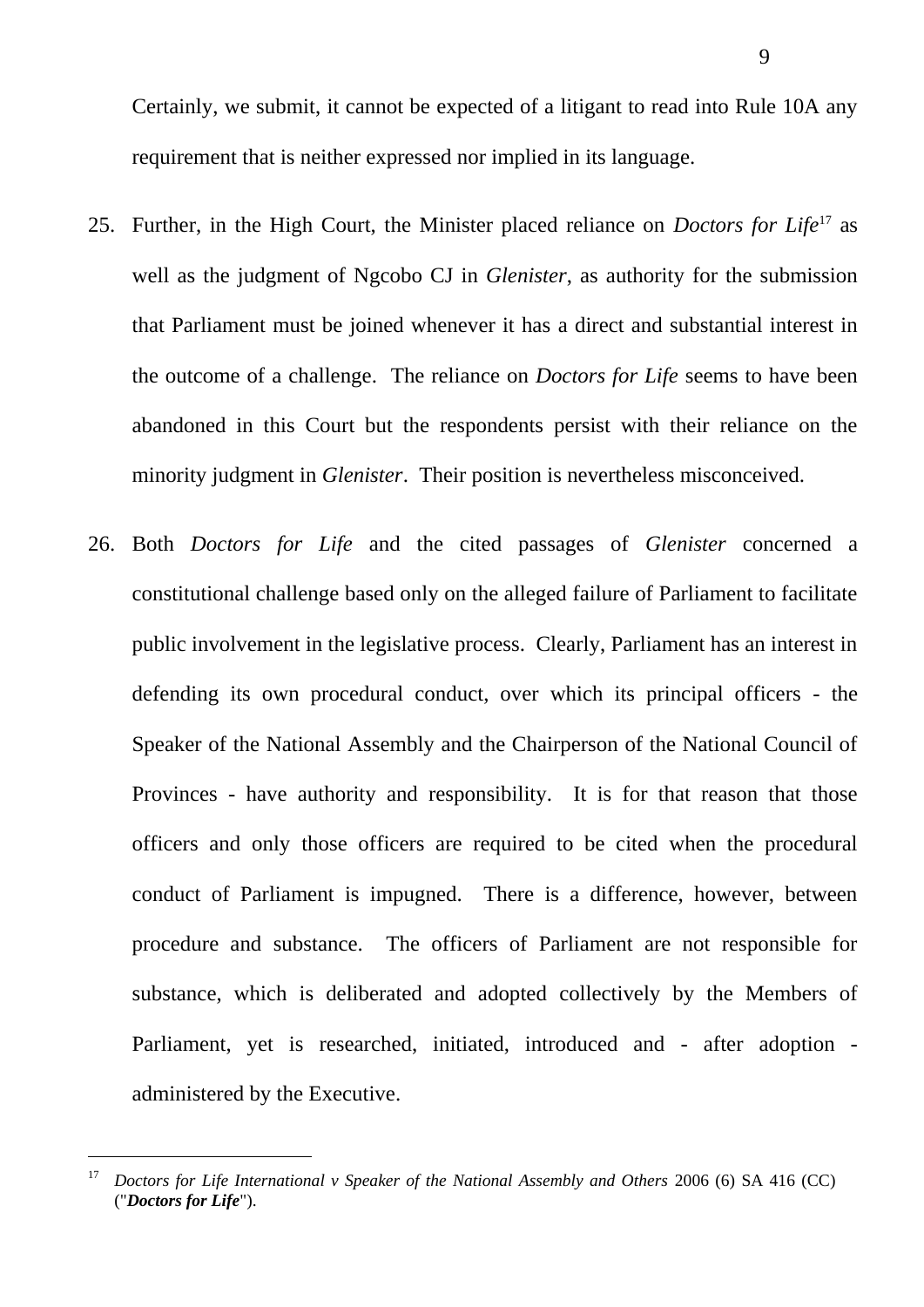- 27. In these proceedings (current or in the High Court), the applicant has at no point impugned the procedure followed by Parliament when amending the SAPS Act through the SAPS Amendment Act. Rather, the applicant challenges only the content of the impugned provisions, in the same way that the substance of any statute may be constitutionally challenged.
- 28. It is notable that, in almost twenty years of constitutional litigation, our courts have never required Parliament to be joined where only the substantive constitutionality of a statute is challenged.
- 29. For these reasons, the applicant submits that the High Court correctly found that Parliament need not be joined to these proceedings.

# **PART A: CONFIRMATION OF THE HIGH COURT DECLARATION OF CONSTITUTIONAL INVALIDITY**

- 30. The respects in which the SAPS Act fail to ensure that the DPCI is adequately independent, are as follows:
- 30.1 appointment of members of the DPCI (section 17CA);
- 30.2 extension of tenure of the Head of the DPCI (section 17CA(15));
- 30.3 suspension or removal of the Head of the DPCI (section 17DA);
- 30.4 jurisdiction of the DPCI, and political control of the management and functioning of the DPCI by the National Executive, including the making of policy guidelines (section 16 and section 17D read with section 17K and 17I);
- 30.5 financial control of the DPCI (section 17H); and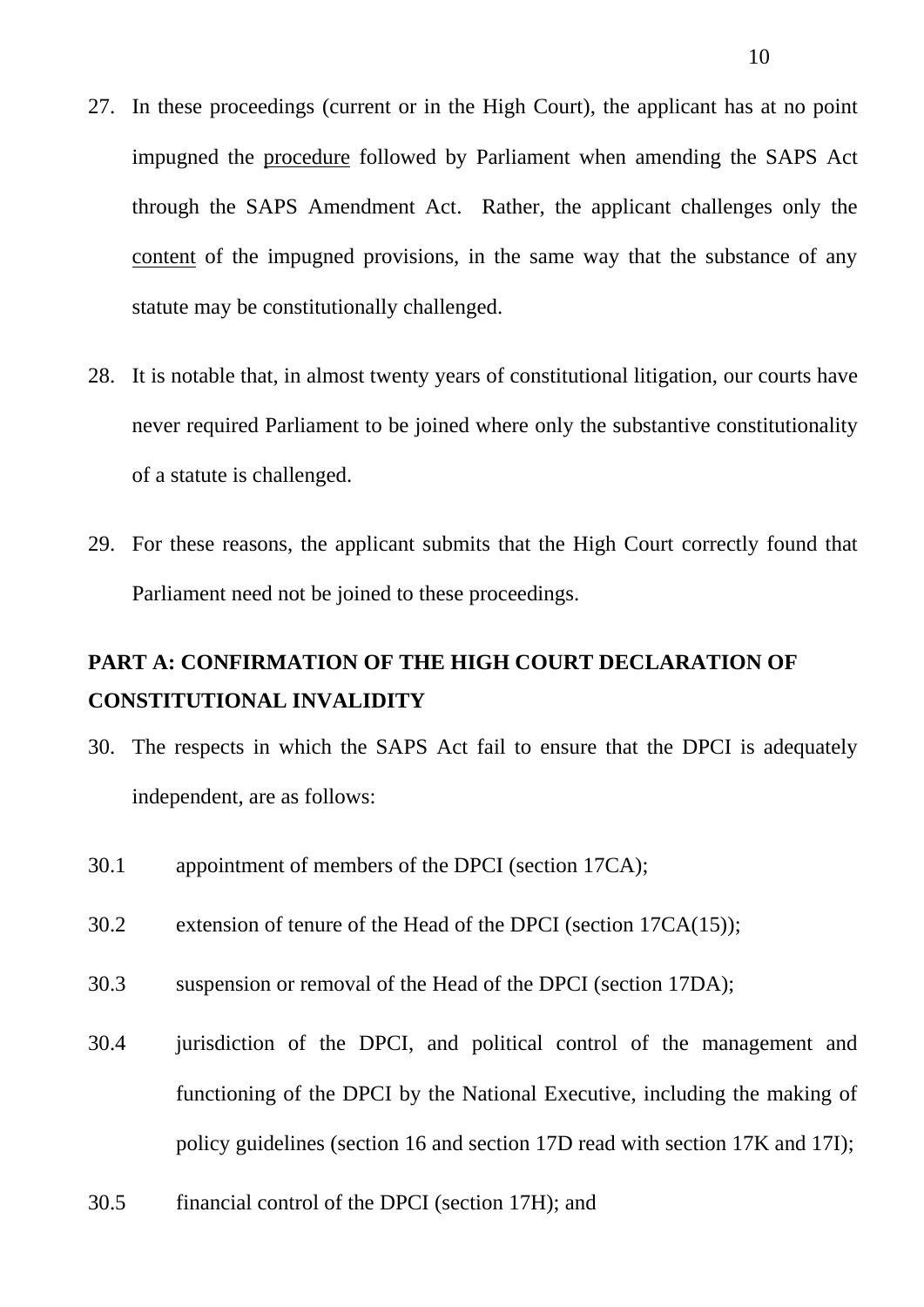- 30.6 integrity testing of members of the DPCI (section 17E(8)).
- 31. Each of the deficiencies, even in isolation, renders the relevant provisions of the SAPS Act unconstitutional to the extent of that deficiency. Thus, while the cumulative mass of deficiencies is particularly egregious, and heightens the importance of remedying each, the constitutional challenge against any one deficiency subsists independently of all of the others.
- 32. The applicant respectfully submits that the High Court was correct in declaring sections 16, 17A, 17CA, 17D, 17DA and 17K(4) to (9) unconstitutional and invalid to the extent that they fail to secure and adequate degree of independence for the DPCI and requests that this Court confirm the High Court Order.
- 33. To the extent that the applicant was (a) not successful in its challenge to certain other provisions of the SAPS Act or (b) the High Court failed to deal with certain other provisions of the SAPS Act which were challenged by the applicant in the High Court, such provisions form part of the applicant's application for leave to appeal and are dealt with below.

## **A. APPOINTMENT<sup>18</sup>**

#### **The Head**

34. In terms of section 17CA(1) of the SAPS Act, the National Head of the DPCI ("**the Head**") is appointed by the Minister with the concurrence of the Cabinet. The

<sup>18</sup> The High Court held, at paragraph 122.1, that the "*appointment process of the Head lacks adequate criteria for such appointment and vests an unacceptable degree of political control in the Minister and Cabinet, which is also in conflict with the standard of international best practice*".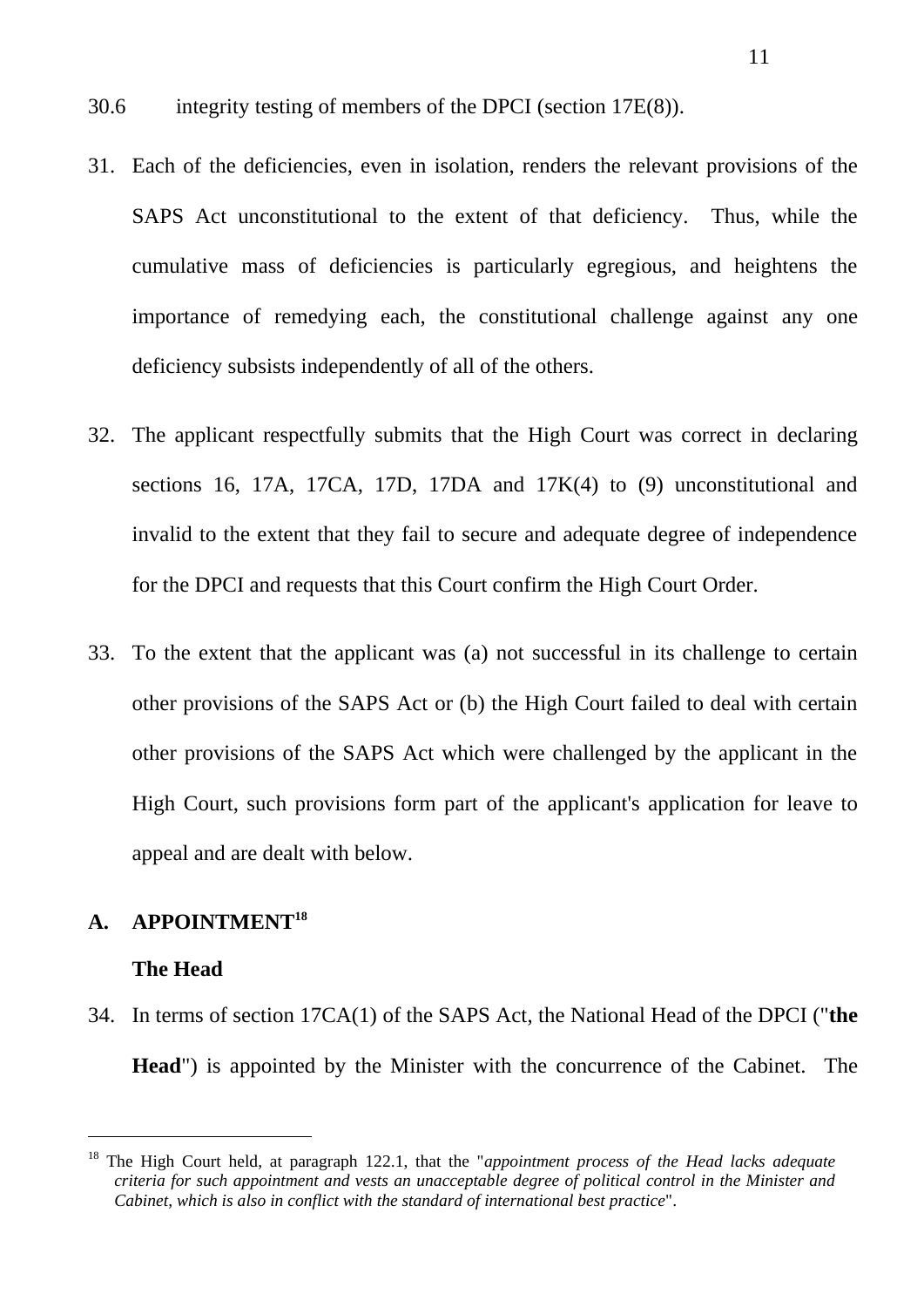appointment is for a term of at least seven years and not exceeding ten years, and his or her pay scale is in line with that of the highest paid Deputy National Commissioner.<sup>19</sup> The appointment is required to be reported to Parliament.<sup>20</sup>

- 35. First, there are no specific criteria for the appointment of the Head. Section 17CA(1) merely requires that the appointee be a "*South African citizen; and a fit and proper person, with due regard to his experience, conscientiousness and integrity to be entrusted with the responsibilities of the office concerned*". This is unjustifiably broad; it does not provide sufficient guidelines to the delegee (in this case, the Minister, with the concurrence of the Cabinet) in compliance with the requirements of lawful delegation under the Constitution.
- 36. The importance of adequate criteria has been emphasised by our courts in a number of situations.<sup>21</sup>
- 37. In *Freedom of Expression Institute and Others v President, Ordinary Court Martial NO and Others*, <sup>22</sup> which involved a constitutional challenge to provisions of the Defence Act, 1957, a Full Bench of the Cape High Court held:

"*There are other considerations which, in my view, indicate that the ordinary court martial in its present form is unconstitutional. In terms of rule 42 of the rules issued in terms of the Defence Act, the appointment of the prosecutor is made by the convening authority. There are no criteria laid down as to what a fit and proper person would be to be so appointed. More particularly, the appointee is not required to have any legal qualifications whatsoever. The convening authority is therefore at large to appoint* 

<sup>21</sup> See for instance the decision of *Dawood v Minister of Home Affairs* 2000 3 SA 936 (CC) at paras [54]-[57], in relation to the importance of the Legislature providing guidance to officials who must exercise discretion, which involved a challenge to sections of the Aliens Control Act, 1991.

<sup>&</sup>lt;sup>19</sup> Section 17CA $(8)(b)(i)$ .

<sup>&</sup>lt;sup>20</sup> Section 17CA $(3)$ .

 $22$  1999 (2) SA 471 (C).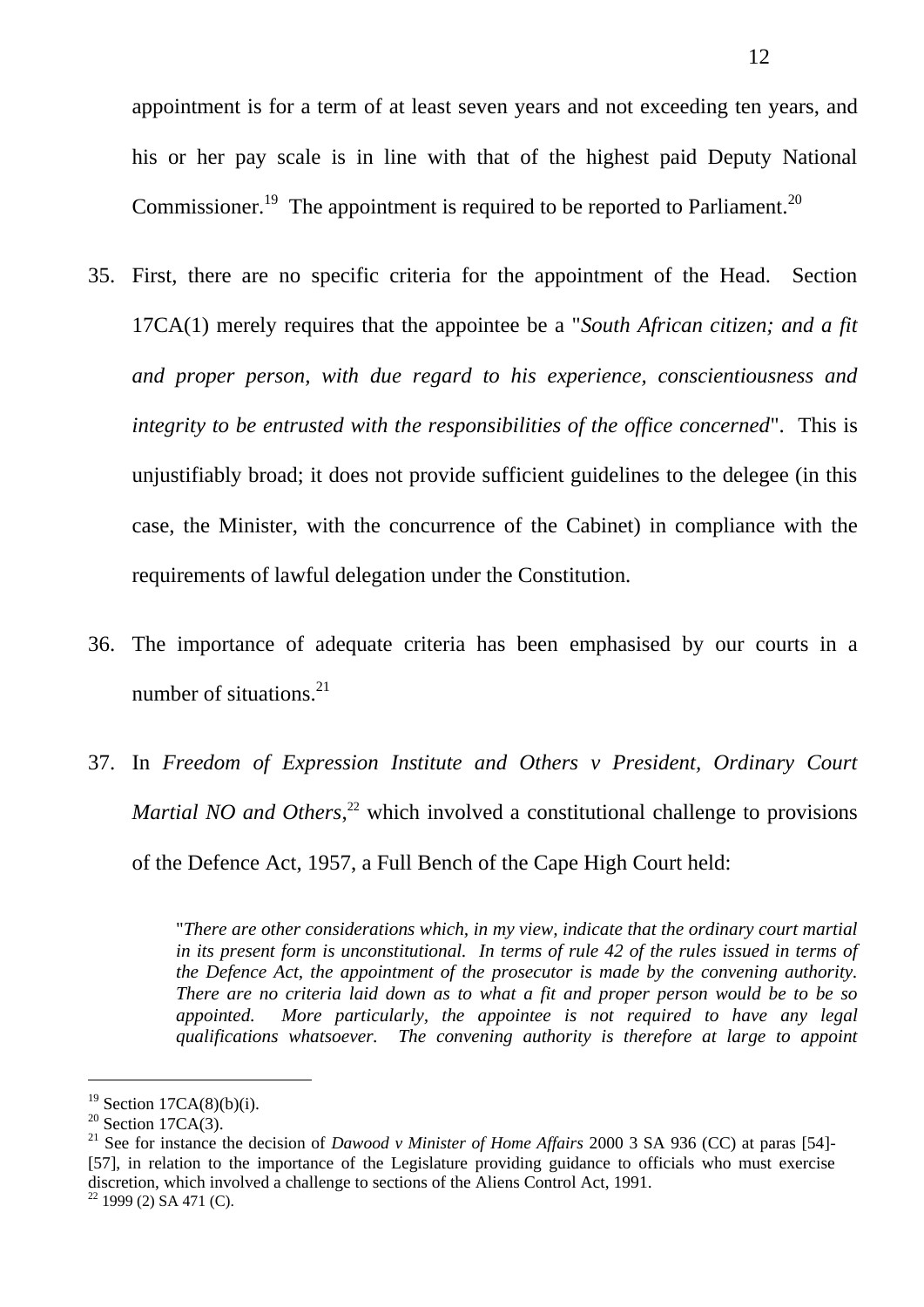*anybody that it wants to. But the convening authority does not only appoint the prosecutor, his discretion is limited by their powers. For example, he may not withdraw any charge preferred against an accused without the permission and consent of the convening authority. (Rule 85.) It is therefore self-evident that not only is the convening authority able to appoint somebody who is ill-equipped to perform the function of a prosecutor, but that such prosecutor does not exercise an independent discretion and judgment. The law as it stands invites arbitrariness as it allows executive interference into judicial process.*" 23

38. The Constitutional Court reiterated this principle in *Affordable Medicines Trust v* 

*Minister of Health*, <sup>24</sup> when it said the following:

*"[T]he delegation must not be so broad or vague that the authority to whom the power is delegated is unable to determine the nature and the scope of the powers conferred. For this may well lead to the arbitrary exercise of the delegated power. Where broad discretionary powers are conferred, there must be some constraints on the exercise of such power so that those who are affected by the exercise of the broad discretionary powers will know what is relevant to the exercise of those powers or in what circumstances they are entitled to seek relief from an adverse decision. These constraints will generally appear from the provisions of the empowering statute as well as the policies and objectives of the empowering statute.*"

- 39. Secondly, the fact that the Minister, with the Cabinet, appoints the Head, does not sufficiently insulate her or him from political interference. Having regard to the constitutional mandate of an anti-corruption unit and the imperative for its independence, the appointment of its Head cannot be entrusted to the Executive alone, even more so where the legislation sets out inadequate guidelines for the delegee to exercise his statutory power.
- 40. In this regard, this Court in *Glenister* held that the public perception of independence is an important criterion in assessing whether the anti-corruption unit is sufficiently independent.
- 41. To fulfil the constitutional obligation of combatting corruption, the DPCI must be

 $23$  Id at para [19].

 $24\ 2006\ (3)$  SA 247 (CC) at para [34].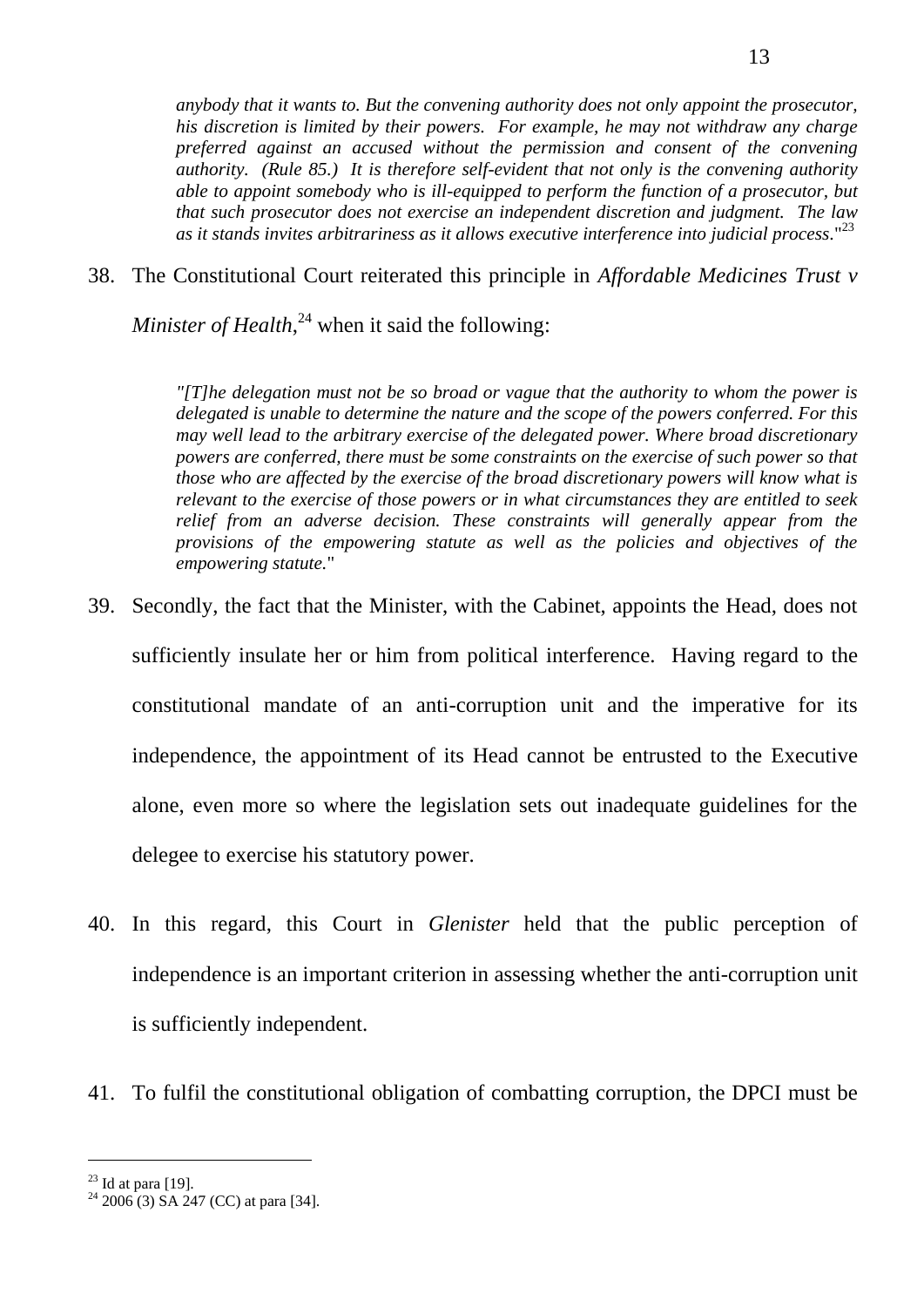able to investigate corruption at all levels of government without fear or favour, and without creating the public perception that the Head may be less inclined to investigate senior officials in the National Executive. The ordinary, reasonable citizen cannot trust the DPCI to investigate government corruption fully and fearlessly, if the Head is appointed, without any meaningful guidelines or constraints, by the Cabinet. Indeed, the Cabinet comprises the political heads of all the government departments that the DPCI must investigate.

- 42. It is a primary and essential safeguard of independence that Parliament plays a more meaningful role in the appointment of the Head. More specifically, requiring the appointment of the Head to be approved by Parliament (rather than only reported to Parliament) would ensure that such appointment is subject to sufficient scrutiny by a transparent and representative institution, to safeguard the actual and perceived independence of the Head of the DPCI.
- 43. The importance of Parliament's meaningful involvement in appointment, as an essential element of the independence of the appointee, is illustrated well by section 193 of the Constitution, which provides for the appointment of the Public Protector and the Auditor-General:
	- *"(4) The President, on the recommendation of the National Assembly, must appoint the Public Protector, the Auditor-General . . .*
	- *(5) The National Assembly must recommend persons -*
		- *(a) nominated by a committee of the Assembly proportionally composed of members of all parties represented in the Assembly; and*
		- *(b) approved by the Assembly by a resolution adopted with a supporting vote -*
			- *(i) of at least 60 per cent of the members of the Assembly, if the recommendation concerns the appointment of the Public Protector or the Auditor-General; or*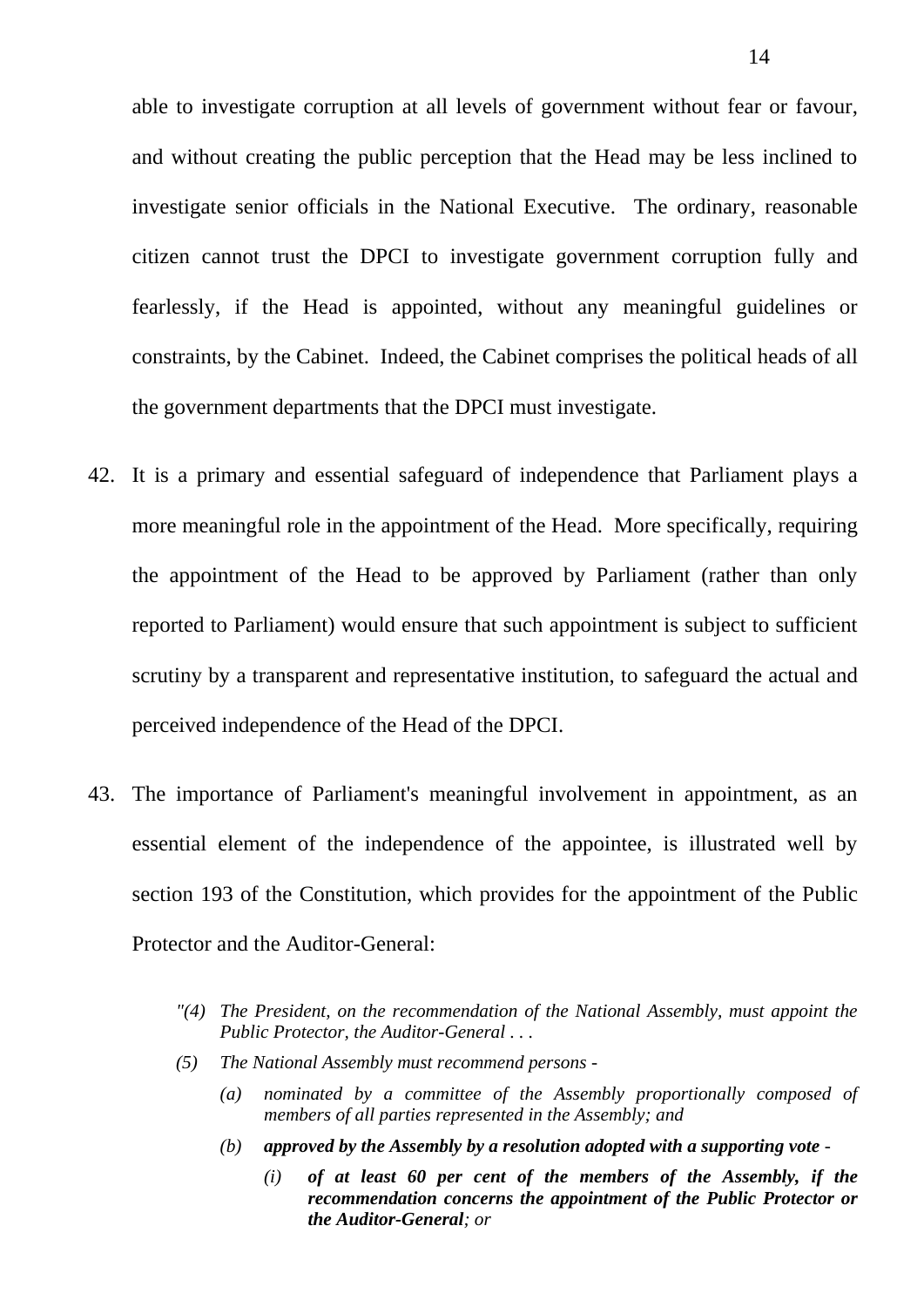- *(ii) of a majority of the members of the Assembly, if the recommendation concerns the appointment of a member of a Commission.*" (Emphasis added)
- 44. When compared with the above provisions, it is apparent that the SAPS Act does not provide adequate safeguards of independence in the appointment of the Head.
- 45. If anything, the Head of the constitutionally-mandated independent corruptionfighting unit should be, and should be seen to be, at least as independent as the Public Protector and the Auditor-General. There is no rational reason why the Head's independence, as regards his appointment, should be any less than that of the Public Protector or the Auditor-General. In view of their role as guardians of constitutional democracy and bulwarks against abuses of public power, the Auditor General and the Public Protector provide the paradigm comparators in this respect.
- 46. Because the corruption-fighting unit's mandate is no less important than either of these institutions, the nature of that mandate requires a strong-form of institutional independence. Indeed, its constitutional mandate to investigate corruption will require it to investigate this country's politicians, elected officials and public servants.<sup>25</sup> As the Court stressed in *Glenister*, "*on a common-sense approach, our law demands a body outside executive control to deal effectively with corruption*."<sup>26</sup> That body cannot hope to carry out its mandate, or be reasonably perceived by the public to be effectively carrying out such mandate, without fear, favour, or prejudice, without proper independence from political influence and interference.

<sup>25</sup> *Glenister* supra note [1](#page-0-0) at para [232].

<sup>26</sup> *Glenister* supra note [1](#page-0-0) at para [200].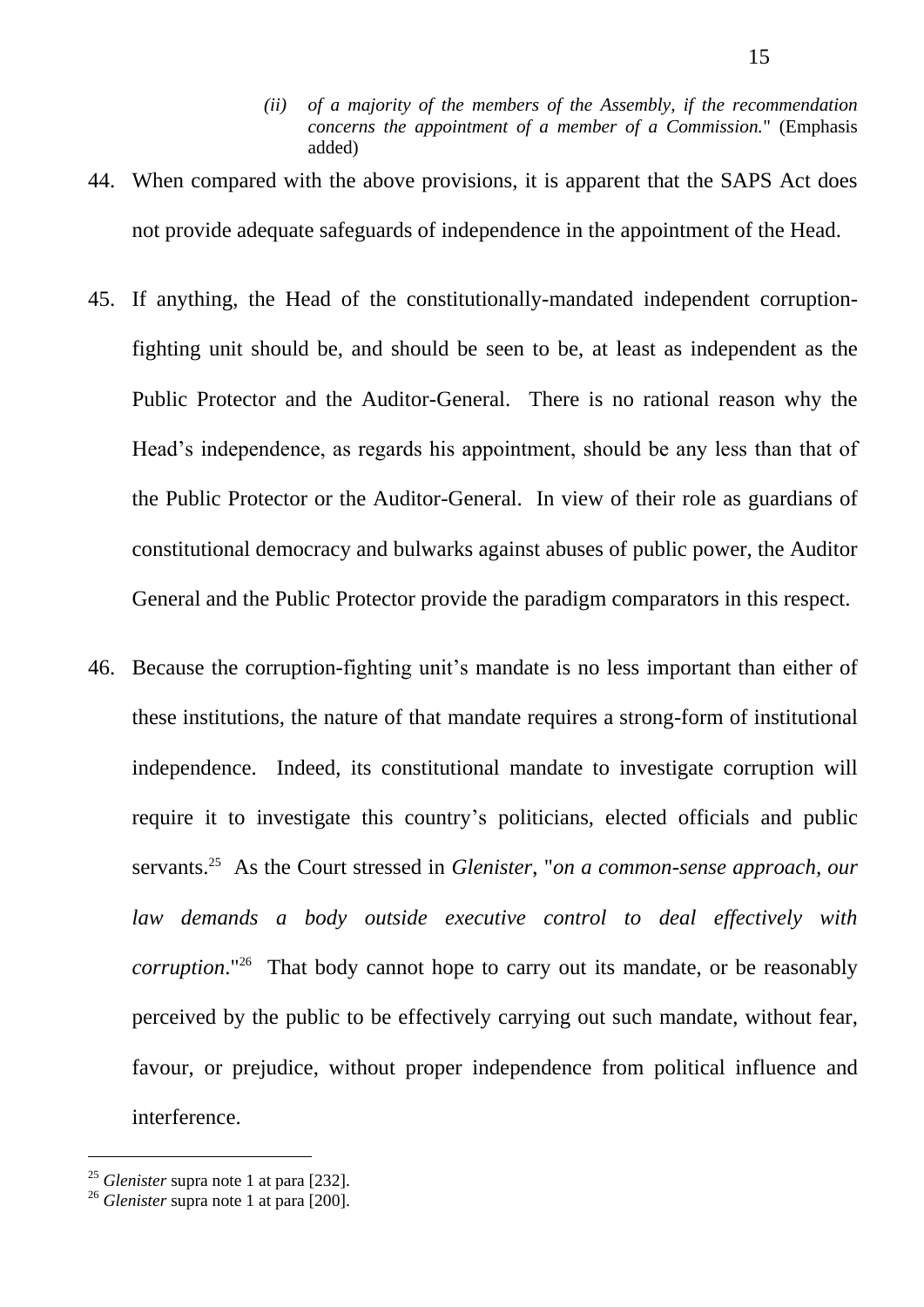47. Moreover, this Court itself has invited this comparison with Chapter 9 institutions, precisely because of the need to ground and understand the requisite institutional independence of the DPCI within the context of our own, "native", constitutional conception of such independence:

> *"[T]he international instruments require independence within our legal conceptions. Hence it is necessary to look at how our own constitutionally created institutions manifest independence. To understand our native conception of institutional independence, we must look to the courts, to Ch 9 institutions, to the NDPP, and in this context also to the now defunct DSO. All these institutions adequately embody or embodied the degree of independence appropriate to their constitutional role and functioning. Without applying a requirement of full judicial independence, all these institutions indicate how far the DPCI structure falls short in failing to attain adequate independence.*" 27

#### **The Deputy Head and Provincial Heads**

- 48. Under sections 17CA(4) and (6), the Deputy National Head ("**the Deputy Head**") and the Provincial Heads are appointed by the Minister, in consultation with the Head, and with the concurrence of Cabinet. These appointments are for nonrenewable fixed terms not shorter than seven years and not exceeding 10 years.
- 49. For similar reasons to those discussed above in relation to the appointment of the Head, the effectively unfettered power of the Executive makes the appointment of the DPCI leadership the prerogative of precisely the officials whose departments the DPCI is expected and required to investigate. Even though consultation with the Head is required, her input may be ignored.
- 50. The State is constitutionally obliged to put in place measures that go towards eliminating the risk of undue Executive influence in the composition of the DPCI.

<sup>27</sup> *Glenister* supra note [1](#page-0-0) at para [211].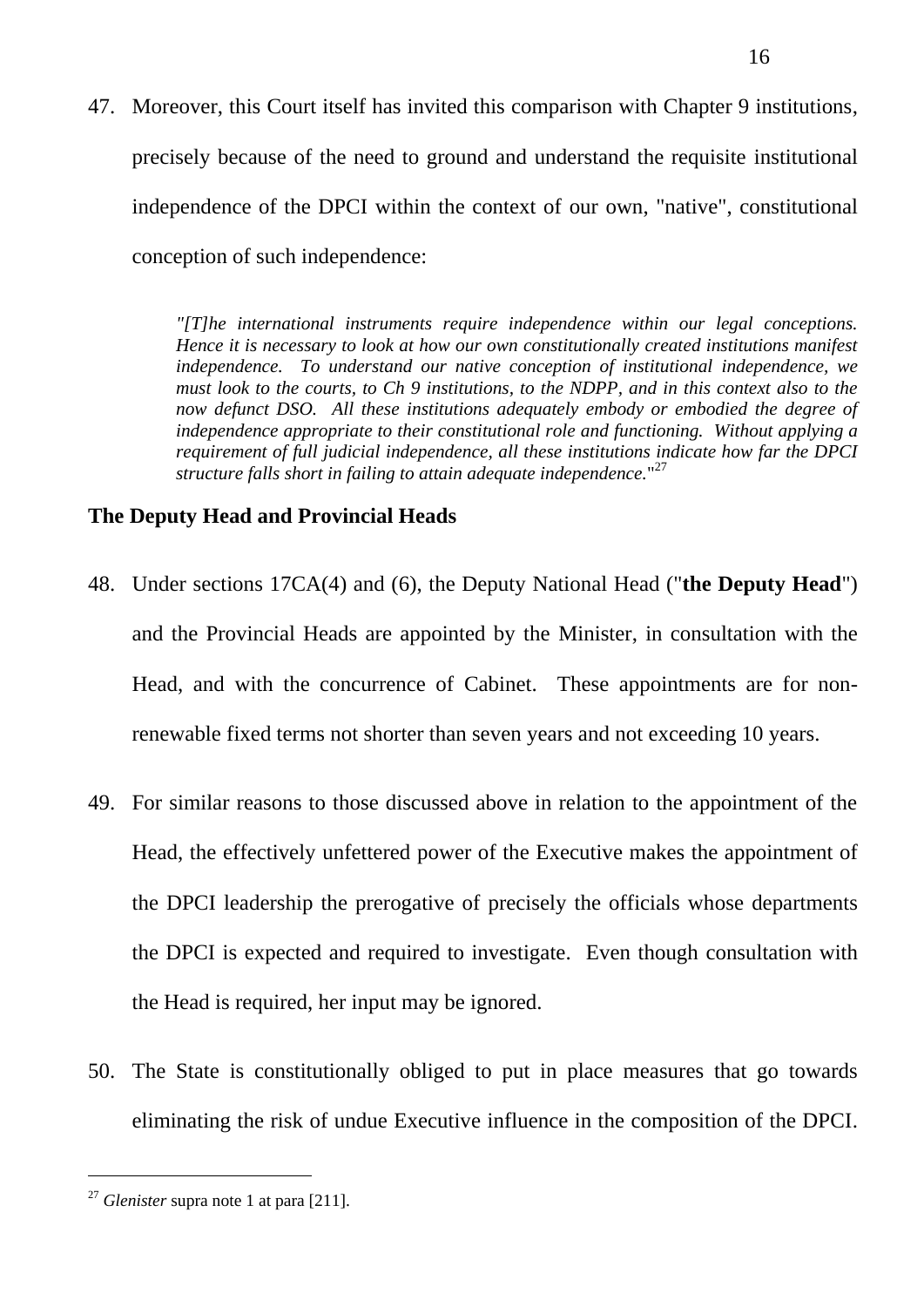The SAPS Act, as it stands, fails totally in this regard. We note that it is the objective existence of the opportunity for abuse, not the probability of such abuse, that determines whether the DPCI is sufficiently insulated from interference.

- 51. It is plainly incompatible with the constitutional requirement of adequate independence for the Executive to have the full and final say in the appointment of the leadership of the DPCI. The constitutionally mandated independence of the DPCI requires, at least, that the leadership of the DPCI be composed through an appointment process that is insulated from excessive Executive involvement to ensure both actual independence and a reasonable apprehension of independence.
- 52. Adequate insulation could be achieved by ensuring that the Deputy Head and Provincial Heads be appointed by the Head, after consultation with the Minister. This would ensure that the independent Head is insulated from insubordination and that the DPCI is accorded appropriate autonomy in the exercise of its powers and functions.
- 53. In light of the above, the applicant submits that this Court should confirm the High Court's declaration of constitutional invalidity in this regard.

## **B. EXTENSION OF TENURE<sup>28</sup>**

 $\overline{a}$ 

54. The Constitutional Court held in *Glenister* that:

<sup>&</sup>lt;sup>28</sup> The High Court held, at paragraph  $[122.2]$  of the High Court Judgment, that section  $17CA(15)$  is specifically inconsistent with the Constitution and invalid to the extent that *"[t]he power vested in the Minister to extend the tenure of the head and Deputy Head is intrinsically inimical to the requirement of independence*".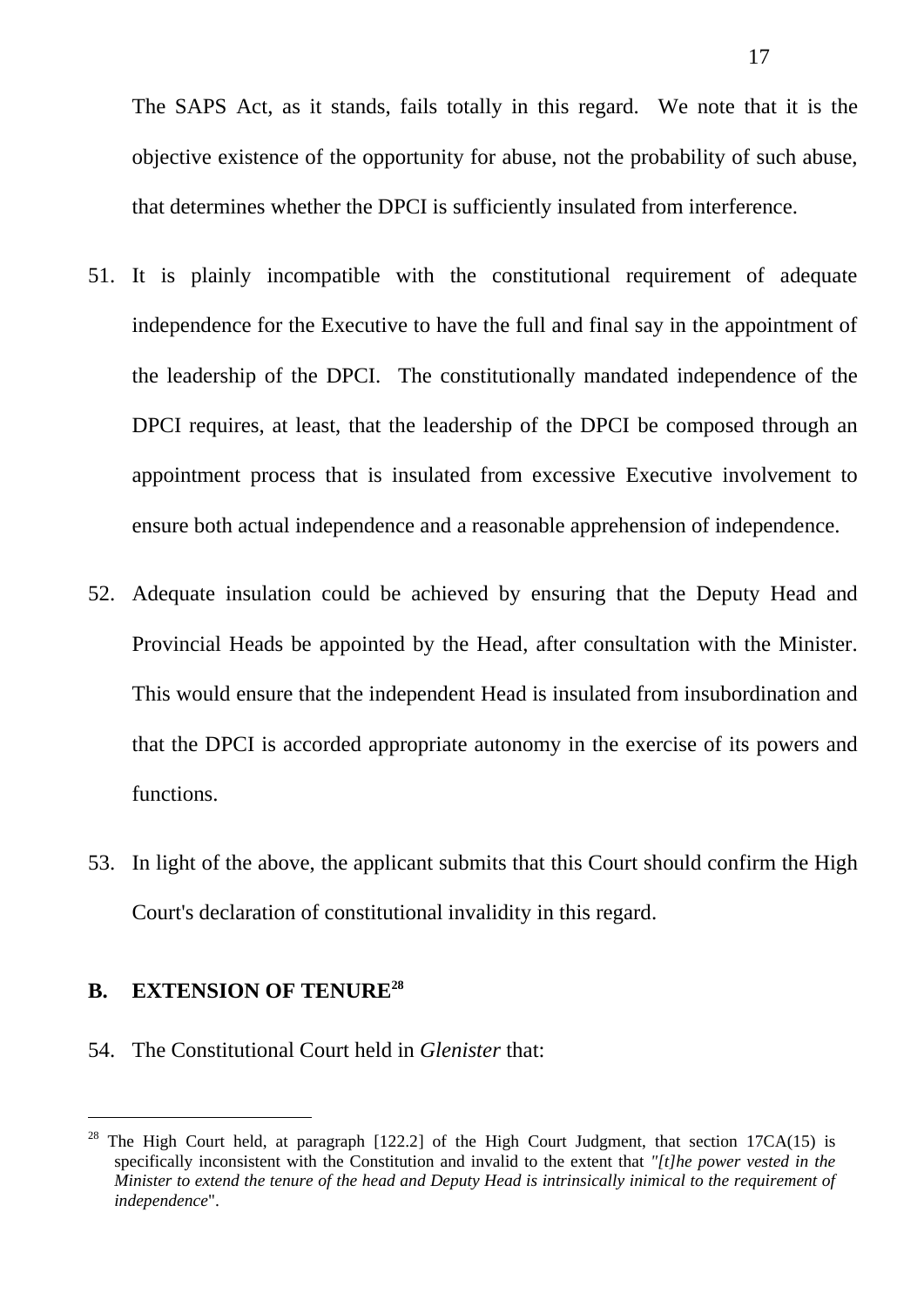"*A renewable term of office, in contradistinction to a non-renewable term, heightens the risk that the office-holder may be vulnerable to political and other pressures*." 29

- 55. The Head is ordinarily required to retire from the SAPS at the age of  $60.^{30}$  Under section 17CA(15), however, the Minister may extend the tenure of the Head for up to two years after the Head has reached the retirement age, and even beyond two years with the approval of Parliament. This kind of untrammelled power granted to the Minister to extend the period of office strikes at the very heart of the requirement of independence, and is plainly unlawful.<sup>31</sup>
- 56. In *JASA*, considering the extension of the term of office of the Chief Justice, the Constitutional Court held as follows:

"*It is well established on both foreign and local authority that a non-renewable term of office is a prime feature of independence. Indeed, non-renewability is the bedrock of security of tenure and a dyke against judicial favour in passing judgment. Section 176(1) gives strong warrant to this principle in providing that a Constitutional Court judge holds office for a non-renewable term. Non-renewability fosters public confidence in the institution of the judiciary as a whole, since its members function with neither threat that their terms will not be renewed nor any inducement to seek to secure renewal. . . .*

*In approaching this question it must be borne in mind that the extension of a term of office, particularly one conferred by the Executive or by Parliament, may be seen as a benefit. The judge or judges upon whom the benefit is conferred may be seen as favoured by it. While it is true, as counsel for the President emphasised, that the possibility of far-fetched perceptions should not dominate the interpretive process, it is not unreasonable for the public to assume that extension may operate as a favour that may influence those judges seeking it. The power of extension in s 176(1) must therefore, on general principle, be construed so far as possible to minimise the risk that its conferral could be seen as impairing the precious institutional attribute of impartiality and the public confidence that goes with it*." 32

57. In the High Court, the first respondent ("**the President**") argued that the power of

the Minister to extend the Head's term of office is not unfettered, as it is subject,

 $\overline{a}$ 

<sup>29</sup> *Glenister* supra note [1](#page-0-0) at para [223].

 $30$  Section 45(1)(a).

<sup>31</sup> *JASA* supra note 12 at paras [66]-[68] and [75].

 $32$  Id at paras [73] and [75].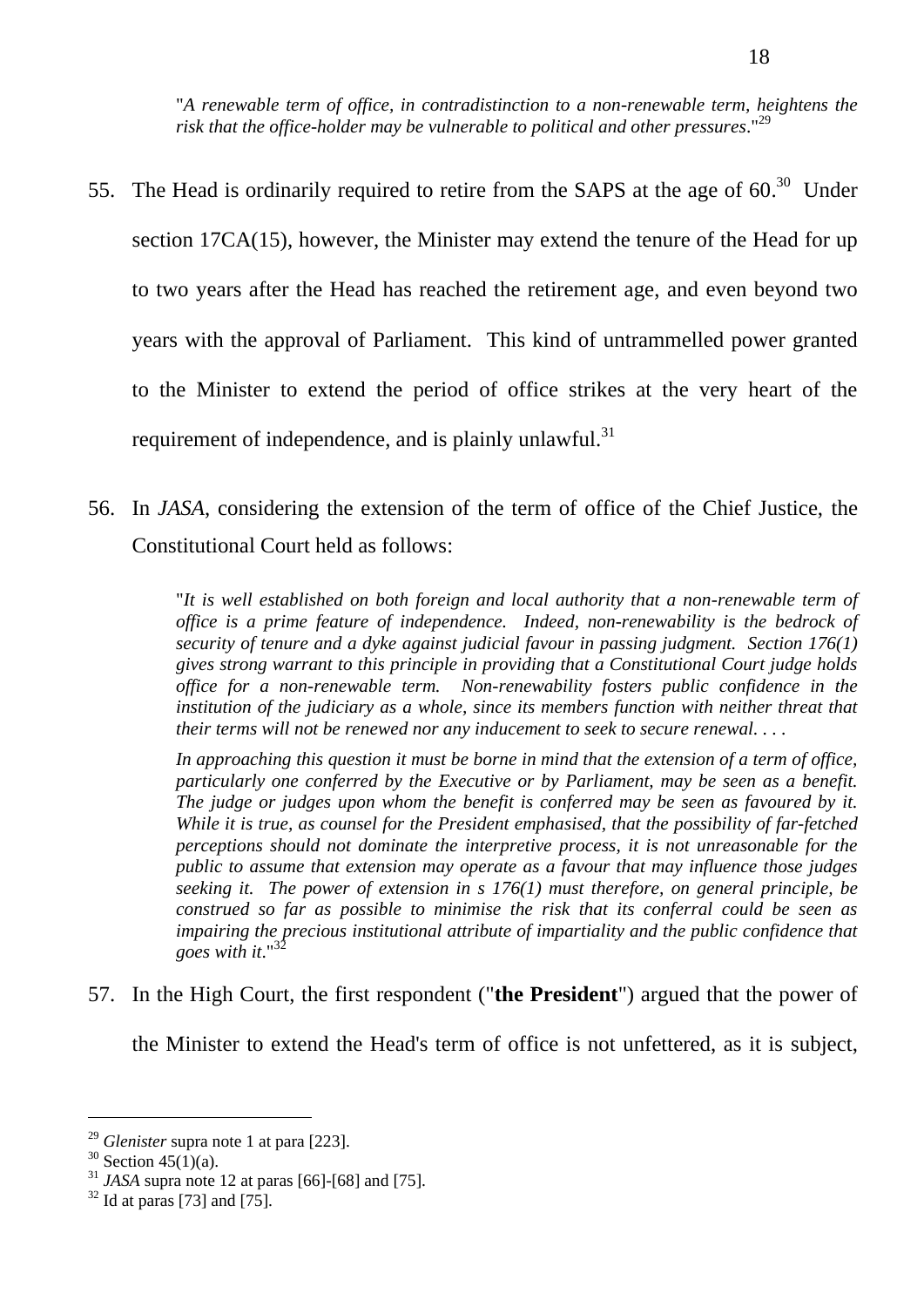firstly, to the consent of the Head herself and, secondly, to a period of two years, unless otherwise approved by Parliament. It is argued that such extension is necessary for an effective DPCI.

- 58. The Minister submitted in the High Court that the exercise of the power could not be construed as a benefit capable of impairing the constitutional independence of the DPCI, as it is necessary, in light of the statutorily prescribed maximum age of retirement of 60 years, for the Minister to be permitted to consider deserving candidates for appointment for the prescribed non-renewable term who are older than 53 at the time of appointment.
- 59. In their application for leave to appeal to this Court, both the President and the Minister maintain similar misconceived arguments that the purpose of section 17CA(15) is to accommodate retirement provisions which appear elsewhere in the SAPS Act, for example, section 45(1)(a) which provides that a member must retire on the date when he or she attains the age of 60 years.
- 60. These submissions miss the mark. Whatever the practical advantages of the power to extend the Head's tenure, the renewability of her term at the behest of the Minister is intrinsically inimical to independence. It is clear from this Court's judgments in *Glenister* and *JASA* that it is renewability as such, rather than the insufficiency of conditions or constraints imposed on renewability, which jeopardises independence, and thus has no valid place in the design of a body that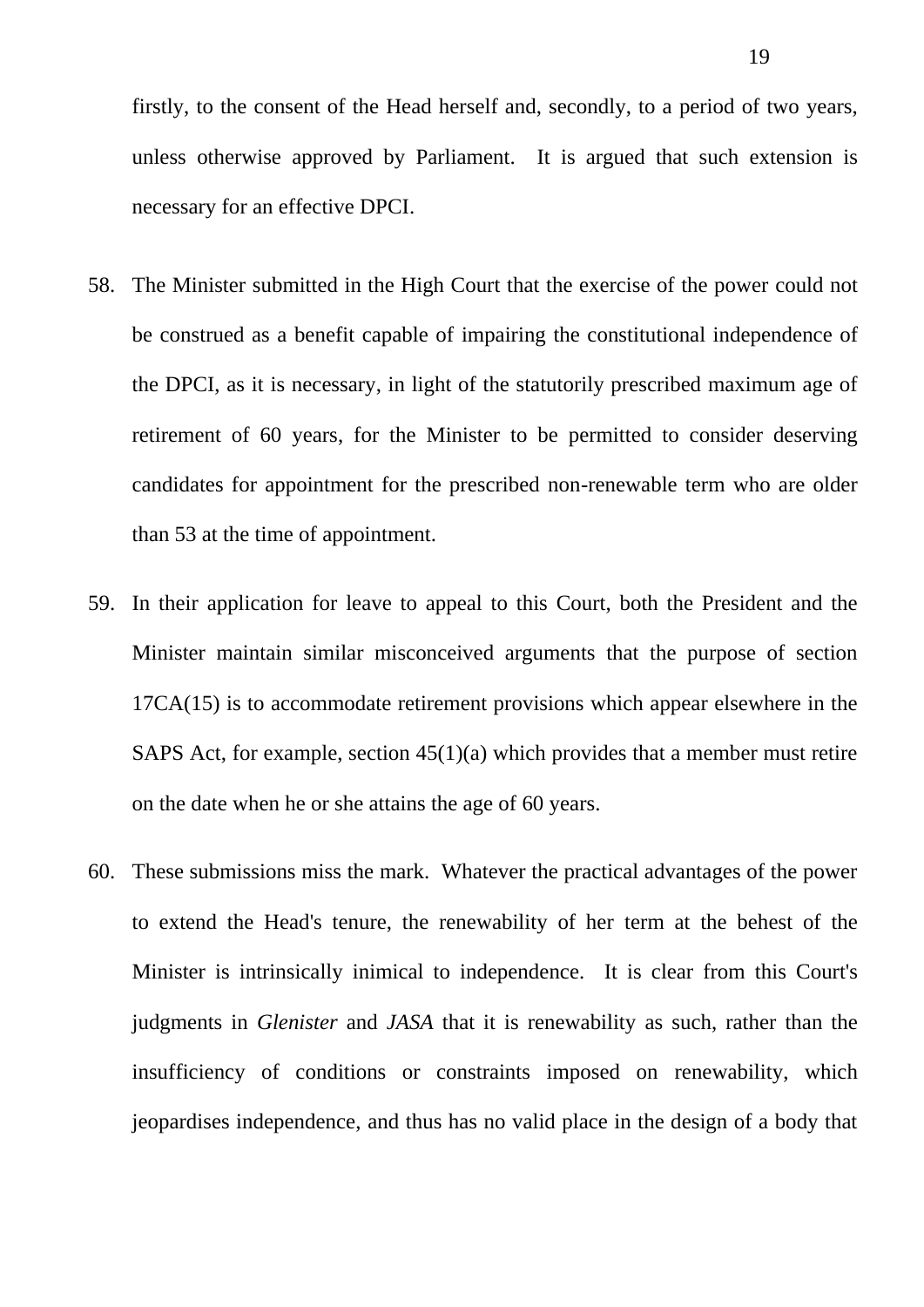is constitutionally required to be independent.<sup>33</sup> It is also unacceptable for the majority in Parliament, which is also a political body, to decide on any extension of the term of office beyond two years. On what basis does Parliament decide that one Head should have her tenure extended and the other not? The provision allowing renewal introduces perverse incentives and invites the situation where compliance or pliability of the Head to political objectives is achieved or is perceived to have been achieved through extension of political patronage. This, the applicant submits, is constitutionally impermissible.

61. In light of the above, the applicant submits that this Court should confirm the High Court's declaration of constitutional invalidity in this regard.

# **C. SUSPENSION AND REMOVAL<sup>34</sup>**

- 62. In *Glenister* this Court held that "*adequate independence requires special measures entrenching [DPCI members'] employment security to enable them to carry out their duties vigorously*." 35 The SAPS Act, however, particularly in relation to the removal of the Head, does not provide sufficient security of tenure to ensure independence.
- 63. Section 17DA, which deals with the Head, is constitutionally invalid to the extent that:

<sup>33</sup> *Glenister* supra note [1](#page-0-0) at paras [223] and [249]; *JASA* supra note 12 at paras [73]-[75].

<sup>&</sup>lt;sup>34</sup> The High Court held, at paragraph [122.3] of the High Court Judgment, that section 17DA is inconsistent with the Constitution and invalid to the extent that *"[t]he suspension and removal 'process' not only vests an inappropriate degree of control in the Minister, but also allows for two separate and distinct processes, determined on the basis of arbitrary criteria, each able to find application without any reference to the other*".

<sup>35</sup> *Glenister* supra note [1](#page-0-0) at para [222].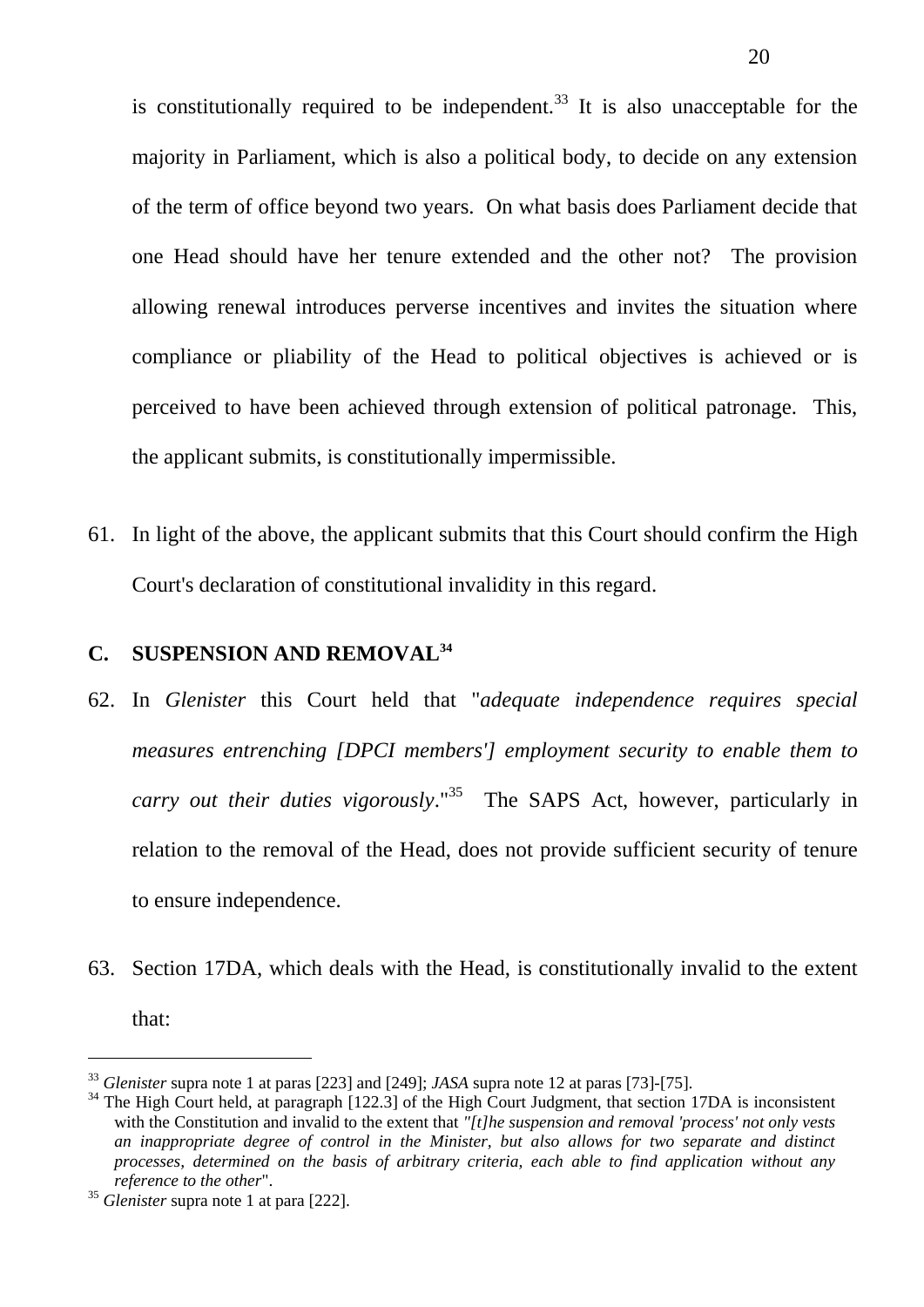- 63.1 it permits the Minister to suspend the Head without a hearing and without specific grounds for doing so, pending a disciplinary inquiry initiated by the Minister himself;
- 63.2 the Minister is given discretion to decide whether to suspend the Head with or without pay, since whatever procedural safeguards may be put in place in relation to the inquiry and prior to any ultimate dismissal, the Head could still be threatened - or could feel threatened - with suspension without pay for failing to yield to pressure in a politically unpopular investigation or prosecution;
- 63.3 the Minister is granted the power to remove the Head, after an inquiry conducted by a judge or retired judge, the terms of reference for which are not specified and may be dictated by the Minister, and the findings of which are not binding on the Minister, whose decision is final and not subject to approval by Parliament; and
- 63.4 the Head may be removed on the basis that she is unable to carry out her duties "*efficiently*", a term which is not defined, and affords the Minister an unduly subjective and broad discretion.
- 64. The respondents assert that the power of the Minister to remove the Head is constrained by the requirement that the inquiry into the fitness of the Head to hold that office must be conducted by a judge and, further, that such inquiry is subject to the procedural fairness requirements under the Promotion of Administrative Justice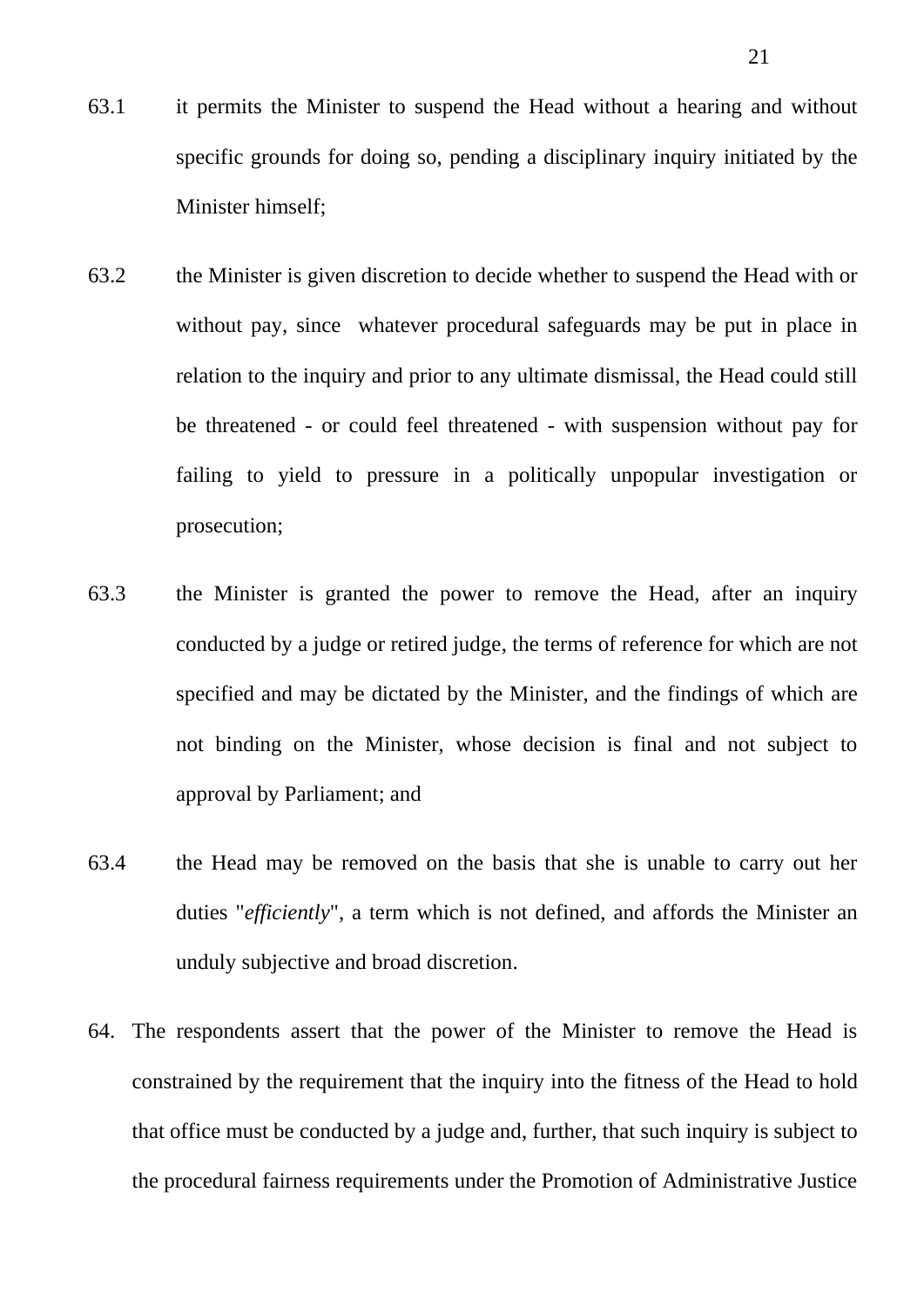#### Act, 2000.

65. First, this Court in *Glenister* explicitly held that review after the fact is no substitute for sufficient safeguards upfront:

> *"[A]n ex post facto review, rather than insisting on a structure that ab initio prevents interference, has in our view serious and obvious limitations. In some cases, irreparable harm may have been caused which judicial review and complaints can do little to remedy. More importantly, many acts of interference may go undetected, or unreported, and never reach the judicial review or complaints stage. Only adequate mechanisms designed to prevent interference in the first place would ensure that these never happen. These are signally lacking."* 36

- 66. Second, the power to remove is plainly vested in the Minister who determines the scope of the inquiry, appoints the person presiding at the inquiry and ultimately is not bound by its findings. Instead, the Minister is given the discretion to decide whether one of the grounds set out in section  $17DA(2)(a)$  is applicable.
- 67. Third, the provision in section  $17DA(2)(a)(iii)$  for removal of the Head if she cannot carry out her duties "*efficiently*" is unacceptably vague and not "*objectively verifiable*", as the respondents argue. It is, in any event, contemptuous of the explicit reasoning in *Glenister*. 37
- 68. Fourth, where broad powers are afforded to the Executive to remove an independent official, the enabling statute must include guarantees against arbitrariness, such as the power of Parliament to overturn any dismissal of the National Director of Public Prosecutions.
- 69. *Glenister* again provides pertinent authority:

<sup>36</sup> *Glenister* supra note 1 at para 247 (emphasis added).

<sup>37</sup> *Glenister* supra note [1](#page-0-0) at paras [220] and [249].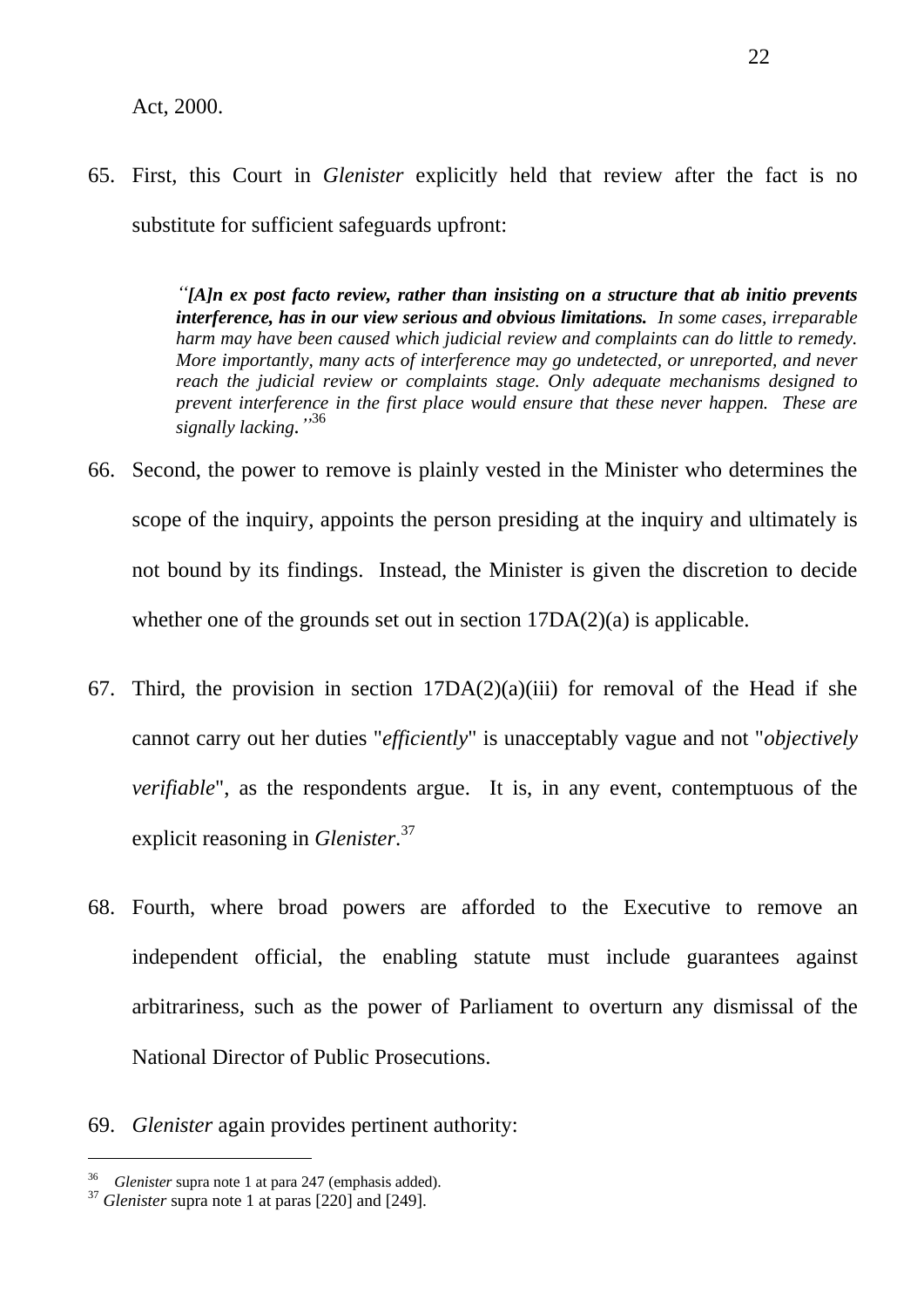"*The contrast with the position under the now defunct DSO is signal. Previously, under the NPA Act, the DSO was established in the office of the NDPP, and fell within the NPA. In terms of s 179(1) of the Constitution, the NDPP is appointed by the President as head of the national Executive. The head of the DSO was a deputy NDPP, assigned from the ranks of deputy NDPPs by the NDPP, and reporting to the NDPP. The NPA Act provides that a deputy NDPP may be removed from office only by the President, on grounds of misconduct, continued ill-health or incapacity, or if he or she is no longer a fit and proper person to hold the office. And Parliament holds a veto over the removal of a deputy NDPP. The reason for the removal, and the representations of the deputy NDPP, must be communicated to Parliament, which may resolve to restore the deputy NDPP to office…These protections applied also to investigating directors within the DSO. The special protection afforded the members of the DSO served to reduce the possibility that an individual member could be threatened - or could feel threatened - with removal for failing to yield to pressure in a politically unpopular investigation or prosecution.*" 38 (Emphasis added)

70. Section 194 of the Constitution, in relation to the removal of the independent

Public Protector and Auditor-General, is also instructive in this respect:

- *"(1) The Public Protector, the Auditor-General or a member of a Commission established by this Chapter may be removed from office only on -*
	- *(a) the ground of misconduct, incapacity or incompetence;*
	- *(b) a finding to that effect by a committee of the National Assembly; and*
	- *(c) the adoption by the Assembly of a resolution calling for that person's removal from office.*
- *(2) A resolution of the National Assembly concerning the removal from office of -*
	- *(a) the Public Protector or the Auditor-General must be adopted with a supporting vote of at least two thirds of the members of the Assembly; or*
	- *(b) a member of a Commission must be adopted with a supporting vote of a majority of the members of the Assembly.*
- *(3) The President -*
	- *(a) may suspend a person from office at any time after the start of the proceedings of a committee of the National Assembly for the removal of that person; and*
	- *(b) must remove a person from office upon adoption by the Assembly of the resolution calling for that person's removal.*" (Emphasis added)
- 71. The independence of the Public Protector and Auditor-General is secured, in the context of removal, first, by excluding the Executive from the decision to remove; second, by entrusting the decision only to Parliament; and, third, by requiring that

<sup>38</sup> *Glenister* supra note [1](#page-0-0) at para [225]-[226].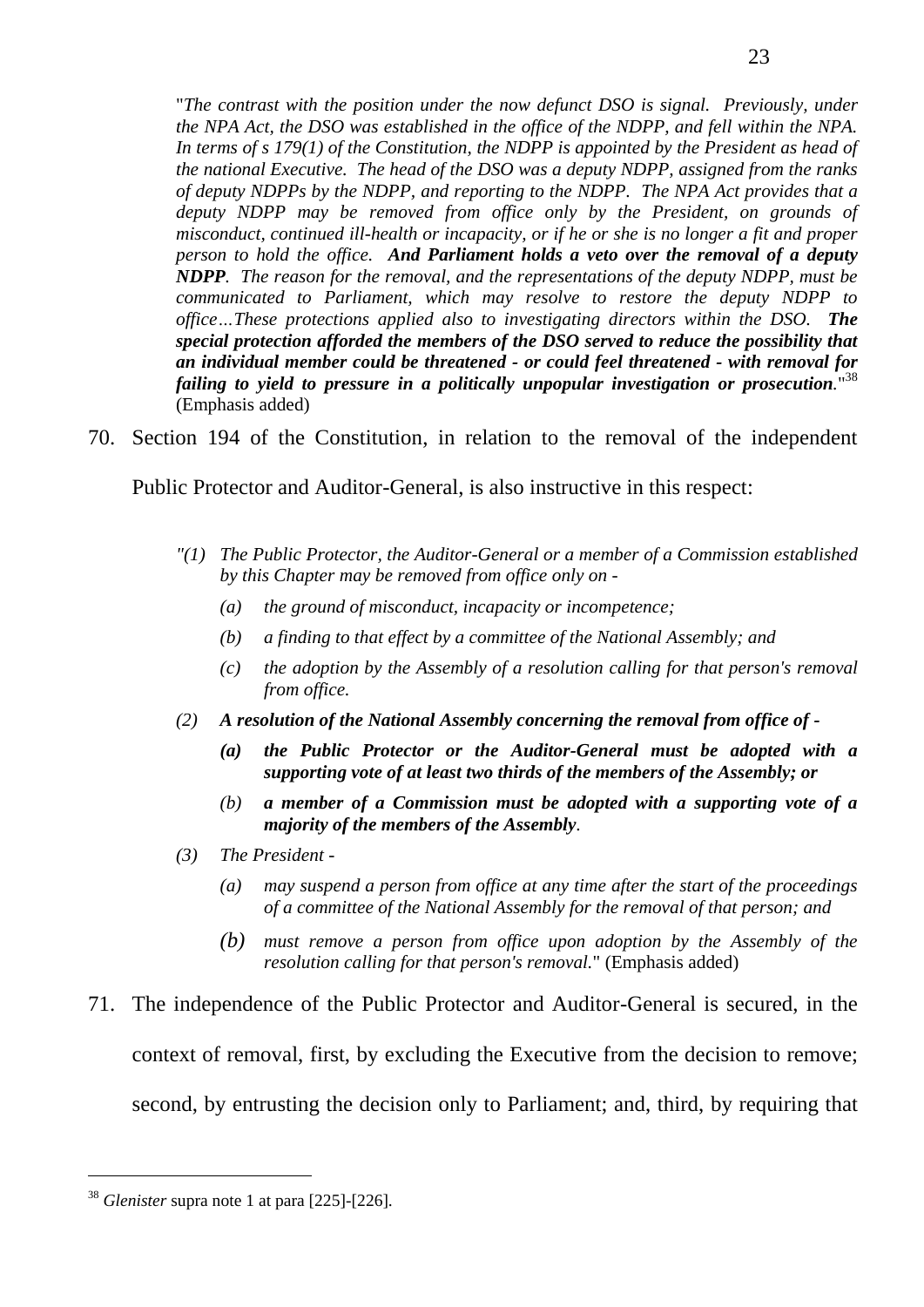the removal be supported by a special majority of two thirds of the National Assembly.

- 72. The third safeguard was held to be an essential element of independence by the Constitutional Court, as a pre-condition for certifying the Constitution, in *Ex parte Chairperson of the Constitutional Assembly: In re Certification of the Constitution of the Republic of South Africa, 1996*. 39
- 73. In measuring the draft final Constitution against the requirement in Constitutional Principle XXIX that the Auditor-General and Public Protector be independent and impartial, the Court held:

"*The question which then arises is whether the requirements of CP XXIX have been satisfied. The independence and impartiality of the Public Protector will be vital to ensuring effective, accountable and responsible government. The office inherently entails investigation of sensitive and potentially embarrassing affairs of government. It is our view that the provisions governing the removal of the Public Protector from office do not meet the standard demanded by CP XXIX. NT [New Text, adopted by the Constitution Assembly] 194 does require that a majority of the NA resolve to remove him or her, but a simple majority will suffice. We accept that the NA would not take such a resolution lightly, particularly because there may be considerable public outcry if it is perceived that the resolution has been wrongly taken. These considerations themselves suggest that NT 194 does provide some protection to ensure the independence of the office of the Public Protector. Nevertheless we do not think it is sufficient in the light of the emphatic wording of CP XXIX, which requires both provision for and safeguarding of independence and impartiality. We cannot certify that the terms of CP XXIX have been met in respect of the Public Protector. . . .*

*Like the Public Protector, the Auditor-General is to be a watch-dog over the government. . . . .Against the background of the purpose of the office, it is our view that the dismissal provisions, which are identical to those that apply to the office of Public Protector, are not sufficient to meet the requirements of CP XXIX. The function of the Auditor-General is central to ensuring that there is openness, accountability and propriety in the use of public funds. Such a role requires a high level of independence and impartiality, as is recognised by CP XXIX. In the circumstances, it is our view that for the reasons we have given concerning the Public Protector, the prescripts of CP XXIX have not been achieved in the* 

<sup>39</sup> 1996 (4) SA 744 (CC) ("*First Certification*").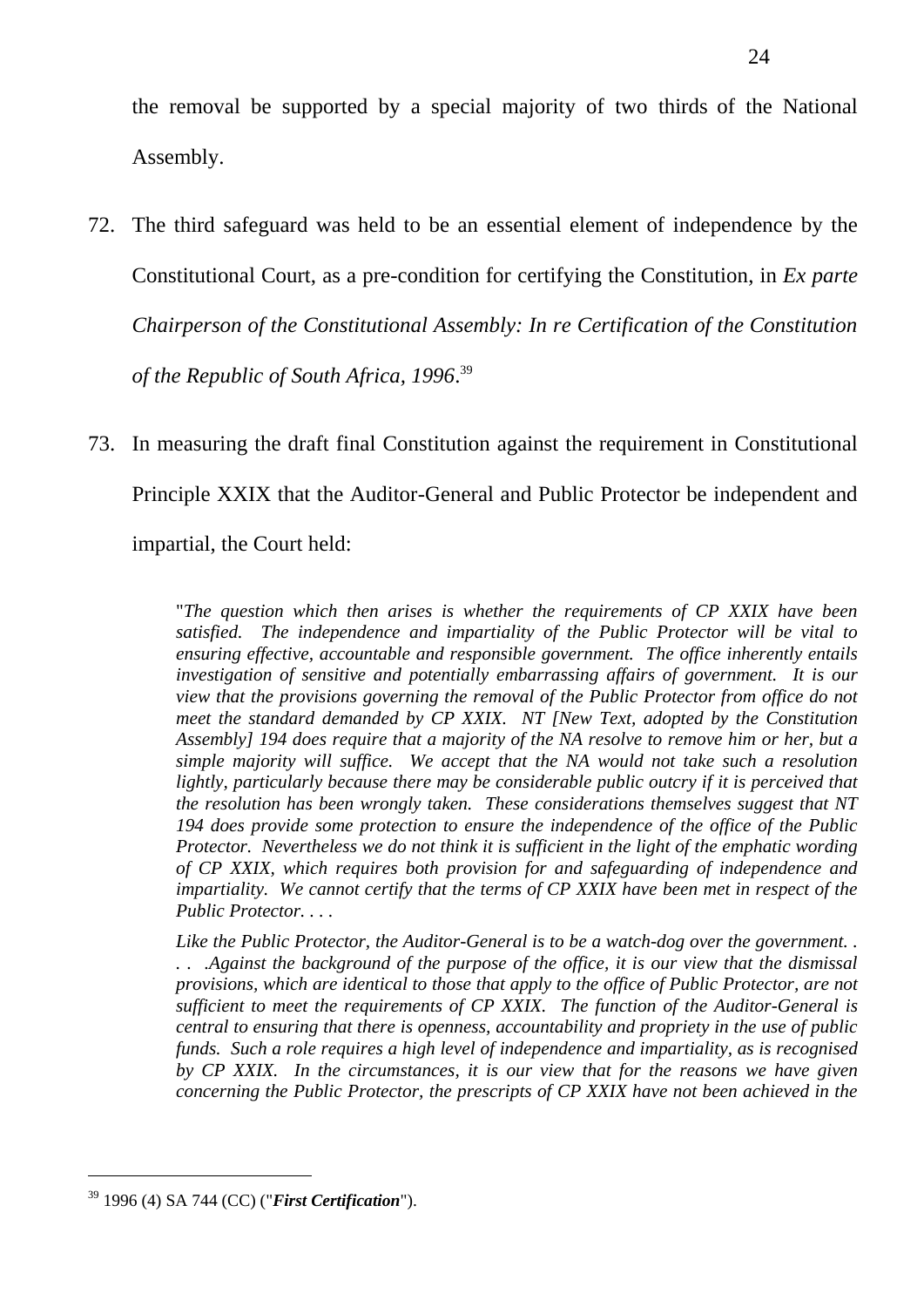- 74. The reasoning of this Court in the *First Certification* judgment and the subsequent inclusion of a two-thirds majority provision in section 194 of the Constitution is an instructive indicator of the essential safeguards of the constitutional requirement of independence, and an important yardstick against which the independence of the DPCI may be measured.
- 75. It is important to note that confusingly section 17DA(3) separately provides for removal of the Head by the National Assembly after a finding of misconduct, incapacity, or incompetence by a Committee. In such a case, a resolution of the National Assembly is required with a supporting vote of at least two thirds of the members. This provision clearly underscores the importance of firmly securing the tenure of the Head, and by comparison highlights how subversive section 17DA(2) (removal by the Minister) is of such security.
- 76. The President argued in the High Court that section 17DA should be interpreted such that "*the Minister's decision to remove the Head of the DPCI is subject to the further requirement of a resolution by Parliament, which must enjoy [the support*  of] two thirds of the members in the National Assembly."<sup>41</sup> However, the only interpretation that the section is reasonably capable of bearing is that there are two separate removal provisions: section 17DA(2) provides for removal by the Minister and section 17DA(3) and (4) provides for removal by Parliament. The

 $40$  Id at paras [163] and [165].

<sup>&</sup>lt;sup>41</sup> First Respondent's answering affidavit in the High Court at para 121; see also para 115 (Pages 216 - 218 of the Record).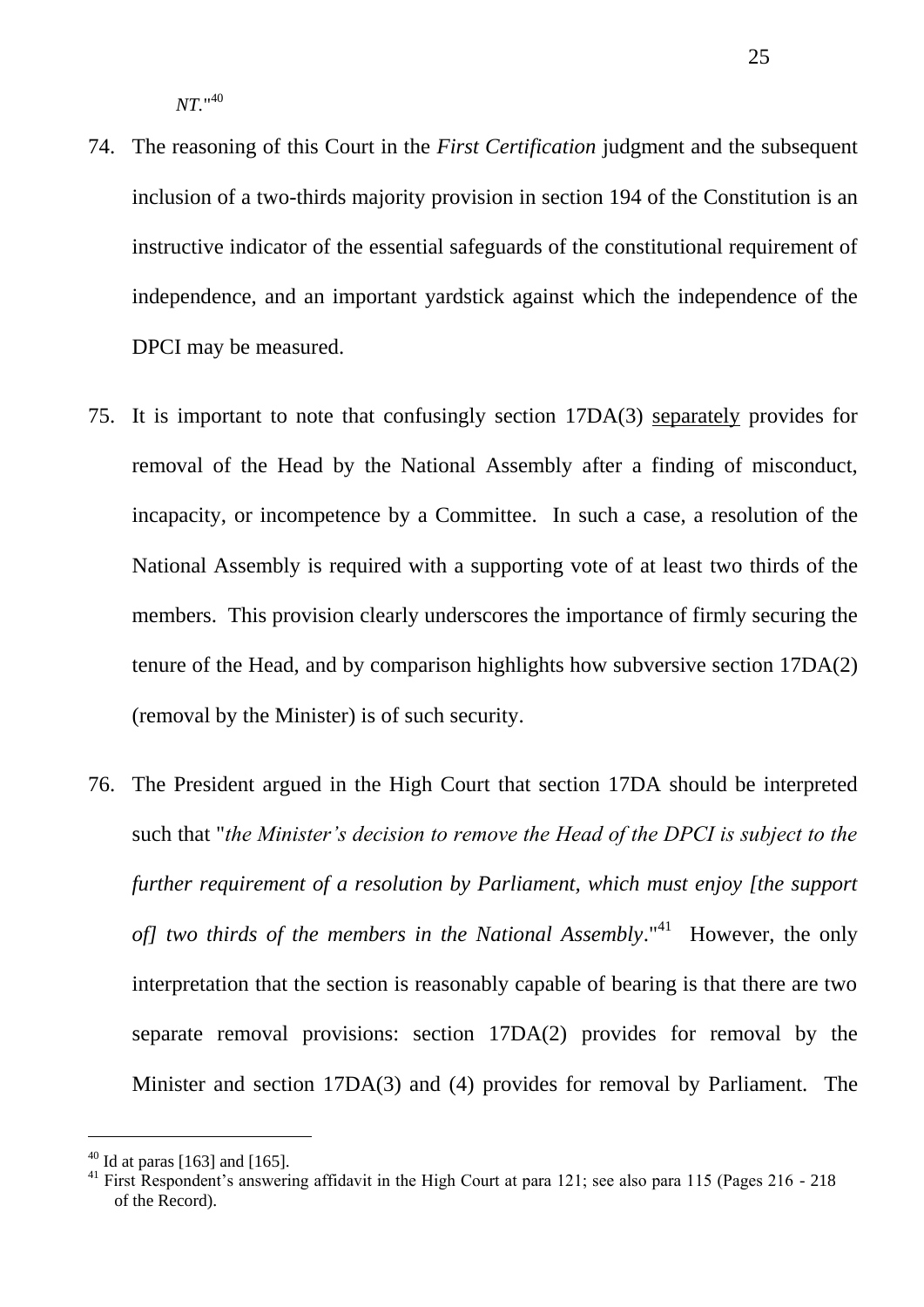interpretation proffered by the President was not even supported by the Minister, who interprets section 17DA(3) and (4) as providing Parliament with a separate power of removal, quite apart from the Minister's power to remove.<sup>42</sup>

- 77. The Minister argued in the High Court that it is a sufficient safeguard to require that the removal, the reasons therefor and any representations made by the Head, be communicated in writing to Parliament within a prescribed period. However, in the absence of meaningful involvement by Parliament, such as that required by section 194 of the Constitution and the *First Certification* judgment, the removal of the Head remains the unrestrained prerogative of the Minister, which is fatal to any notion of independence.<sup>43</sup>
- 78. In the High Court the President compared the position of the Head with that of the National Commissioner, arguing that, if the applicant is correct that the Head is insufficiently insulated from undue influence, then so is the National Commissioner, commenting that currently "*removal of the Head of the DPCI has been made more difficult than even that of the National Commissioner*".<sup>44</sup>
- 79. First, it is precisely the point of a constitutionally-mandated anti-corruption unit that its independence should be specially secured, indeed more so than other

 $42$  Second Respondent's answering affidavit in the High Court at para 135.3 (Page 108 of the Record).

<sup>43</sup> In contradistinction, the Minister states (paragraph 135.3 of his answering affidavit) under oath in the High Court, that they are separate removal powers and, hence, there is no question of endorsement by the National Assembly for the Minister's decision to be operative.

<sup>&</sup>lt;sup>44</sup> First Respondent's answering affidavit in the High Court at para 125 (Page 219 of the Record). The President, on affidavit in the High Court (paragraph 121 of his answering affidavit) stated that the two removal provisions in section 17DA (one which empowers the Minister to remove the Head, and the other of which empowers the National Assembly to remove the Head) should be read together as forming part of one process.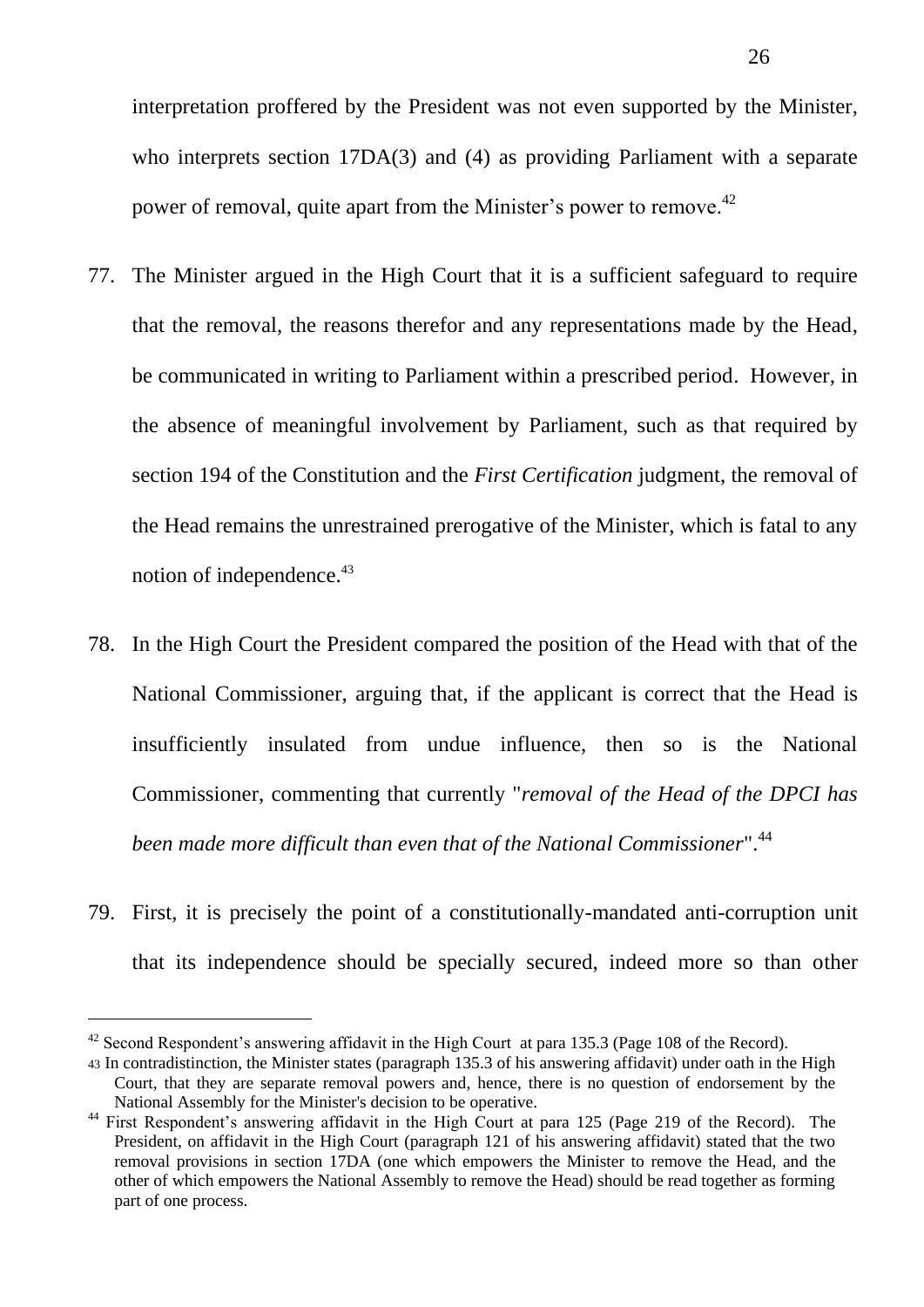officials engaged in policing. Second, this comparison is misplaced, as the SAPS is meant to combat crime as such, committed by ordinary persons, for which independence from the Executive is not a specific institutional requirement. The DPCI, on the other hand, is specifically required to combat corruption, for which independence from political influence is inherently indispensable. Any inadequacy in the independence of the National Commissioner only amplifies the need for strong safeguards of independence for the DPCI.<sup>45</sup>

- 80. Despite what was advanced for the President on oath, the President's counsel accepted in oral argument that properly interpreted, the section envisaged two completely separate removal provisions: one by the Minister and one by Parliament. The High Court found that *"[d]uring the course of argument the respondents conceded that s 17DA, in its current form, provides for two separate and distinct processes for the removal from office of the Head.*" 46
- 81. It is clear that not even the respondents are *at idem* with each other on the correct interpretation of this provision of the SAPS Act.
- 82. In light of the above as well as the High Court's conclusion, the applicant submits that this Court should confirm the High Court's declaration of constitutional invalidity in this regard.

<sup>&</sup>lt;sup>45</sup> See paras [80]-[83] and [87]-[88] of the High Court Judgment for the High Court's finding in this regard.

<sup>46</sup> High Court Judgment at para [75].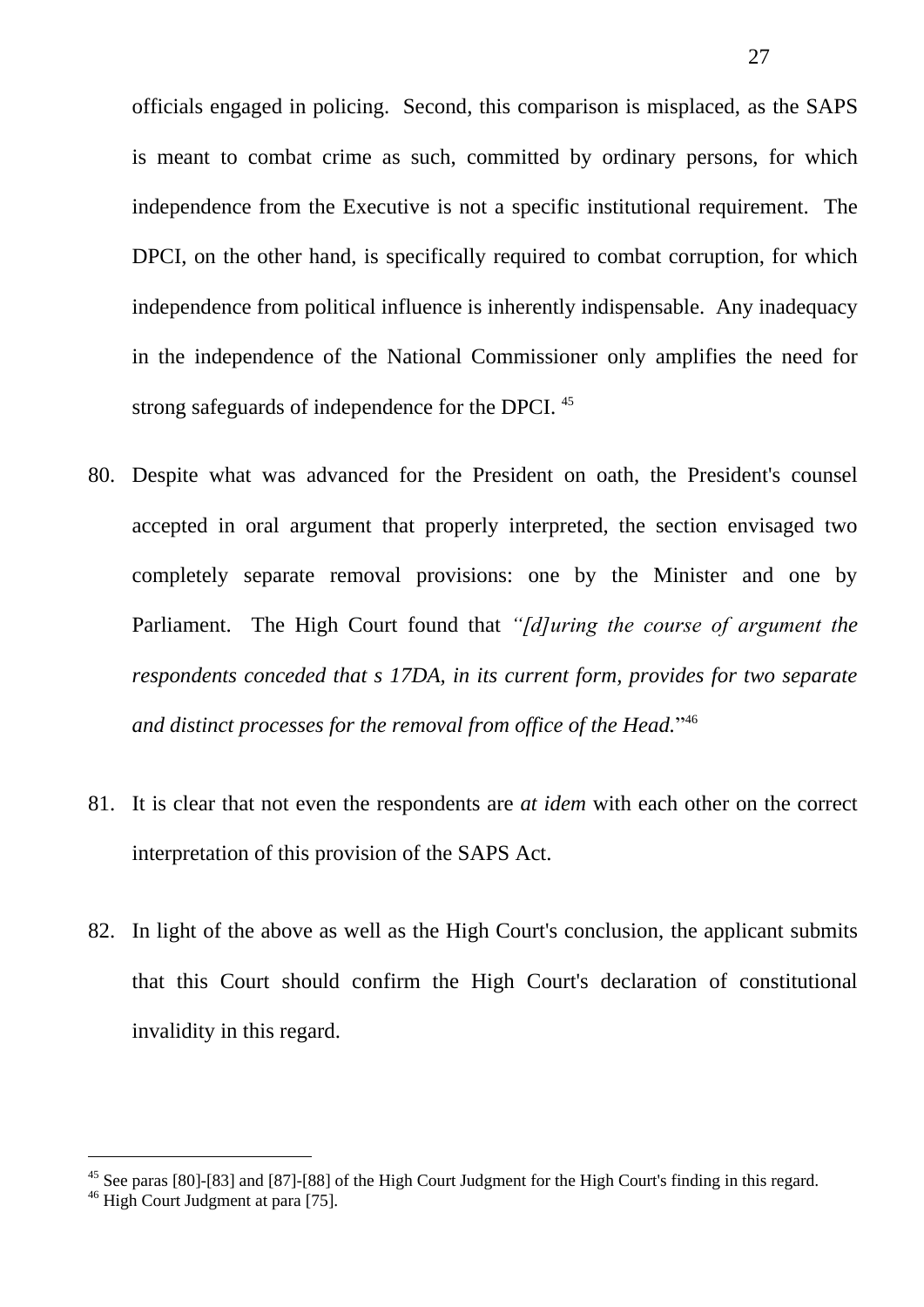### **D. JURISDICTION AND POLITICAL CONTROL<sup>47</sup>**

- 83. Section 16(1) sets out some of the offences over which the DPCI may, subject to the policy guidelines, have jurisdiction. The SAPS Act, however, does not provide that the DPCI's jurisdiction is exclusive or primary, or even that certain key crimes, such as corruption and organised crime, must be referred to the DPCI by the SAPS if they are perpetrated in more than one province. Indeed, under the SAPS Act, there is nothing to prevent the SAPS from investigating such crimes without the involvement or even knowledge of the DPCI.
- 84. As was held in *Glenister*, the Constitution requires that corruption is investigated by an institutionally and functionally independent body. In particular this Court held that there must be "*insulation from a degree of management by political actors that threatens imminently to stifle the independent functioning and operations of the [DPCI]*". 48
- 85. Accordingly, in evaluating the role given to the Executive in the functioning of the DPCI under the previous Chapter 6A of the SAPS Act, the Court held that:

"*we should not assume, and I do not assume, that the power will be abused. Our point is different. It is that senior politicians are given competence to determine the limits, outlines and contents of the new entity's work. That in our view is inimical to independence. … These provisions afford the political Executive the power directly to manage the decisionmaking and policy-making of the DPCI*." 49

 $\overline{a}$ 

<sup>47</sup> The High Court held, at para [122.4] of the High Court Judgment, that *"[t]here is an unacceptable degree of political oversight in the jurisdiction of the DPCI, and the relevant provisions are themselves so vague that not even those responsible for their implementation are able to agree on how they should be applied*". Further, the High Court struck down section 17A of the SAPS Act, correctly in our opinion, as it is intrinsically linked to sections 16, 17D and 17K(4) to (9) in its definition of "*national priority offences*".

<sup>48</sup> *Glenister* supra note [1](#page-0-0) at para [216].

<sup>49</sup> *Glenister* supra note [1](#page-0-0) at paras [234]-[235] (emphasis added).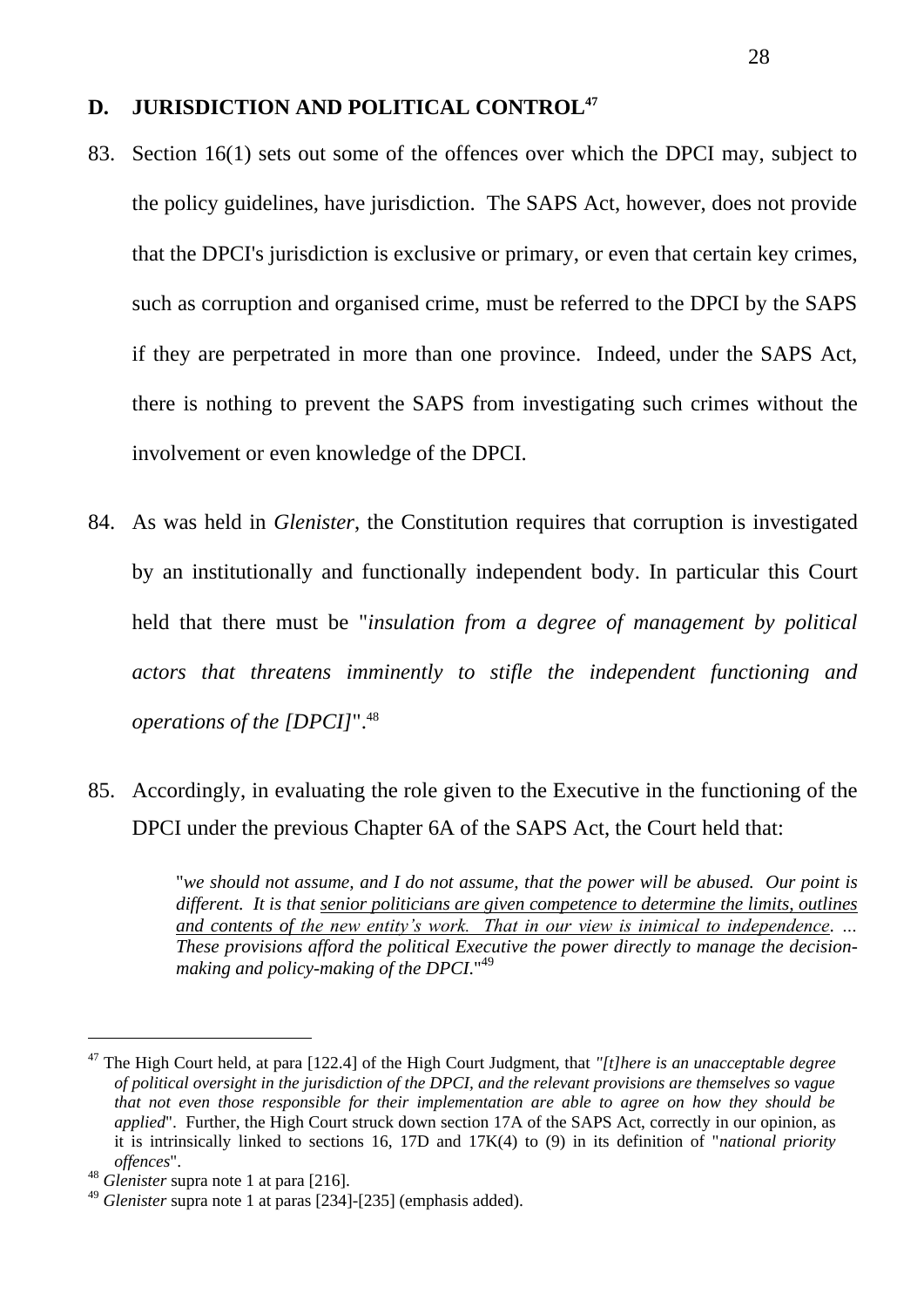#### 86. Amended section 17D(1) now provides as follows:

"(*1) The functions of the Directorate are to prevent, combat and investigate ―*

*(a) national priority offences, which in the opinion of the National Head of the Directorate need to be addressed by the Directorate, subject to any policy guidelines issued by the Minister and approved by Parliament;* 

*(aA) selected offences not limited to offences referred to in Chapter 2 of section 34 of the Prevention and Combating of Corrupt Activities Act 2004 (Act No. 12 of 2004); and*

*(b) any other offence or category of offences referred to it from time to time by the National Commissioner, subject to any policy guidelines issued by the Minister and approved by Parliament.*"

- 87. Now only one member of the Executive, as opposed to a ministerial committee, is empowered to impose guidelines as to how, where and when the DPCI should act. This remains, in the words of the Constitutional Court, "*inimical to independence*". 50
- 88. The precise purpose of providing for these "*guidelines*" is not clear from the legislation. The manner in which the requirement of the guidelines is framed, however, has the very real potential to constrain the DPCI's work or even to direct the DPCI towards or away from particular targets. For instance, whilst the DPCI's work may cover all or some aspects of corruption or organised crime, the guidelines could limit the type of persons that could be investigated or the precise offences which should be prioritised for investigation. Also, under section 16(3) of the SAPS Act, the determination by the Head as to whether the DPCI has jurisdiction only prevails insofar as such determination is in accordance with the guidelines.
- 89. Hence, the guidelines, however innocuous they may appear to be on paper, have

<sup>50</sup> *Glenister s*upra note [1](#page-0-0) at para [234].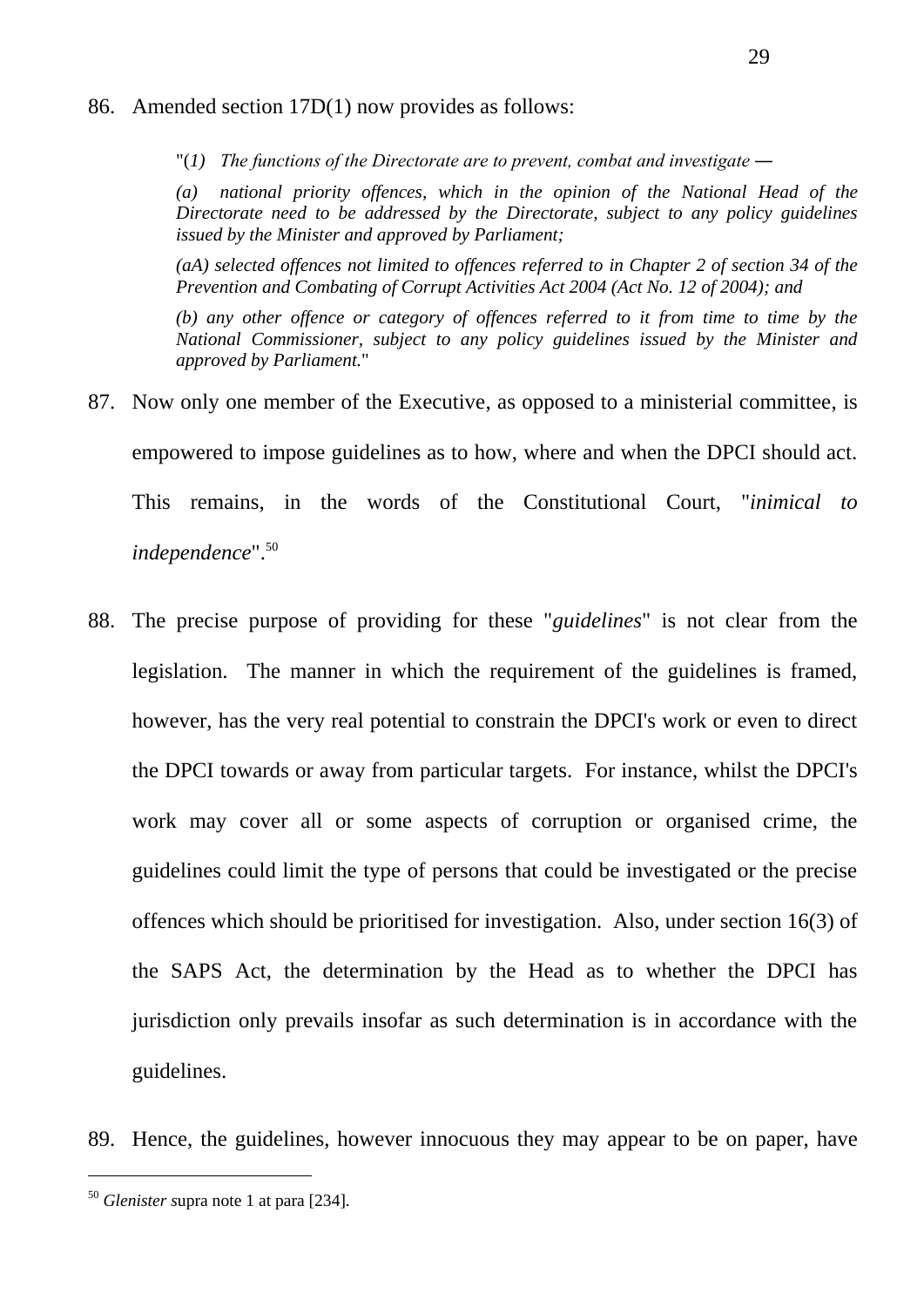the potential severely to limit the independence and work of the DPCI.

- 90. This is antithetical to the very purpose of the DPCI and the constitutional requirement for an independent corruption and organised crime fighting unit,<sup>51</sup> and one that is also reasonably apprehended to be independent.
- 91. The fact that Parliament, by a simple majority, must approve the guidelines does not salvage this provision.<sup>52</sup> After all, Parliament is also a political body and it should not be tasked with deciding what cases the DPCI should or should not pursue. The DPCI's jurisdiction in investigating corruption and organised crime must not be capable of being whittled away by political arbitrage. The nub of the matter is this: the DPCI's mandate, to fight corruption, is a constitutional requirement, rather than something which may be left to politicians to determine.
- 92. It is necessary to emphasise, here, that it is one thing for the Executive and Parliament to play a role in the appointment and removal of DPCI officials (subject to the need to ensure adequate independence, as set out above) - that is a necessary and appropriate feature of a constitutional state, subject to checks and balances among the branches of government, and is essential for the democratic legitimacy of the DPCI. However, it is an entirely different proposition for the Executive and Parliament to have a direct say in what matters the DPCI may or may not investigate, let alone how they should investigate them. This is the very type of political interference that the Court in *Glenister* considered unconstitutional.

<sup>51</sup> *Glenister* supra note [1](#page-0-0) at para [229].

<sup>52</sup> *Glenister* supra note [1](#page-0-0) at para [231].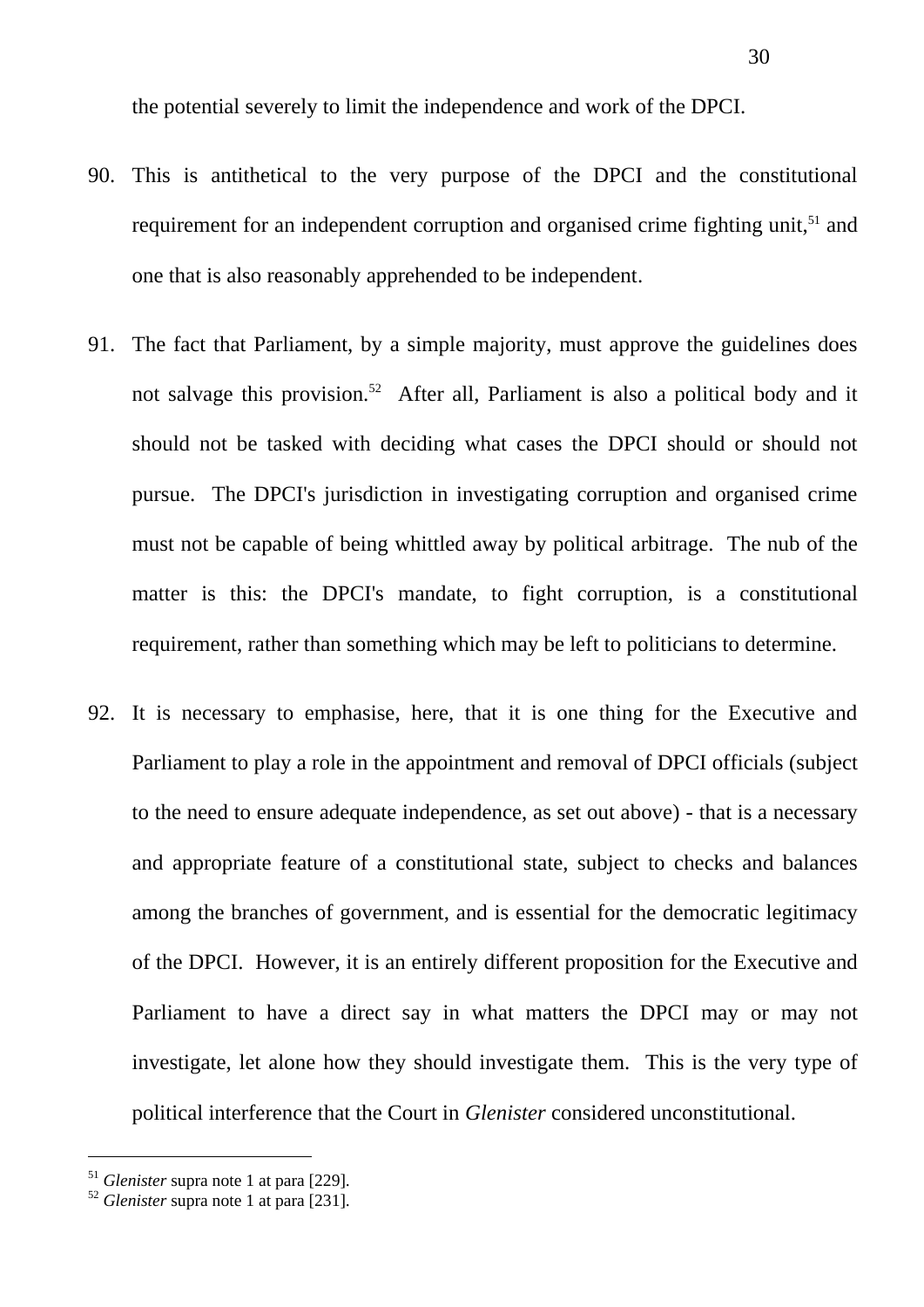93. It is submitted that what the Court held in *Glenister* in relation to the inhibitory effect of empowering a ministerial committee to issue policy guidelines under the previous version of the SAPS Act, is still instructive where the current SAPS Act proposes to concentrate that self-same power in the hands of one particular member of the Executive,

> "*The competence vested in the Ministerial Committee to issue policy guidelines puts significant power in the hands of senior political executives. It cannot be disputed that those very political executives could themselves, were the circumstances to require, be the subject of anti-corruption investigations. They 'oversee' an anti-corruption entity when of necessity they are themselves part of the operational field within which it is supposed to function. Their power over it is unavoidably inhibitory*." 53

- 94. The statutes governing the work of the NDPP, the Auditor-General and the Public Protector do not permit similar external interference by political actors.
- 95. Section 17D(1)(a), read with 17K(4), facilitates unacceptable political control and potential interference which go beyond constitutionally acceptable limits.
- 96. The respondents recognising the constitutional deficiencies of section 17D(1)(a), focus in their notice of appeal on the mandate to investigate "*selected offences*" under section 17D(1)(aA), to argue that "*the national priority offences selected by the Head in terms of s.17D(1)(a) are subject to policy guidelines issued by the Minister, whereas offences selected by the Head under s.17D(1)(aA), including corruption, are not subjected to any policy guidelines*".<sup>54</sup>
- 97. Section 17D(1)(aA) provides that the DPCI is to investigate "*selected offences*

<sup>53</sup> *Glenister* supra note [1](#page-0-0) at para [232].

<sup>&</sup>lt;sup>54</sup> First to Fourth Respondents' notice of appeal Record 487 para 49.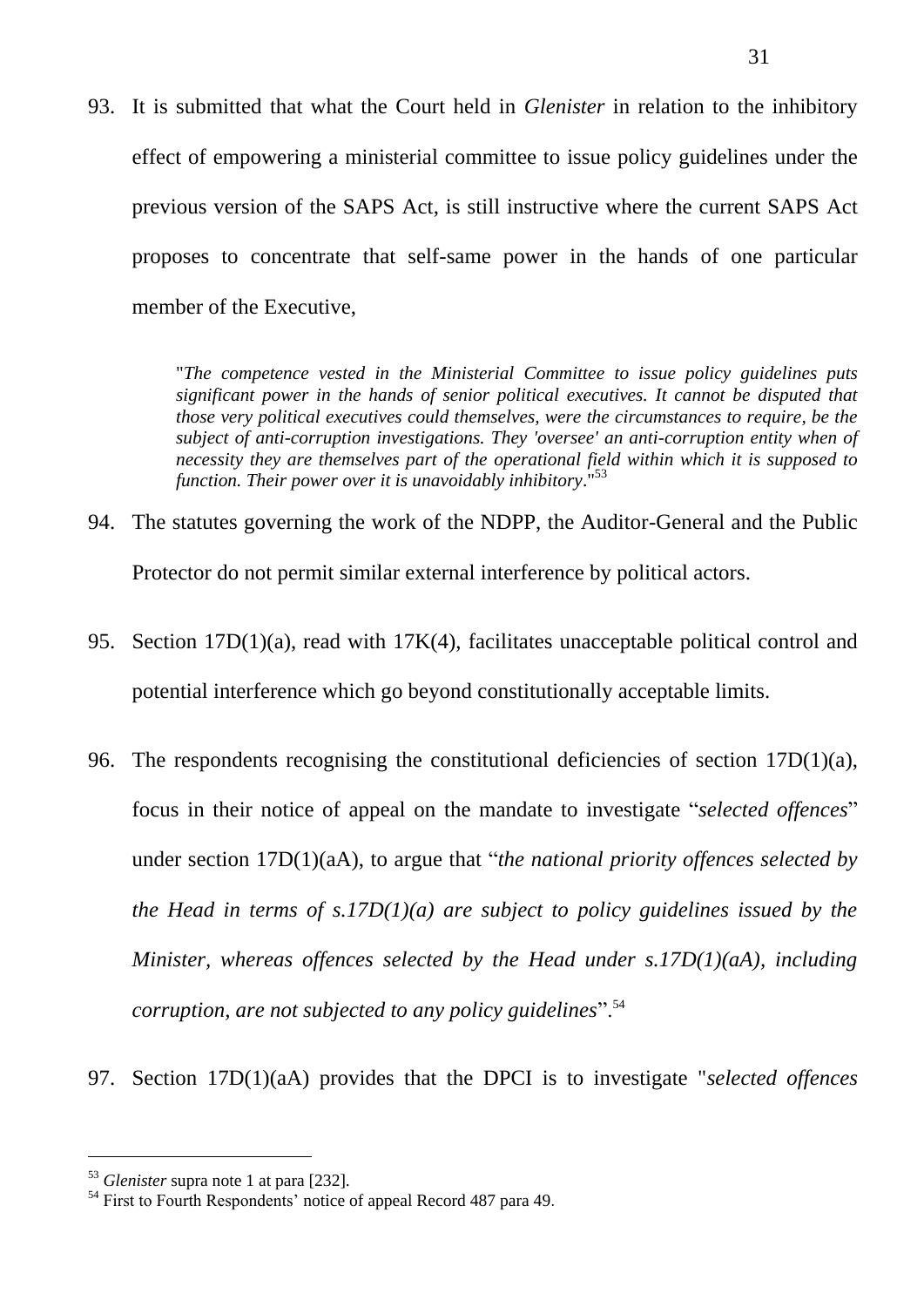*contemplated not limited to offences referred to in Chapter 2 of section 34 of the Prevention and Combating of Corrupt Activities Act*".

- 98. The first problem for the respondents is that there is no definition in the Act for what this category will entail. Yet, corruption must be a national priority offence. National priority offences are already covered by section  $17D(1)(a)$ , and then subject to the guidelines. If for argument's sake DPCI tried to assert under subsection (aA) that corruption, or a particular type of corruption, was a "selected offence", and the National Commissioner disagreed, then it would be determined by the Head but, once again, in accordance with the approved guidelines (as required by section 16(3)). So, whether it is a priority offence is determined by statute in accordance with the on-going primacy of the guidelines.
- 99. The second problem for the respondents is that if corruption is not a national priority offence, and it is to be brought within DPCI's remit by it being selected as a "selected offence", then there is no clarity on whether it will be selected as an offence for DPCI's attention (since subsection (aA) does not state that selected offences must include corruption, only that they may), or by whom (since subsection (aA) is silent as to the selector).
- 100. The High Court therefore correctly held, in relation to subsection (aA), that "*[i]t is not clear by whom, when and on what basis the selection is to be made."<sup>55</sup>*

<sup>55</sup> High Court Judgment at para [102].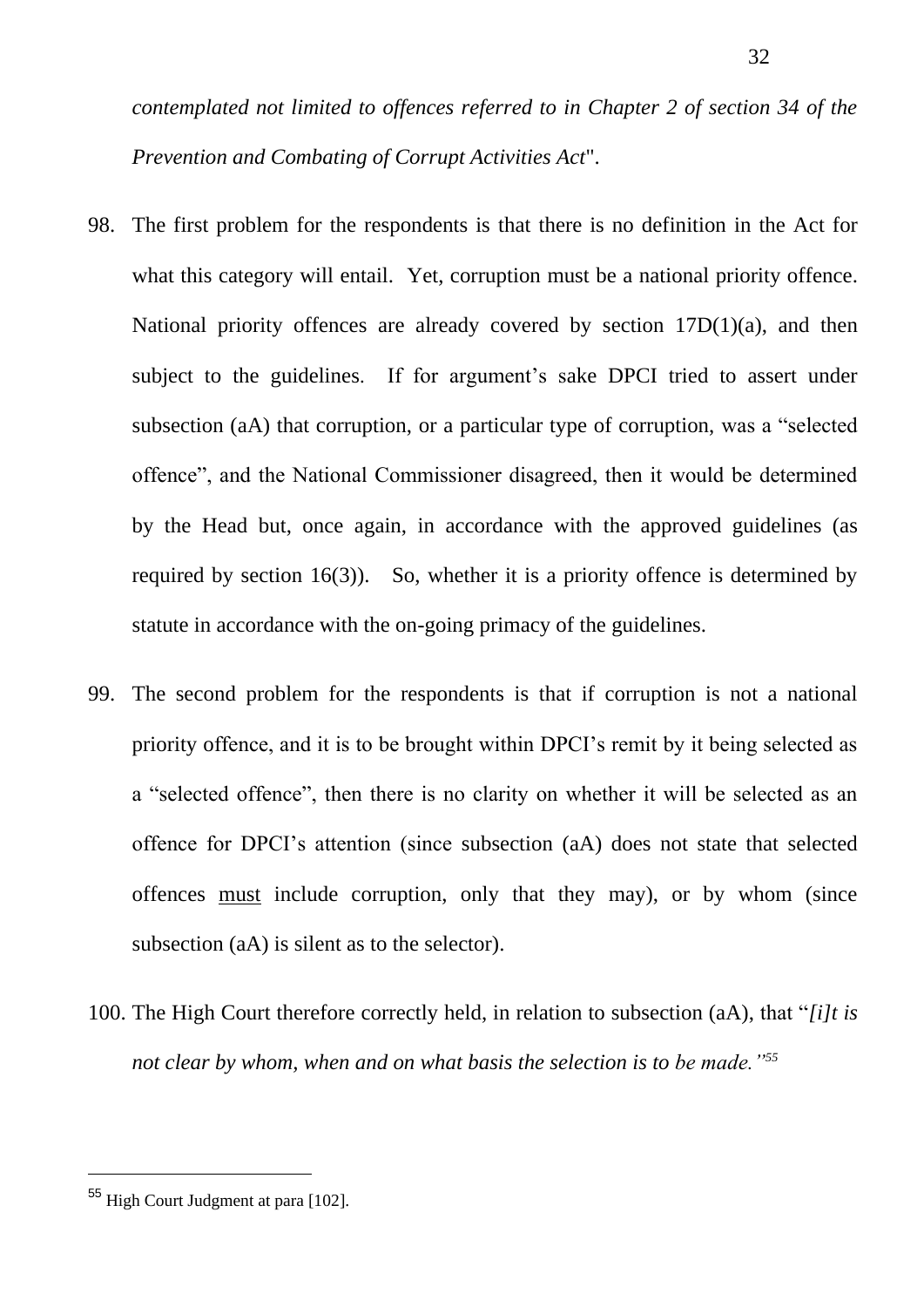- 101. While the respondents in their notice of appeal now seem to suggest that it will be the Head that will make the selection, this view is not one they shared in the High Court.
- 102. The President submitted on affidavit in the High Court that the selection of offences which would fall under the mandate of the DPCI under section  $17D(1)(aA)$  of the SAPS Act will be made by the Minister.<sup>56</sup> This is not compatible with the Constitution, which requires the creation of a dedicated independent anti-corruption entity.
- 103. The Minister, on the other hand, averred in his affidavit in the High Court that the Head of the DPCI will make the selection.<sup>57</sup> During oral argument, however, the Minister's counsel adopted a different approach. Counsel for the Minister suggested that the Minister (his own client) is wrong and that, in fact, the selection is done by the legislation itself – a view which has now apparently been abandoned before this Court.<sup>58</sup>
- 104. Given these contradictory positions, the High Court found that *"[t]he position therefore is that in relation to this crucial aspect of the legislation - the very mandate of the DPCI to investigate corruption - not even the respondents are at one with each other.*"

105. Returning to the pervasive and unconstitutional control exerted by the guidelines,

<sup>&</sup>lt;sup>56</sup> First Respondent's answering affidavit in the High Court at para 144 (Page 225 of the Record).

<sup>&</sup>lt;sup>57</sup> Second Respondent's answering affidavit in the High Court at para 267 (Page 158 of the Record).

 $58$  High Court Judgment at paras  $[100] - [105]$ .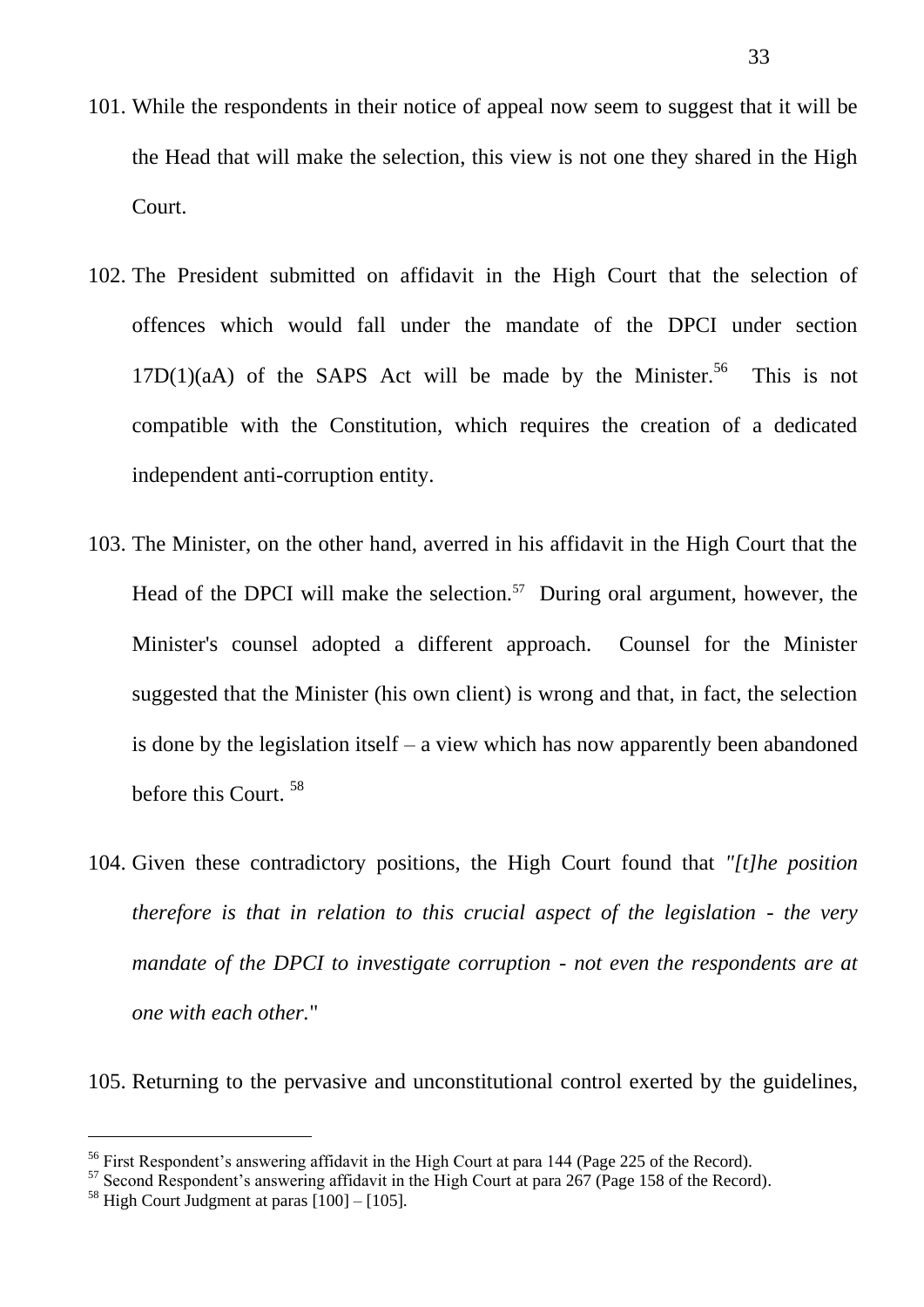section 17D(1A) provides that, "*[t]he National Head of the Directorate shall ensure that the Directorate observe the policy guidelines referred to in subsection (1).*" This clearly represents the ultimate subjection of the Head's independence, control, management, and oversight of the DPCI to policies determined effectively by the Minister.

106. The Constitutional Court held as follows in relation to the previous version of Chapter 6A of the SAPS Act, which vested the power to set policy guidelines with a Ministerial Committee:

> "*It is true that the policy guidelines the Ministerial Committee may issue could be broad and thus harmless. But they might not be broad and harmless. Nothing in the statute requires that they be. Indeed, the power of the Ministerial Committee to determine guidelines appears to be untrammelled. The guidelines could, thus, specify categories of offences that it is not appropriate for the DPCI to investigate — or, conceivably, categories of political office-bearers whom the DPCI is prohibited from investigating.*

> *This may be far-fetched. Perhaps. The Minister for Police must submit any policy guidelines the committee determines to Parliament for approval. This is a safeguard against far-fetched conduct. But if Parliament does nothing, the guidelines are deemed to be approved. The point is that the legislation does not rule out far-fetched inhibitions on effective anti-corruption activities. On the contrary, it leaves them open. This is in our view plainly at odds with a structure designed to secure effective independence. It underscores our conclusion that the legislation does too little - indeed, far too little - to secure the DPCI from interference*." 59

107. Ultimately, what the Constitutional Court held in *Glenister* is still, regrettably, apposite to the shortcomings inherent in the structure of the SAPS Act even after amendment:

> "*The very anti-corruption nature of the Directorate therefore depends on a political sayso, which must be given, in the exercise of a discretion, outside the confines of the legislation itself. This cannot be conducive to independence, or to efficacy*."<sup>60</sup>

108. The guidelines of an independent institution should not be issued by a person

<sup>59</sup> *Glenister* supra note [1](#page-0-0) at paras [230]-[231] (emphasis added).

<sup>60</sup> *Glenister* supra note [1](#page-0-0) at para [233].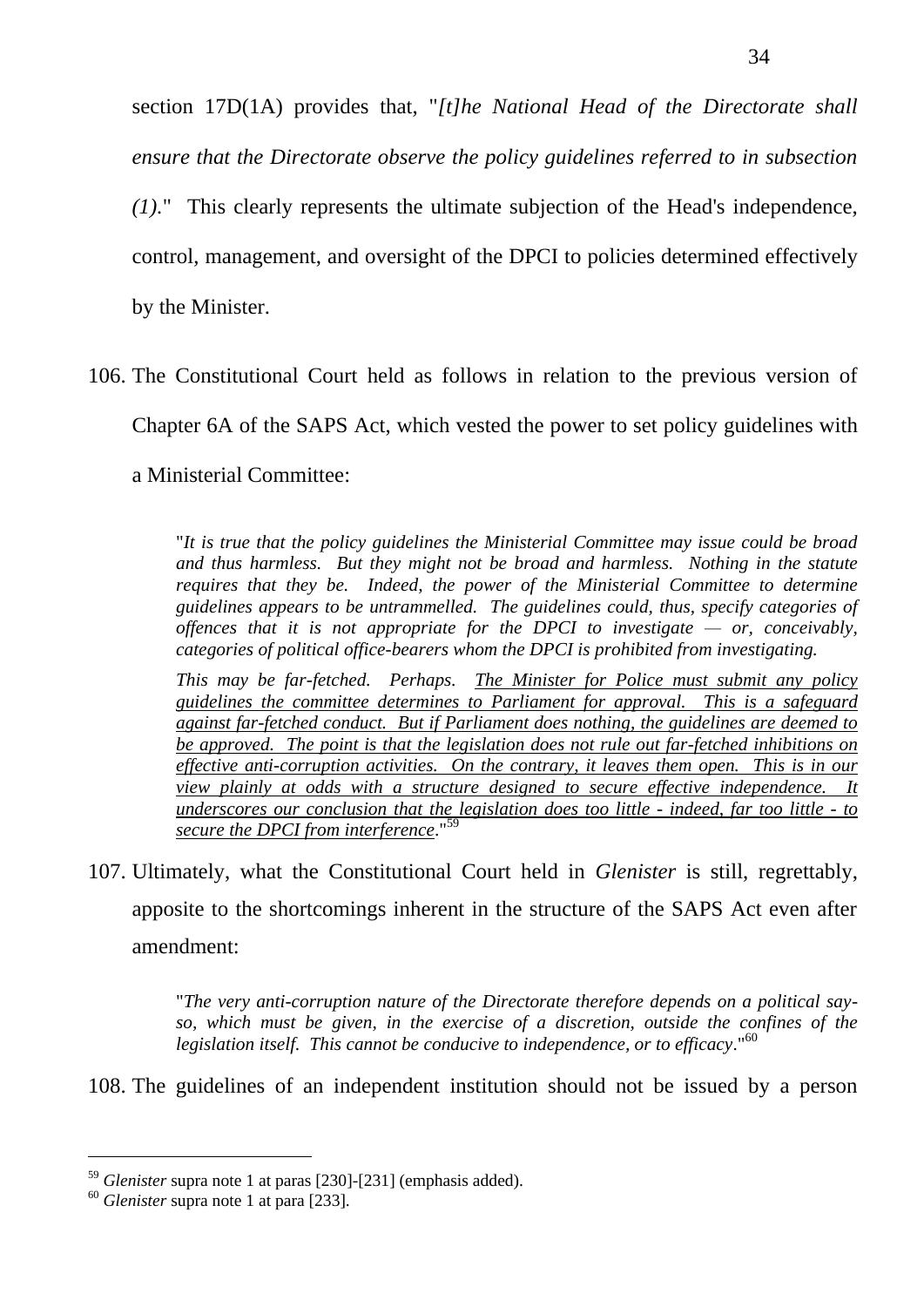extrinsic to that institution, particularly when such person could be subject to investigation by such institution.<sup>61</sup>

- 109. The issue is illuminated by the draft policy guidelines recently tabled before Parliament by the Minister, under section  $17K(4)(a)$ .<sup>62</sup> While these are only draft guidelines and apparently have not yet been approved by Parliament as required by section 17K(4)(a), they represent a clear and concrete expression of the Minister's interpretation of his power to prepare policy guidelines, and thus highlight, in a practical manner, the concerns the applicant has already expressed.
- 110. The draft guidelines demonstrate that, under the SAPS Act, the Minister, with Parliament's concurrence, can effectively curtail the scope of the DPCI's investigations simply by issuing guidelines or by amending those already issued. While one must not assume "*far-fetched*" or abusive conduct from the Minister in setting the guidelines, nevertheless as this Court held in *Glenister*:

"*The point is that the legislation does not rule out far-fetched inhibitions on effective anticorruption activities. On the contrary, it leaves them open. This is in our view plainly at odds with a structure designed to secure effective independence. It underscores our conclusion that the legislation does too little — indeed, far too little — to secure the DPCI from interference*."<sup>63</sup>

111. In the circumstances, it is evident that the DPCI's investigative remit is capable of dilution or direction through policy guidelines framed by the Executive, which at a structural level negatively affects the DPCI's ability to be the independent

<sup>61</sup> *Glenister* supra note [1](#page-0-0) at para [232].

<sup>&</sup>lt;sup>62</sup> Annex "RA1" to the Applicant's Replying Affidavit in the High Court (Page 375 of the Record).

<sup>63</sup> Para [231].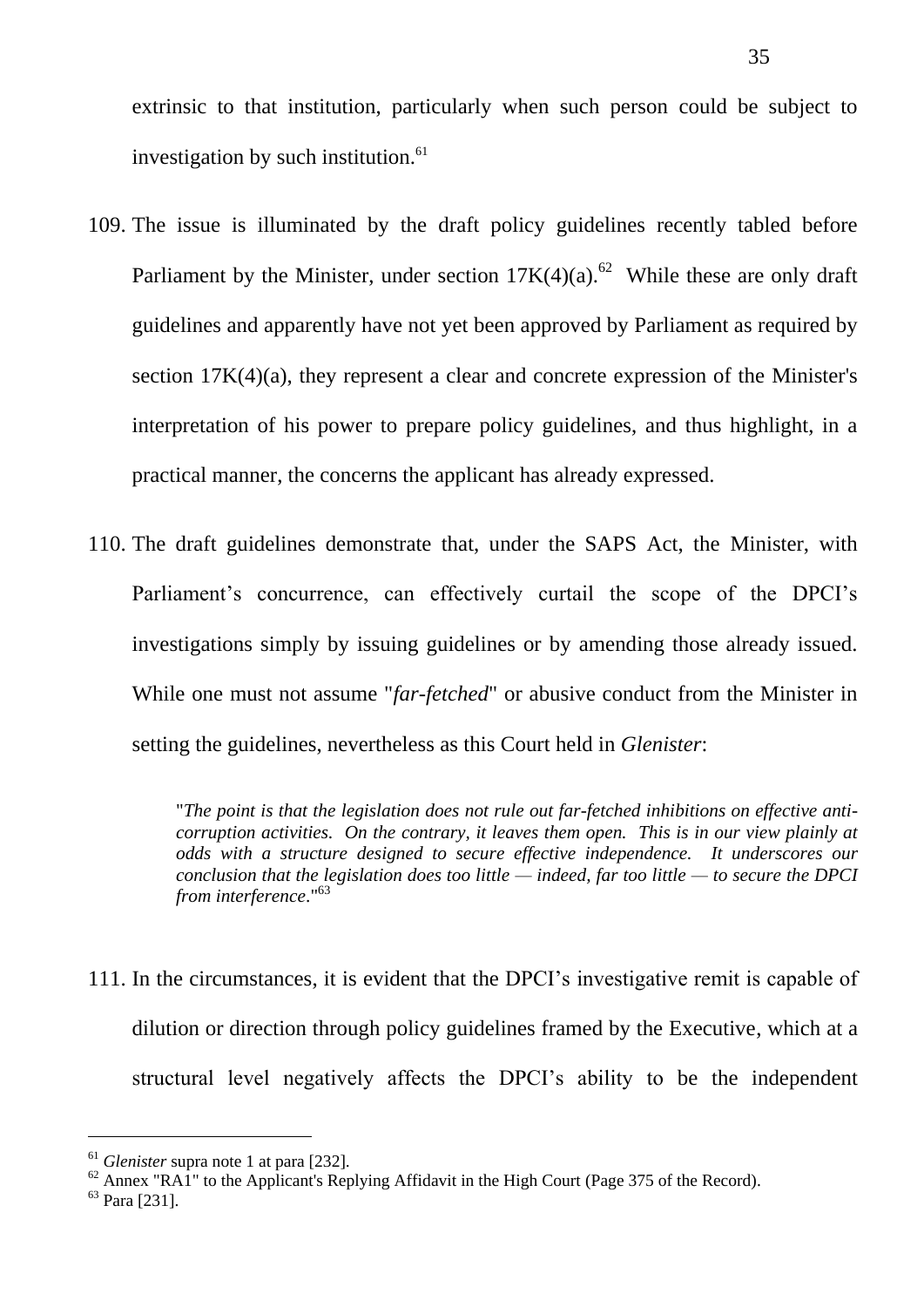corruption fighting entity required by the Constitution.

112. The fact that the SAPS Act still allows politicians, in this case the Minister with the concurrence of Parliament, to determine what offences the DPCI may or should investigate, means that the amendments to the SAPS Act fail to deal with one of the key issues expressly found by this Court in *Glenister* to be inimical to DPCI's independence. The Court pertinently held that:

> *"We point out in this regard that the DPCI is not, in itself, a dedicated anti-corruption entity. It is in express terms a directorate for the investigation of 'priority offences'. What those crimes might be depends on the opinion of the head of the Directorate, as to national-priority offences — and this is in turn subject to the Ministerial Committee's policy guidelines. The very anti-corruption nature of the Directorate therefore depends on a political say-so, which must be given, in the exercise of a discretion, outside the confines of the legislation itself. This cannot be conducive to independence, or to efficacy.*

> *Again, we should not assume, and we do not assume, that the power will be abused. Our point is different. It is that senior politicians are given competence to determine the limits, outlines and contents of the new entity's work. That in our view is inimical to independence.*" 64

- 113. Under the SAPS Act, offences relating to corruption and organised crime, even in the absence of guidelines, may not be referred to the DPCI. By way of example, under section 16(4)(a) of the SAPS Act, offences which do not take place in more than one province may be kept entirely within the remit of the provincial SAPS, excluding the DPCI from investigation altogether. Section 16(4) trumps any determination of jurisdiction by the Head under section 16(3) of the SAPS Act.
- 114. The President argues that because the DPCI is located within the SAPS and will be responsible for specific and specialised crimes, there is nothing dubious about other units of the SAPS conducting investigations into crimes over which the DPCI

<sup>64</sup> *Glenister* supra note [1](#page-0-0) at paras [233]-[234].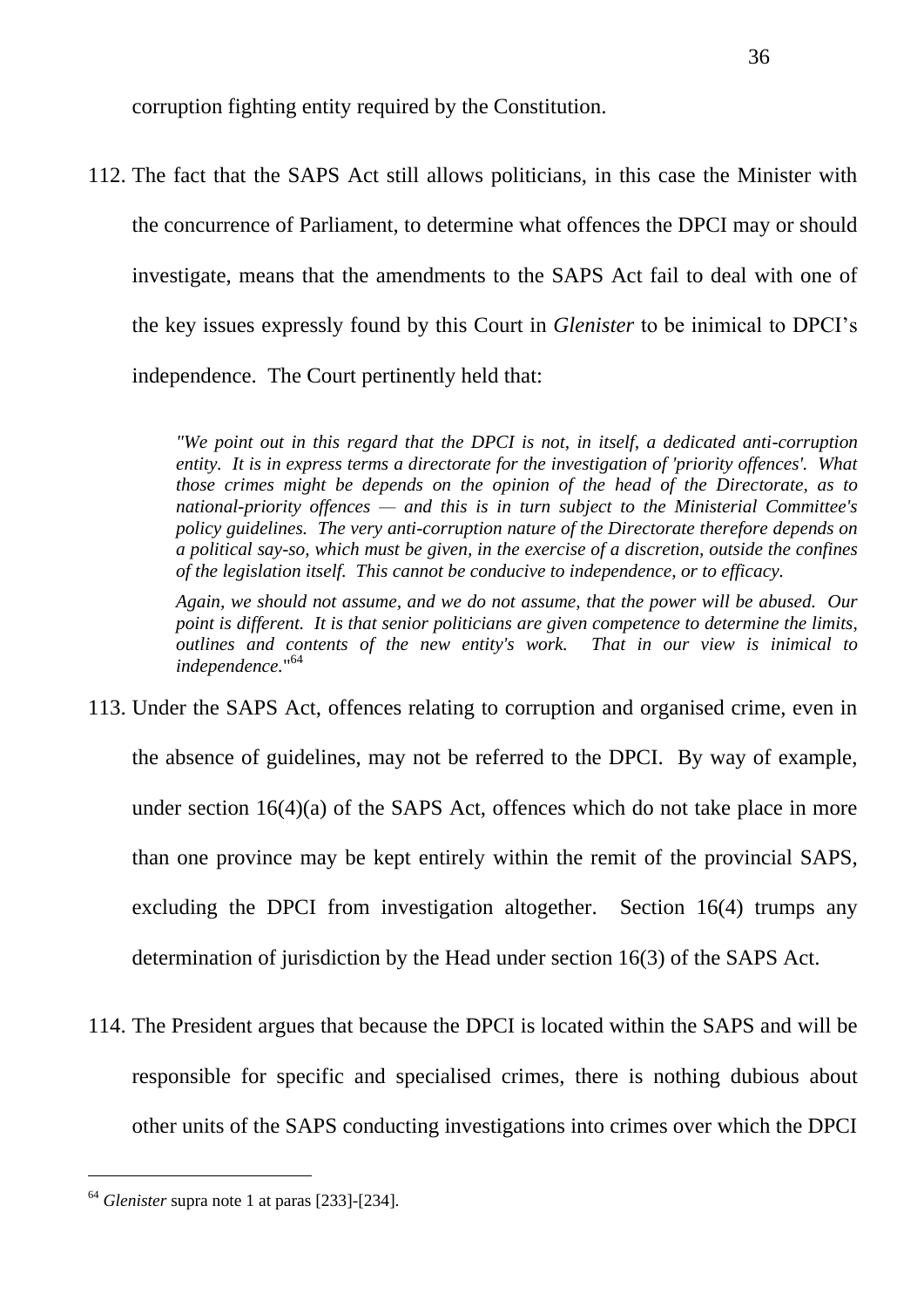may have jurisdiction, as long as their efforts are coordinated. He further argues that exclusive jurisdiction over specific crimes is not necessary for the effectiveness and independence of the DPCI. What is necessary, so the argument goes, is cooperation and coordination.

- 115. These arguments fail to address the fact that, if the DPCI is not given at least primary authority over the offences it is required, by the Constitution, independently to investigate (including corruption and organised crime), it is possible that other units of the SAPS (which lack the requisite independence) may assume jurisdiction over such offences either concurrently with or to the exclusion of the DPCI. This presents an opportunity for other units of the SAPS to obstruct the DPCI in the discharge of its functions, whether deliberately or inadvertently, by withholding information from the DPCI or otherwise; or for such units to investigate serious corruption and organised crime offences where they do not have the institutional or operational autonomy required by the Constitution to do so.
- 116. The Constitution requires that corruption be investigated by a dedicated entity with sufficient institutional and operational independence to do so effectively. The provisions of the SAPS Act plainly fall foul of that requirement.
- 117. That senior politicians are still given competence to determine the limits, outlines and contents of the DPCI's work, and how this is inimical to the constitutionallyrequired independent corruption fighting unit's mandate, are further demonstrated by the draft guidelines already tabled by the Minister, for at least the following reasons: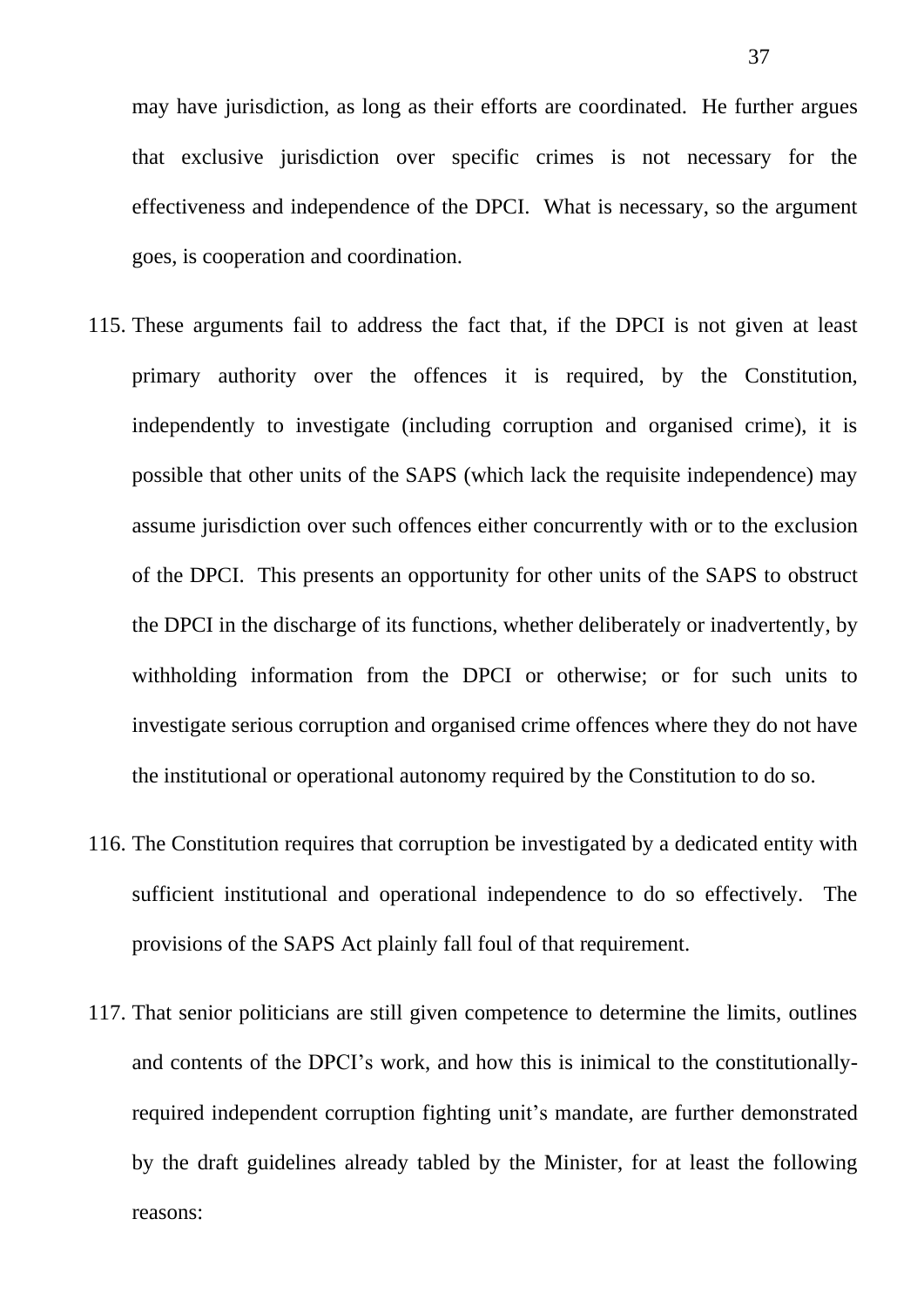- 117.1 While corruption and related offences are left for selection by the Head of the DPCI under paragraph 6 or referral to the DPCI by the National Commissioner under paragraph 9, the selection or referral in each case "*must be aligned with the strategic operational priorities of the Department of Police and the National Commissioner*". Moreover, despite section 17D(1)(aA) of the SAPS Act specifically mandating the DPCI to investigate offences referred to in Chapter 2 and section 34 of the Prevention and Combating of Corrupt Activities Act, 2004, paragraph 10 of the guidelines envisages that the Head may abdicate responsibility for "*any*" of those offences to other units of the SAPS.
- 117.2 In respect of both selection by the Head and referral by the National Commissioner, each decision is to be made, respectively, after "*taking into account*" (paragraph 10.2, seventh bullet point) or giving "*due consideration*" (paragraph 9.3) to the DPCI's exclusive jurisdiction set out in paragraph 7. It is apparent from a holistic reading of these provisions that the guidelines envisage that corruption and related offences will be of lesser priority to the DPCI than the offences listed in paragraph 7, and particularly that corruption and related offences will not be selected by or referred to the DPCI if it is sufficiently occupied with paragraph 7 offences.
- 117.3 The guidelines envisage that the DPCI will bear only secondary and indeed conditional jurisdiction over corruption. They proceed from the point that the DPCI  $\frac{may}{th}$  investigate corruption if it has capacity to do so (and if the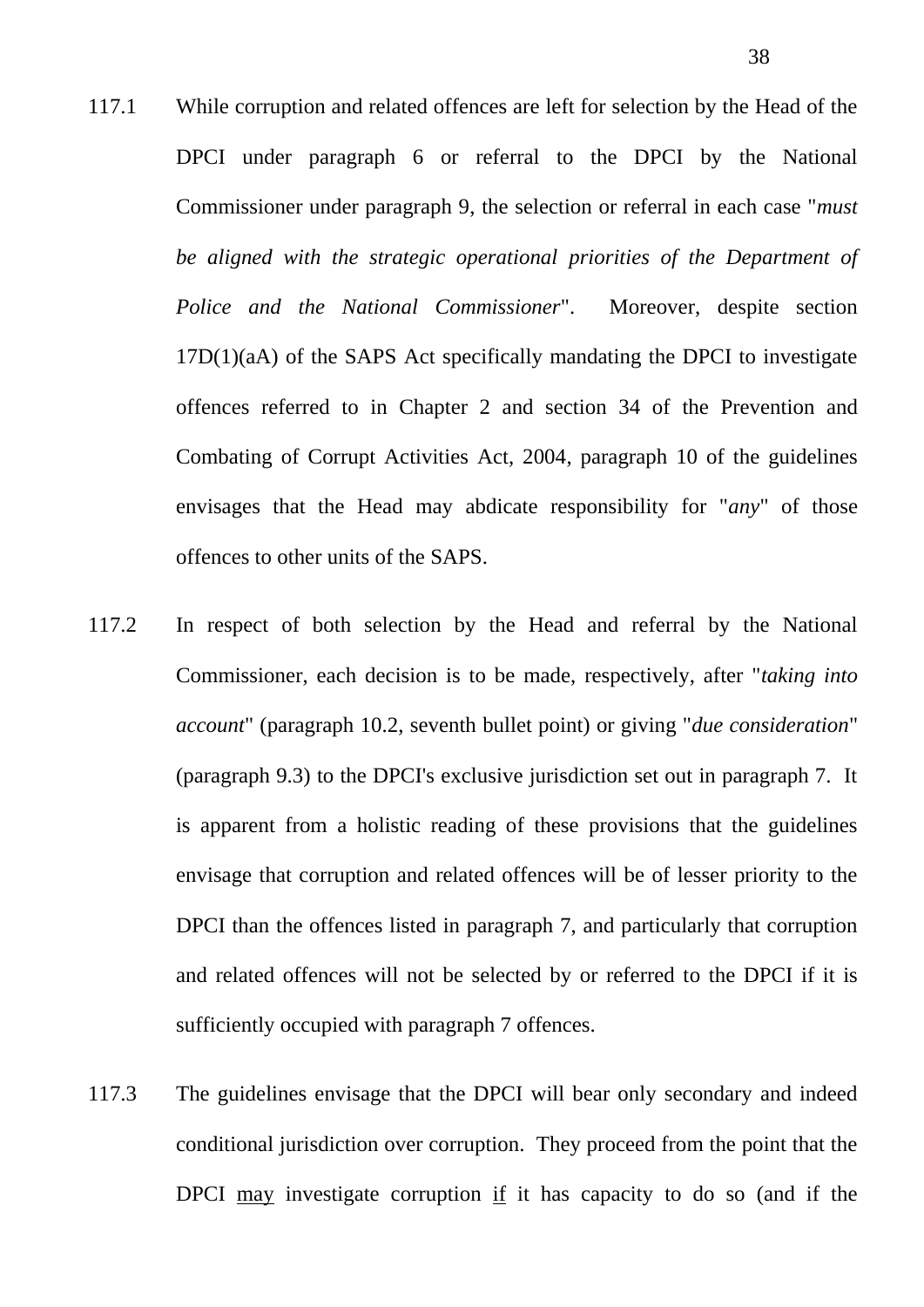strategic priorities of the Department of Police and the National Commissioner permit it to do so). The proper point of departure, however, which flows from the constitutional imperative of a dedicated independent corruption combating entity and the findings of the Court in *Glenister* about the scourge of corruption, its heavy implications for our democracy and the promises of the Bill of Rights, is that the DPCI must investigate corruption and organised crime; that only an adequately independent agency may do so; and that the entity investigating corruption and organised crime must be provided with the resources to do so.

- 118. The draft guidelines<sup> $65$ </sup>, therefore, amply demonstrate not only the importance of ensuring that the DPCI's jurisdiction over corruption is adequately set out in the SAPS Act itself and that inadequately independent entities should not be permitted to investigate corruption, but also the potential for policy guidelines to be used as a tool to manipulate the jurisdiction, capacity and priorities of the DPCI.
- 119. We emphasise, however, that the applicant's challenge is not aimed at these draft guidelines *per se*, nor would its challenge be met if the proposed guidelines were less restrictive. The challenge is squarely aimed at the relevant sections of the SAPS Act. These draft guidelines nevertheless helpfully illustrate the type of power afforded to the Minister and Parliament by the impugned provisions of the

 $\overline{a}$ 

<sup>&</sup>lt;sup>65</sup> We note that the NCOP Committee for Security and Constitutional Development approved the guidelines in their current form at a meeting on 11 September 2013. See [http://www.pmg.org.za/report/20130911](http://www.pmg.org.za/report/20130911-policy-guidelines-for-directorate-for-priority-crimes-investigation-in-terms-section-17k-south-african-police) [policy-guidelines-for-directorate-for-priority-crimes-investigation-in-terms-section-17k-south-african](http://www.pmg.org.za/report/20130911-policy-guidelines-for-directorate-for-priority-crimes-investigation-in-terms-section-17k-south-african-police)[police](http://www.pmg.org.za/report/20130911-policy-guidelines-for-directorate-for-priority-crimes-investigation-in-terms-section-17k-south-african-police) (accessed on 31 March 2014).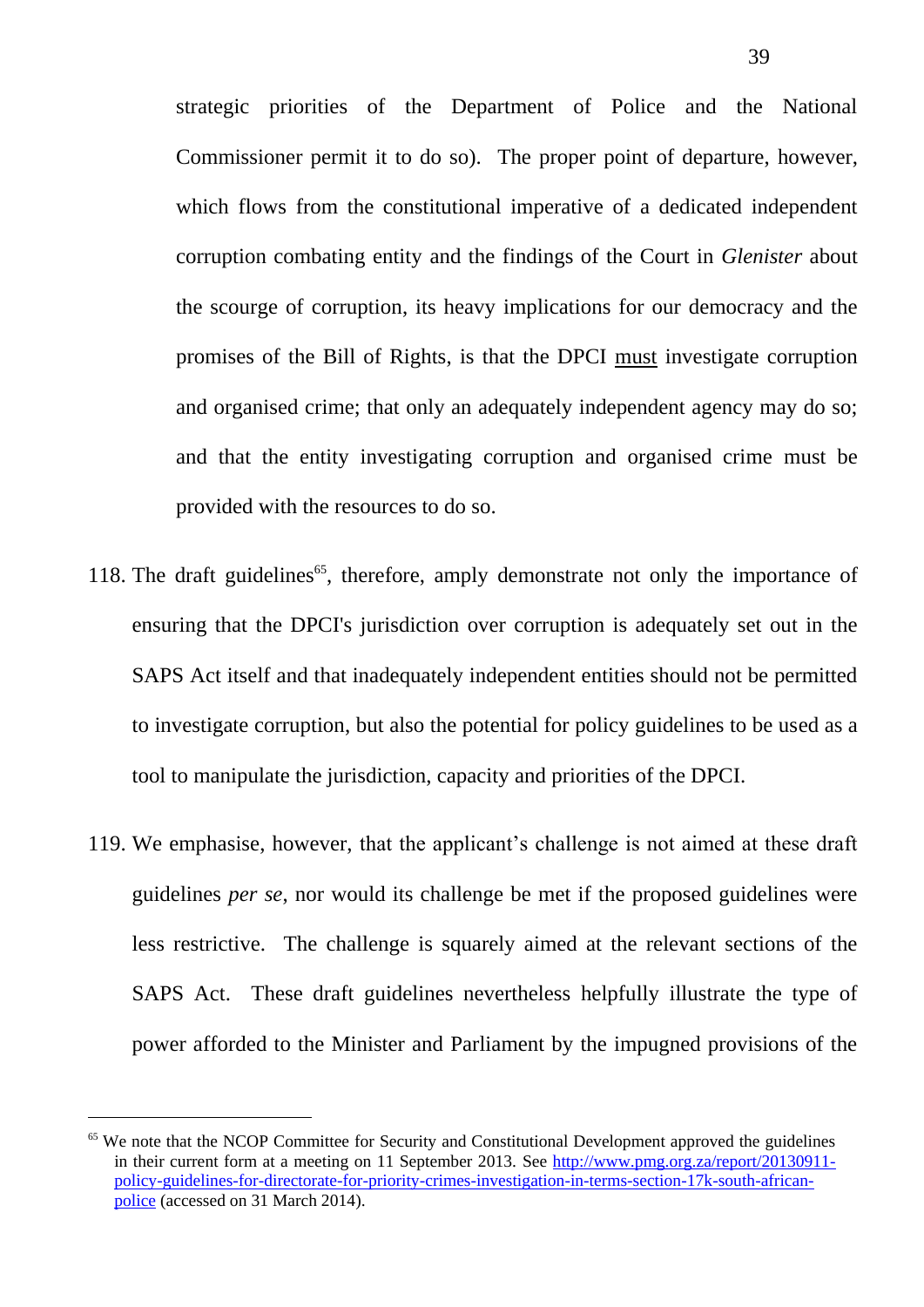Act. The Minister, with Parliament's concurrence, can effectively curtail the scope of the DPCI's investigations by the simple expediency of issuing guidelines or by amending those already issued. As the Court held in *Glenister*:

*"[t]he point is that the legislation does not rule out far-fetched inhibitions on effective anticorruption activities. On the contrary, it leaves them open. This is in our view plainly at odds with a structure designed to secure effective independence. It underscores our conclusion that the legislation does too little — indeed, far too little — to secure the DPCI from interference*." 66

120. In light of the above, the applicant submits that this Court should confirm the High

Court's declaration of constitutional invalidity in this regard.

# **PART B: THE APPLICATION FOR LEAVE TO APPEAL**

# **A. FINANCIAL CONTROL<sup>67</sup>**

121. The National Commissioner has direct financial oversight over the DPCI. Pursuant to section 17H of the SAPS Act, the Head is required to "*prepare and provide the National Commissioner with the necessary estimate of revenue and expenditure of the Directorate for incorporation on the estimate and expenditure of the [SAPS]*". If the Commissioner and Head are unable to agree on the estimate of revenue and expenditure for the DPCI, the SAPS Act provides that the Minister shall mediate between the two. It is unclear how the matter will be resolved if mediation is unsuccessful.

<sup>66</sup> *Glenister* supra note [1](#page-0-0) at para [231].

 $67$  Section 17H and 17K(1) to (2B). The High Court held, at para [117] of the High Court Judgment, that "*The Head provides the National Commissioner with its estimate for incorporation in the SAPS estimate. The Commissioner does not have the final say. The Head must agree with him. If they cannot agree, the Minister mediates. If the mediation is, unsuccessful, the Minister does not have the final say. The dispute has to go before Parliament. Section 17K(2B) explicitly provides that the Head shall make a presentation to Parliament on the budget of the DPCI. Accordingly, the DPCI is now afforded an adequate opportunity to defend its budgetary requirements before Parliament in accordance with the requirements for independence referred to in the New National Party case*".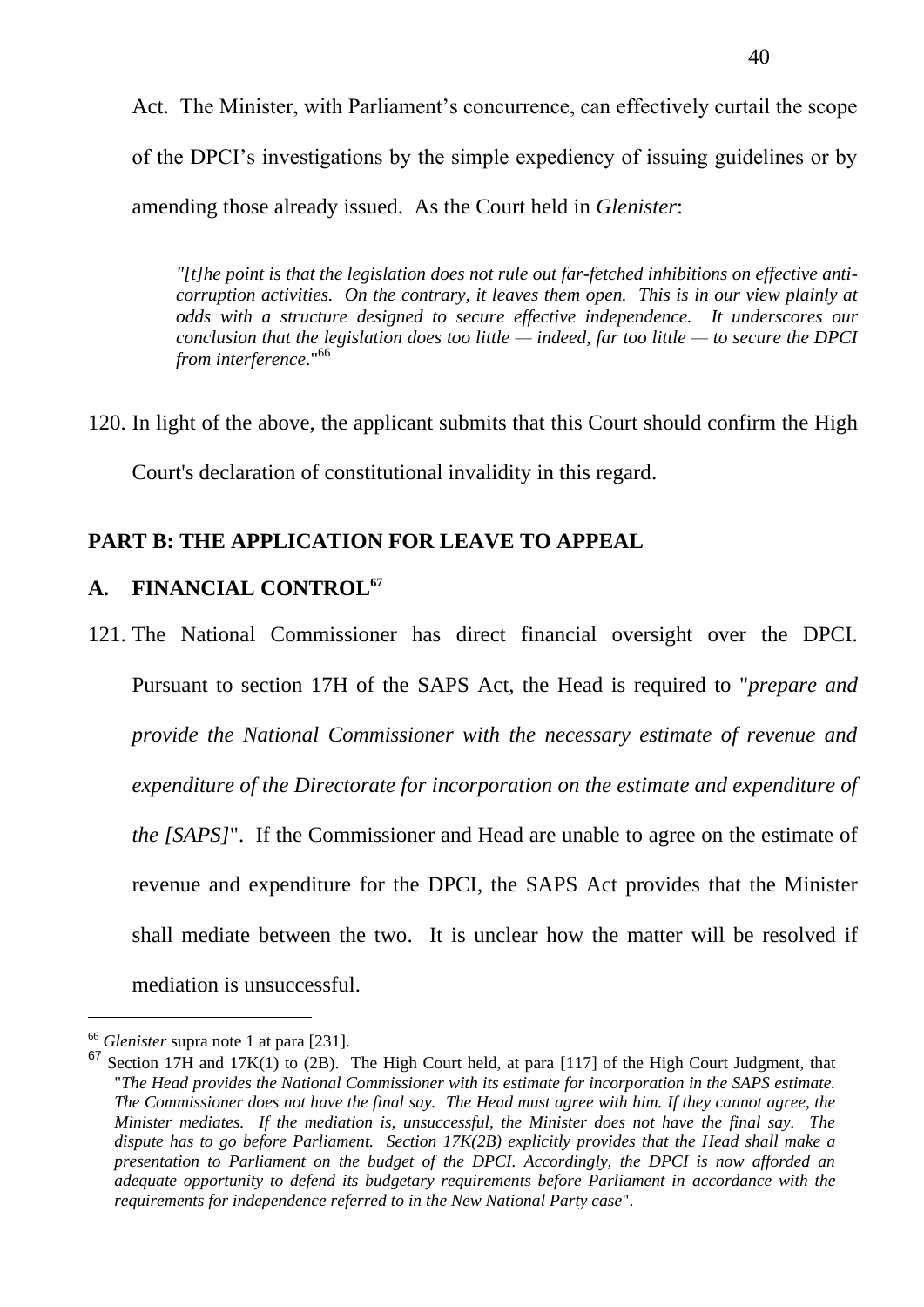- 122. In order to ensure independence, the budget of the DPCI must be sufficient for it to fulfil all its statutory and constitutional functions. It should not be dependent on the grace of, hand-outs or agreement from the SAPS or the Executive. Parliament must appropriate the funds specifically for the DPCI on the DPCI's own submissions as to its requirements.
- 123. In any event, the Commissioner remains the accounting officer of the DPCI under section 17H(4)(a) of the SAPS Act. In this light, and under the provisions of the Public Finance Management Act, 1999, the Commissioner is the only party who may procure goods and services on behalf of the SAPS, including the DPCI.
- 124. Therefore, the purpose and effect of section 17H(6) is rendered contradictory and unclear, as control over the monies would not mean that the DPCI retains control over what goods or services precisely are procured, and to whom monies are expended. Moreover, in terms of section 17H(4)(b), the Commissioner must simply *"involve*" the Head in consultations relating to estimates of revenue and expenditure of the DPCI, including consultations with the National Treasury, but the Head is in no way in control of the budgeting process. Such financial dependence on the SAPS and the Executive is incompatible with the independence required of the DPCI under the Constitution.
- 125. The President argued in the High Court that the Commissioner is responsible for the financial management and control of the police, including the DPCI. The argument went further to say that the Commissioner will exercise his financial powers in consultation with the Head of the DPCI. The Minister argued that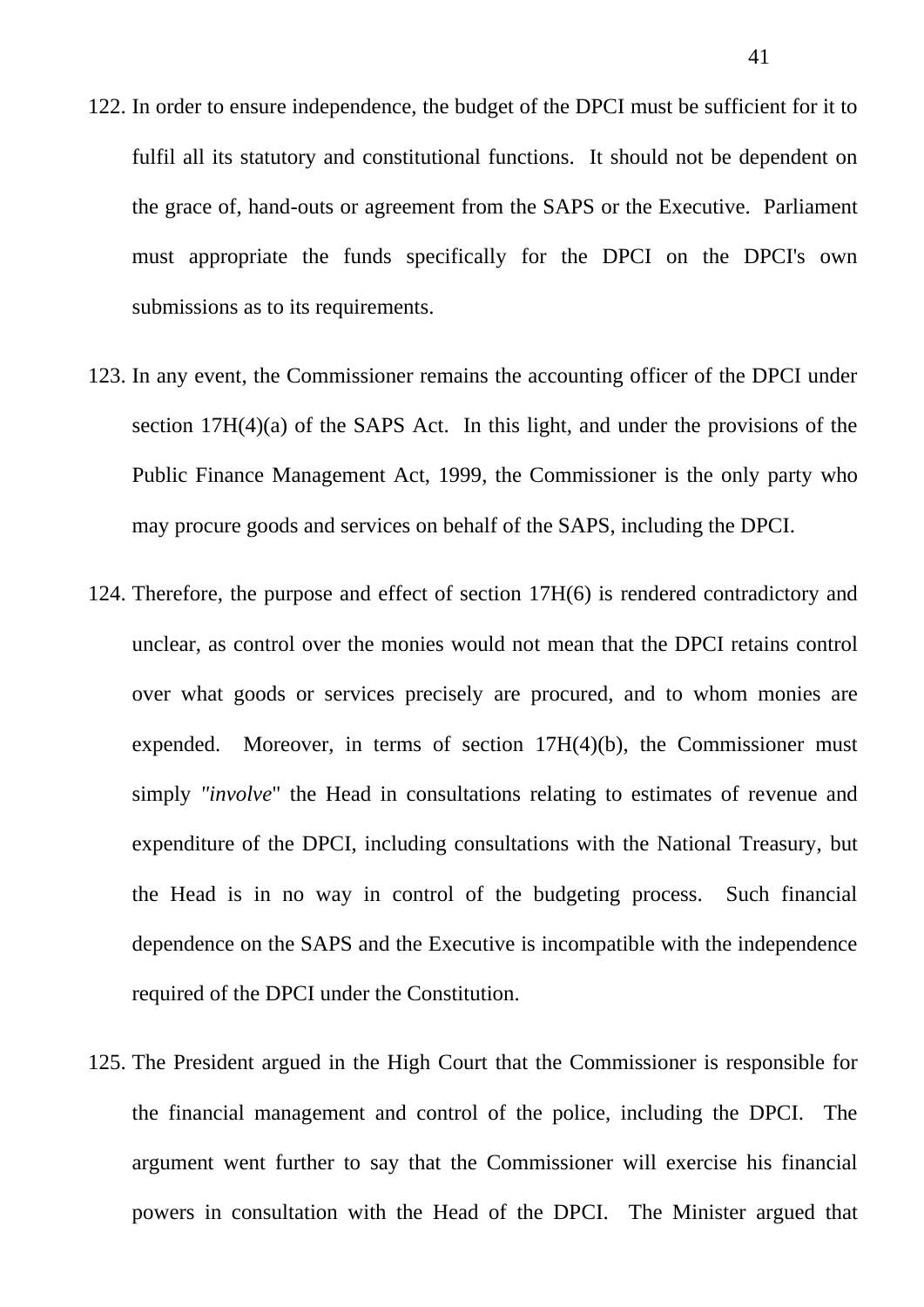section 17H of the SAPS Act adequately insulates the DPCI from financial control and interference by virtue of the fact that the Head is responsible for preparing and providing the Commissioner with the necessary estimate of revenue and expenditure of the DPCI and, further, that monies appropriated by Parliament for purposes of the DPCI's expenses must be regarded as appropriated specifically and exclusively for that purpose and may only be utilised for that purpose.

- 126. These arguments, however, do not address the absence of safeguards in the SAPS Act itself, which contains no guarantee that the monies appropriated for the DPCI will be sufficient to cover its core mandate, or how precisely they will be spent in respect of procurement of goods and services. Moreover, and more importantly, the DPCI enjoys no financial autonomy from the Commissioner, who retains overall control of the DPCI's budget and procurement. To render the DPCI dependent of the National Commissioner in this manner clearly and unacceptably undermines its independence.
- 127. The respondents, in this Court, cite the judgment of the Constitutional Court in *New National Party v Government of the Republic of South Africa and Others*<sup>68</sup> in support of their position, quoting the following extract:

"*In dealing with the independence of the [Independent Electoral] Commission, it is necessary to make a distinction between two factors, both of which, in my view, are relevant to 'independence'. The first is 'financial independence'. This implies the ability to have access to funds reasonably required to enable the Commission to discharge the functions it is obliged to perform under the Constitution and the Electoral Commission Act. This does not mean that it can set its own budget. Parliament does that. What it does mean, however, is that Parliament must consider what is reasonably required by the* 

<sup>68</sup> 1999 (3) SA 191 (CC) ("*NNP*").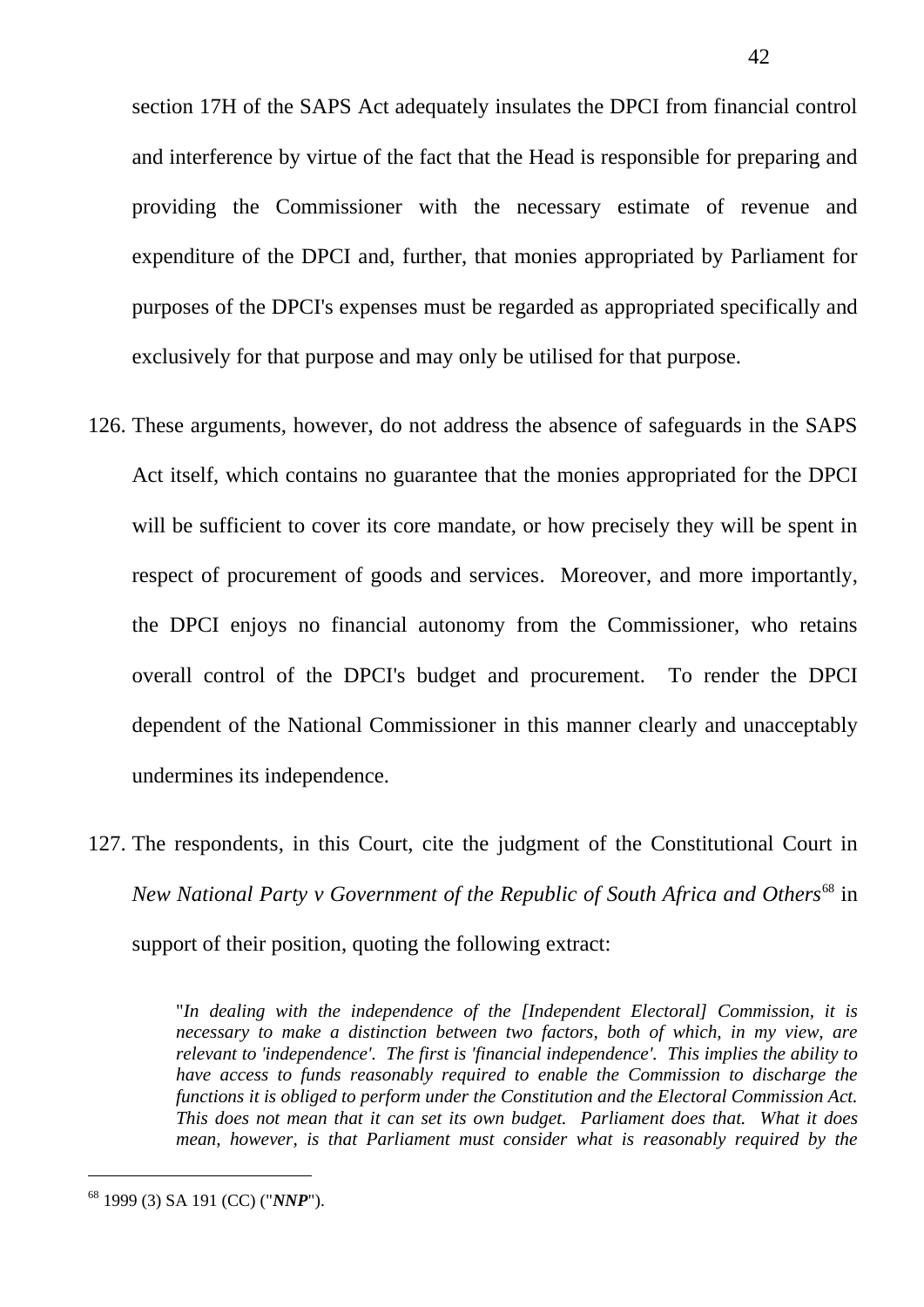*Commission and deal with requests for funding rationally, in light of other national interests. It is for Parliament, and not the Executive arm of Government, to provide for funding reasonably sufficient to enable the Commission to carry out its constitutional mandate. The Commission must accordingly be afforded an adequate opportunity to defend its budgetary requirements before Parliament or its relevant committees.*" 69

- 128. This is authority, however, contrary to the Minister's argument, for the applicant's submission that it is indispensable to an institution's independence that its budget be allocated by Parliament directly, after that institution itself has had the opportunity to present and defend its own budgetary estimates before Parliament directly, and not at any time through the medium of the Executive.
- 129. Thus, the pronouncement in *NNP* helpfully elucidates how and why it is anathema to independence for the DPCI to be required to request and receive its budget through the National Commissioner.
- 130. There is no reason why the Head should not be the accounting officer of the DPCI and formulate the DPCI's budget for parliamentary approval. Indeed, the Independent Police Investigative Directorate ("**IPID**"), which similarly exercises policing functions under Chapter 11 of the Constitution and is required to do so independently, is directly "*financed from money appropriated by Parliament*", 70 and its Executive Director (not the National Commissioner) is its accounting officer. 71
- 131. The financial autonomy of IPID clearly is not considered to do any violence to the constitutional vision of a single police service. It is thus unclear why the

<sup>69</sup> Id at paras [98]-[99].

<sup>70</sup> Section 3(3) of the Independent Police Investigative Directorate Act, 2011 ("**the IPID Act**").

 $71$  Section 31 of the IPID Act.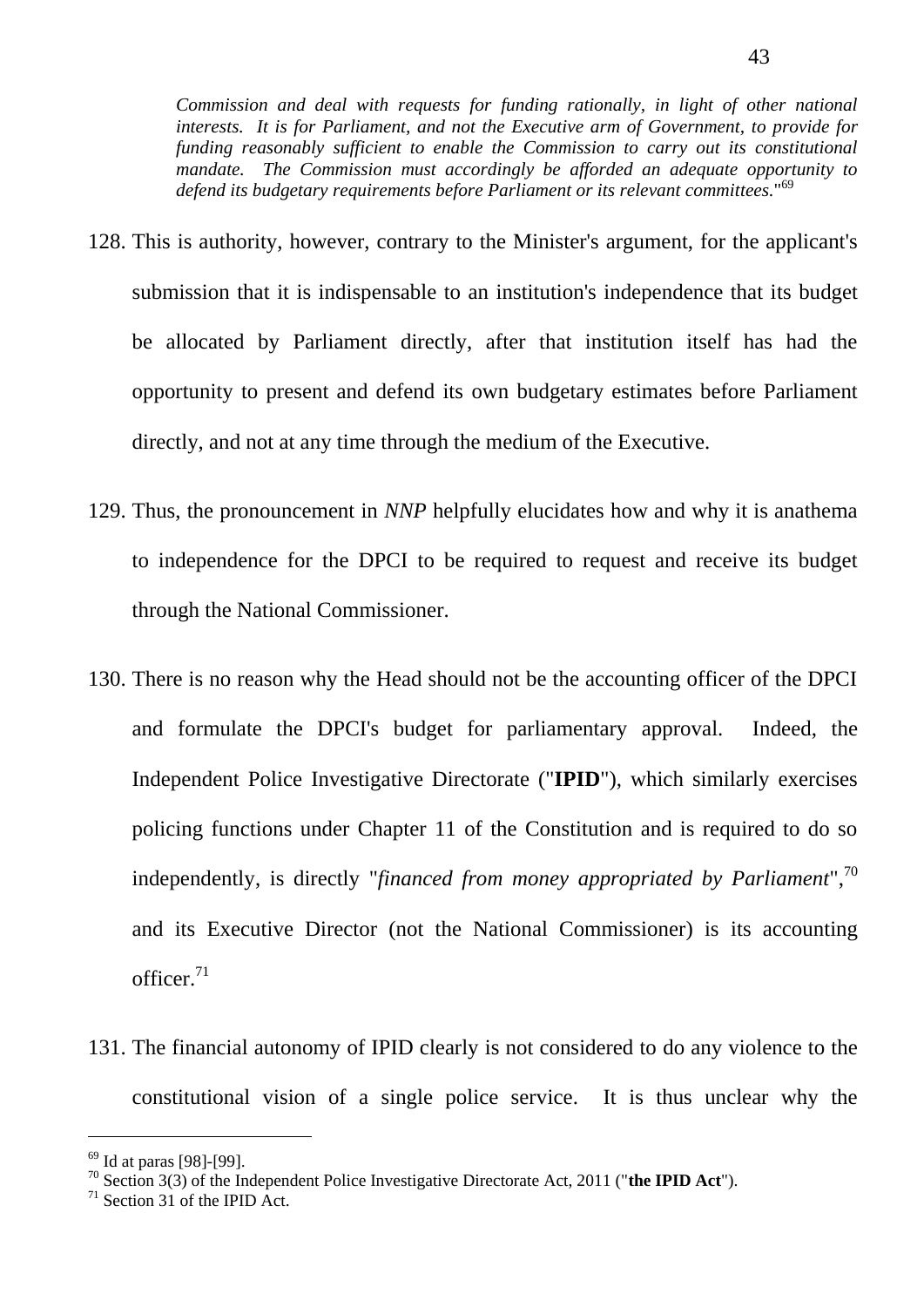respondents regard a similar dispensation for the DPCI as incompatible with Chapter 11 of the Constitution.

- 132. Section 17K(2B) does not assist in this regard. It vaguely states that the Head "*shall make a presentation to Parliament on the budget*" of the DPCI. The budget in question would, however, already have been discussed, determined and mediated.
- 133. The purpose of a presentation on the budget in Parliament of any public body is to defend and answer questions about the budget laid before Parliament by the National Commissioner. It is not an opportunity for the Head to distance himself from the budget actually presented to Parliament to argue for allocations which deviate materially from those proposed in the SAPS budget, of which the DPCI's budget forms part. The fact that the DPCI's budget is "*exclusive*" or "*specific*", as provided in sections 17K(2A), does not in any way cure the defect that there is substantial executive involvement in the formulation and determination of any budget presented to Parliament.
- 134. Section 17K(2B) is, at best, an unhelpful afterthought inserted into section 17K of the SAPS Act which does little to insulate the DPCI adequately from financial control by the National Commissioner and the Minister, and simply places the Head in the untenable position where she is expected to defend and explain the contents of a budget for which she may not have been responsible and with which she may not agree.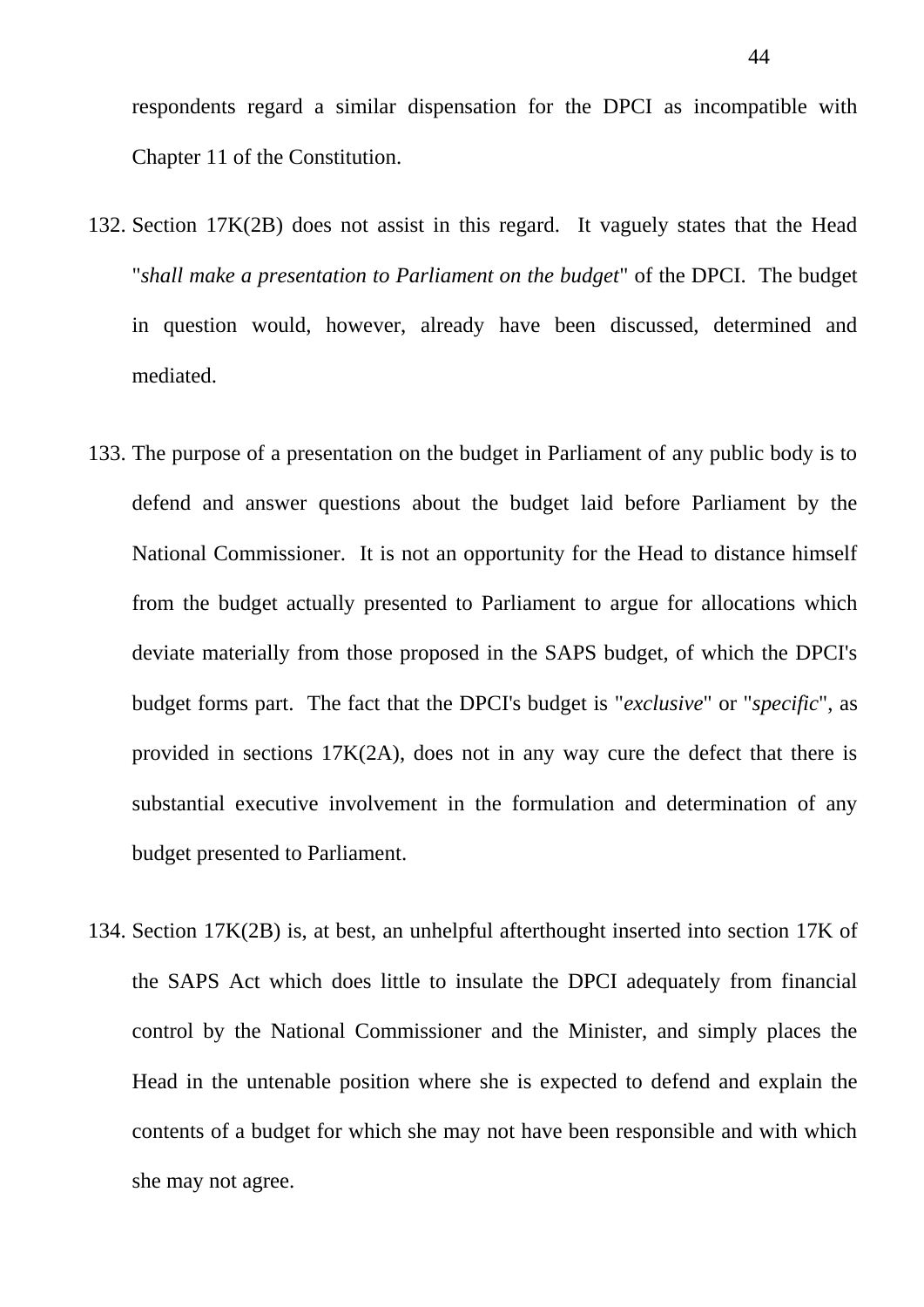135. In light of the above, the applicant respectfully requests this Court to grant leave to appeal and to uphold this ground of appeal.

# **B. INTEGRITY TESTING<sup>72</sup>**

- 136. Section 17E(8) of the SAPS Act provides that the Minister may prescribe measures to test the "*integrity*" of the members of the DPCI, including random entrapment, use of polygraph and testing for alcohol and drug abuse. This may also entail the use of interception of communication devices against DPCI members at every level, including the Head.
- 137. It is unclear why a member of the National Executive should be given this enormous power and responsibility over an independent agency. This provision clearly has the potential to be used as an intimidation tactic and its implications are ominous. If any integrity testing is to be done, it must be conducted under the auspices of the DPCI or an independent third party and not by an individual with a quintessentially political role.
- 138. In the High Court, the President argued that the power to decide whether a member of the DPCI should undergo an integrity test ultimately vests in the Minister, as the member of the Executive who is responsible for national security. Importantly, the President argued further that the measures for integrity testing are determined by the Minister in the national policing policy. The Minister argued in the High Court that his powers are limited to prescribing "*measures*" for integrity testing rather

 $72$  The High Court made no pronouncement on the constitutional validity of this section despite the applicant challenging the section at paragraph 100 of the founding affidavit in the High Court.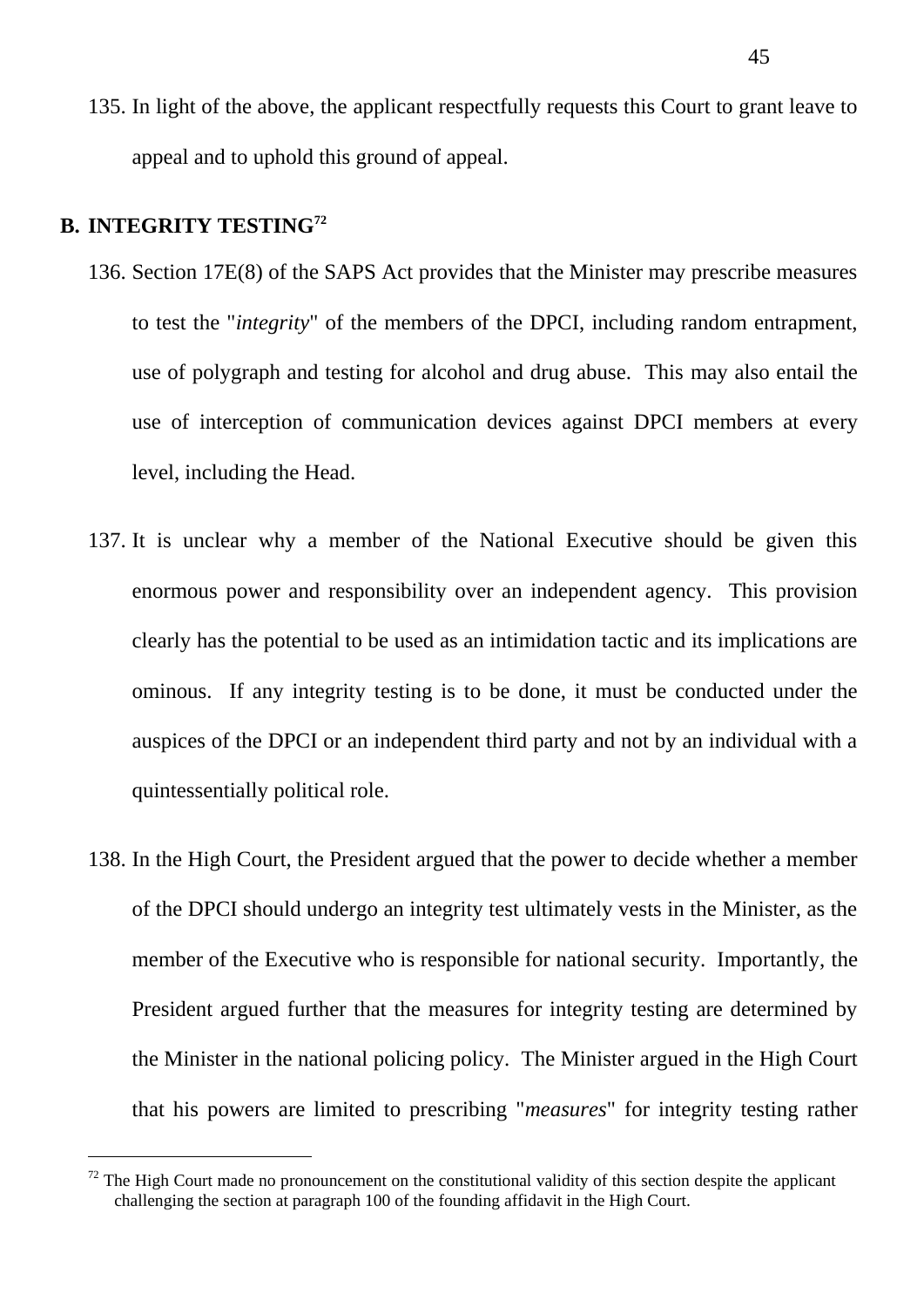than implementing specific measures such as those listed in section 17E(8) of the SAPS Act.

- 139. Both the President and the Minister fail to appreciate that the unqualified powers of the Minister to institute an integrity-testing regime for members of the DPCI may be abused where there are no clear guidelines as to when and where this testing may occur. What is required is the provision of checks and balances, as opposed to an existing system which currently provides for an open-ended discretionary exercise of power. A lack of clear guidelines results in a serious risk of abuse of this power with the potential of intimidating members of the DPCI.
- 140. The applicant respectfully requests this Court to grant leave to appeal and to uphold this ground of appeal.

#### **C. CONDITIONS OF SERVICE**

- 141. Despite the clear pronouncements of this Court in relation to the need for secure conditions of service, including secure levels of remuneration, in *Glenister* (at paras [208], [227] and [249]), Parliament has elected to make no changes at all to section 17G.
- 142. At paragraph 101 of its founding affidavit in the High Court, the applicant submitted that it is the Minister who determines the conditions of service of members of the DPCI under sections 17G and 24 of the SAPS Act. There are no guarantees in respect of these conditions, except (to some extent) in the cases of the Head, the Deputy Head and the Provincial Heads of the DPCI. The remuneration guarantees even for those persons are extremely limited and their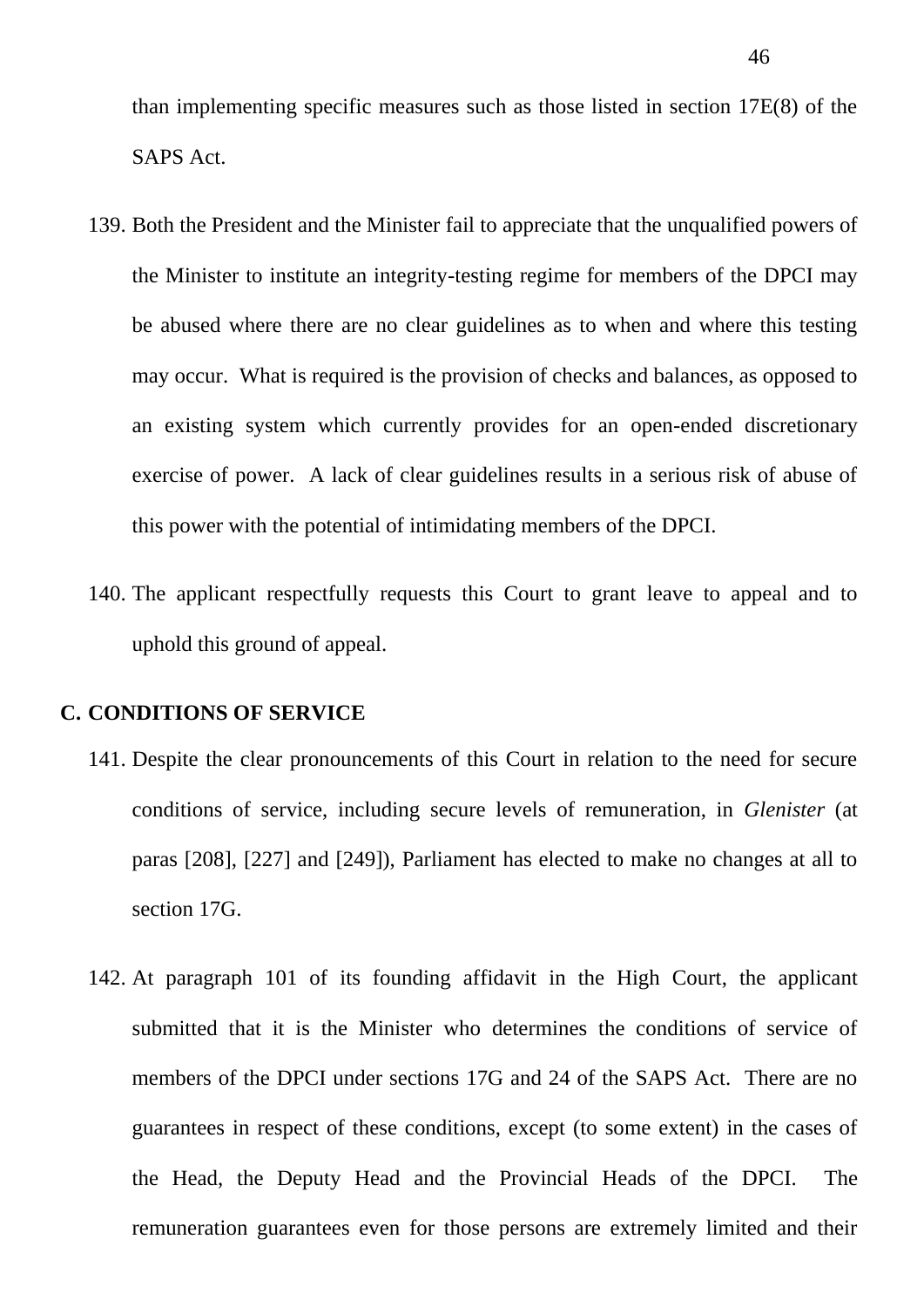remuneration can even be decreased with the concurrence of a simple parliamentary majority (section 17CA(9)).

- 143. The High Court held at paragraph 110 of the High Court Judgment that the applicant does not take issue with the remuneration provisions now incorporated into the SAPS Act. This is not the case.
- 144. The fact that there are no guarantees in respect of the conditions of service under section 17G read with section 24 of the SAPS Act and that all conditions of service are at the grace of the Minister are clearly unacceptable further incursions on DPCI's independence. This much was said in the applicant's founding papers in the High Court.
- 145. In light of the above, the applicant respectfully requests this Honourable Court to grant leave to appeal and to uphold this ground of appeal.

#### **D. CO-ORDINATION BY CABINET**

146. Section 17I of the SAPS Act is a provision which, at first glance, is benign in its impact on the independence of the DPCI. On deeper scrutiny, however, this provision is impermissibly malignant when read with sections 16 (National prevention and investigation of crime), 17D(1) (Functions of the Directorate to prevent, combat and investigate, *inter alia*, national priority offences and selected offences subject to any policy guidelines) and 17K(4) (determination by the Minister of policy guidelines), all of which were held to be constitutionally invalid by the High Court.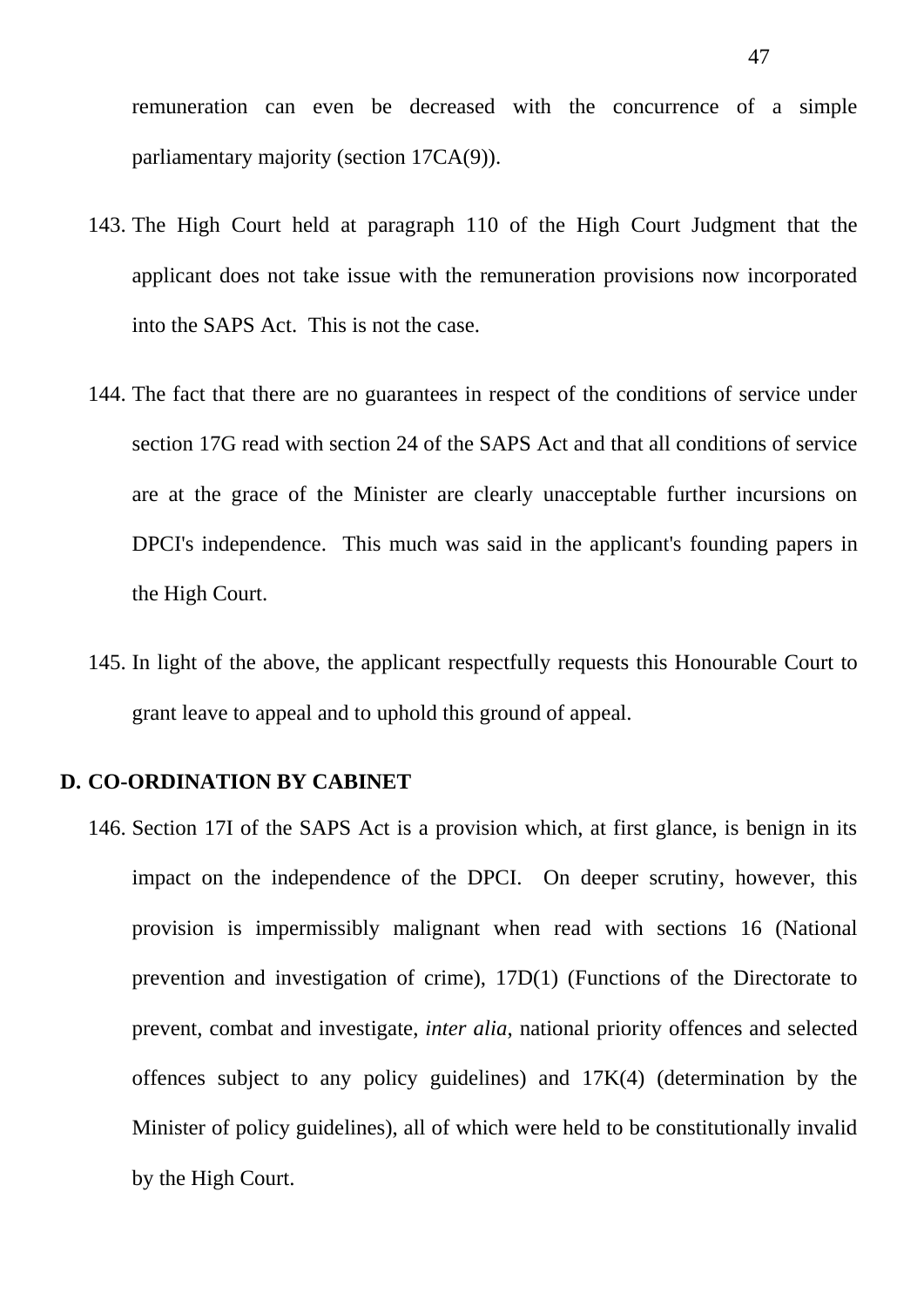- 147. At paragraph 92 of its founding affidavit in the High Court (in the context of section 17D(1A) of the SAPS Act and the broader discussion of political involvement, oversight and potential interference) it was submitted that it is unclear why there is a need for the DPCI's co-operation with other State bodies (including the prosecutorial service and intelligence) to be done through the medium of and procedures determined by a Ministerial Committee contemplated in section 17I(2) of the SAPS Act. The DPCI should, as an independent body, be able to liaise with any other organ of state or functionary as circumstances require and not be dictated to by the National Executive.
- 148. The "*co-ordination*" of activities in the manner envisaged by section 17I is inimical to the constitutionally required structural and operational independence of the DPCI. Such co-ordination was specifically identified by this Court in *Glenister* as an unacceptable incursion into the independence of the DPCI (para [228]).
- 149. It is clear that when read in the context of sections 16, 17D and 17K, section 17I(2) has the potential to undermine the independence of the DPCI to the extent that the members of the National Executive, who are extrinsic to the DPCI and may have political reasons to interfere with its functioning, co-ordinate the activities of the DPCI in relation to other government departments or institutions, which may stifle effective investigation of corruption or organised crime.
- 150. In *Glenister*, this Court held at paragraphs [233]-[234] that:

"*We point out in this regard that the DPCI is not, in itself, a dedicated anti-corruption entity. It is in express terms a directorate for the investigation of 'priority offences'. What those crimes might be depends on the opinion of the head of the Directorate, as to national-priority offences*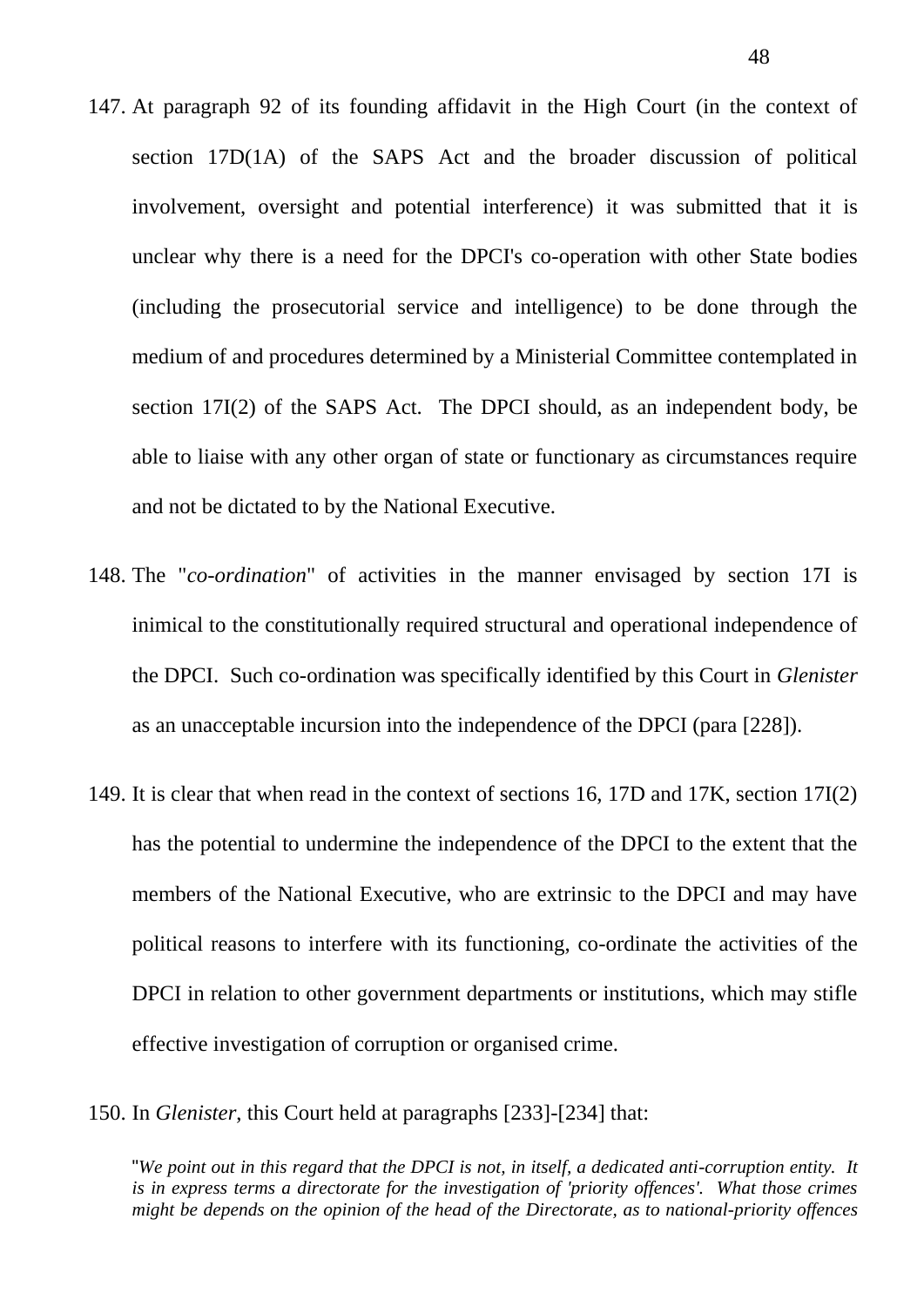*— and this is in turn subject to the Ministerial Committee's policy guidelines. The very anticorruption nature of the Directorate therefore depends on a political say-so, which must be given, in the exercise of a discretion, outside the confines of the legislation itself. This cannot be conducive to independence, or to efficacy.*

*Again, we should not assume, and we do not assume, that the power will be abused. Our point is different. It is that senior politicians are given competence to determine the limits, outlines and contents of the new entity's work. That in our view is inimical to independence*."

151. For essentially the same reasons that sections 16, 17D and 17K(4) to (9) were held to be constitutionally invalid, it is respectfully submitted that section 17I should also be declared unconstitutional and invalid*.*

#### **RELIEF**

- 152. In the circumstances, all of the above provisions of the SAPS Act are incompatible with the Constitution and must, therefore, be declared to be inconsistent under s 172(1)(a) of the Constitution.
- 153. It is appropriate in the present circumstances for the Court to exercise its powers under s 172(1)(b) of the Constitution to suspend the declaration of invalidity for 12 months, so as to allow Parliament sufficient time to make the necessary amendments to the SAPS Act.
- 154. Given the on-going failure by the respondents to fulfil their constitutional obligation to create an adequately independent unit to fight corruption, and the lengthy delays that have already been occasioned, it is submitted that the suspension should not be extended beyond 12 months. If the amendment of the SAPS Act is prioritised, as it should be, there is no reason to believe that such amendments as are necessary consequent upon this Court's judgment and order cannot be expeditiously implemented.